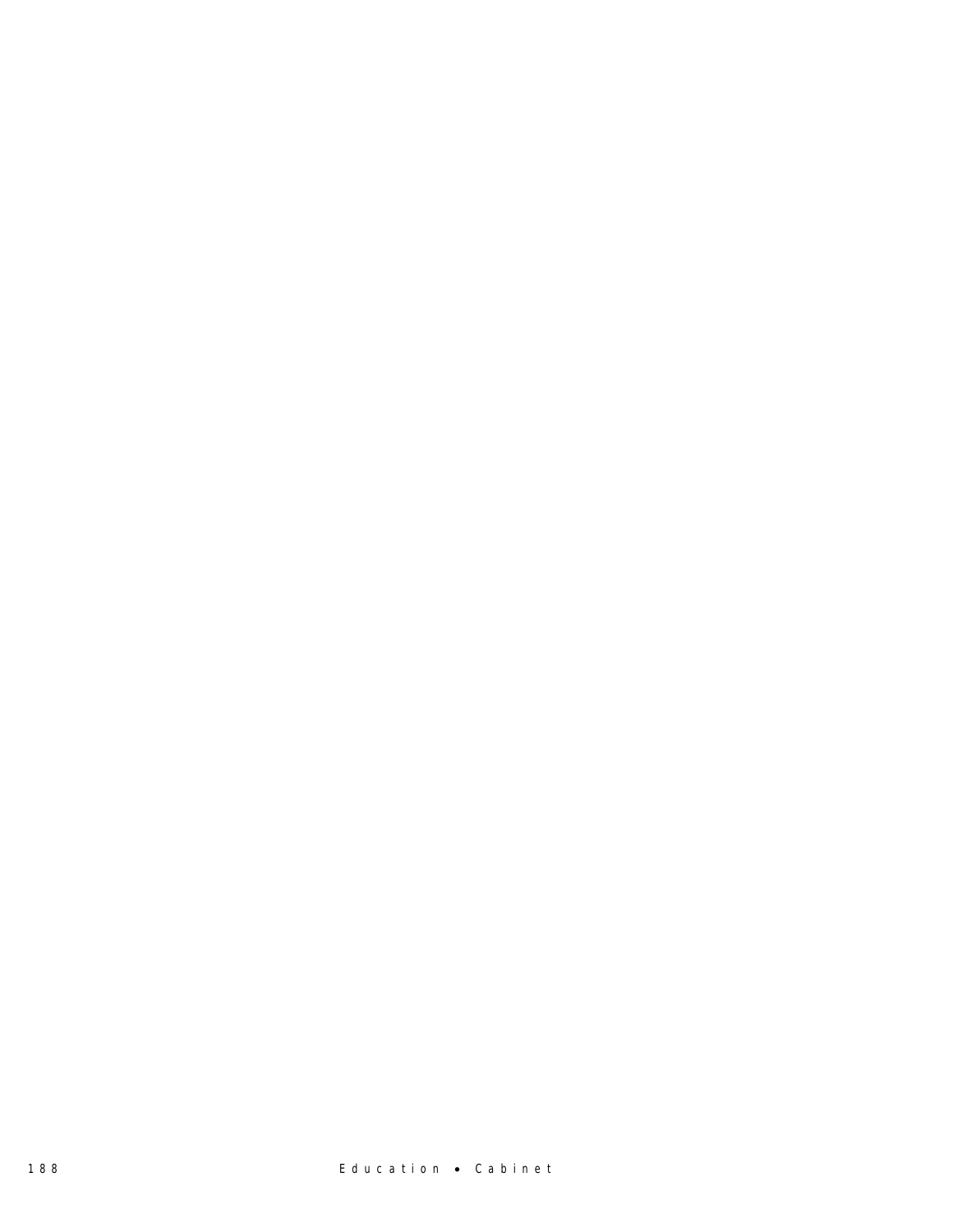# Education

### *Turahn Dorsey, Chief of Education / Dr. Tommy Chang, Superintendent BPS*

## *Cabinet Mission*

The Education Cabinet will be responsible for Boston's education landscape and tasked with crafting and executing an education agenda for the City. From early childhood education, to kindergarten, to junior high, to higher learning institutions, to educations for seniors. The cabinet will implement the vision for academic excellence across the City.

| <b>Operating Budget</b>            | Program Name                 | <b>Total Actual '13</b> | <b>Total Actual '14</b> | Total Approp '15     | <b>Total Budget '16</b> |
|------------------------------------|------------------------------|-------------------------|-------------------------|----------------------|-------------------------|
|                                    | <b>Boston Public Schools</b> | 881,202,783             | 937,949,085             | 974.928.600          | 1,013,500,000           |
|                                    | Total                        | 881,202,783             | 937,949,085             | 974,928,600          | 1,013,500,000           |
| <b>Capital Budget Expenditures</b> |                              | Actual '13              | Actual '14              | <b>Estimated '15</b> | Projected '16           |
|                                    | <b>Boston Public Schools</b> | 61,673,396              | 35,212,224              | 62,055,000           | 75,148,682              |
|                                    | Total                        | 61,673,396              | 35,212,224              | 62,055,000           | 75,148,682              |
| <b>External Funds Expenditures</b> |                              | <b>Total Actual '13</b> | <b>Total Actual '14</b> | Total Approp '15     | <b>Total Budget '16</b> |
|                                    |                              |                         |                         |                      |                         |
|                                    | <b>Boston Public Schools</b> | 151,149,481             | 150.789.192             | 148.099.014          | 135,411,785             |
|                                    | Total                        | 151.149.481             | 150,789,192             | 148.099.014          | 135.411.785             |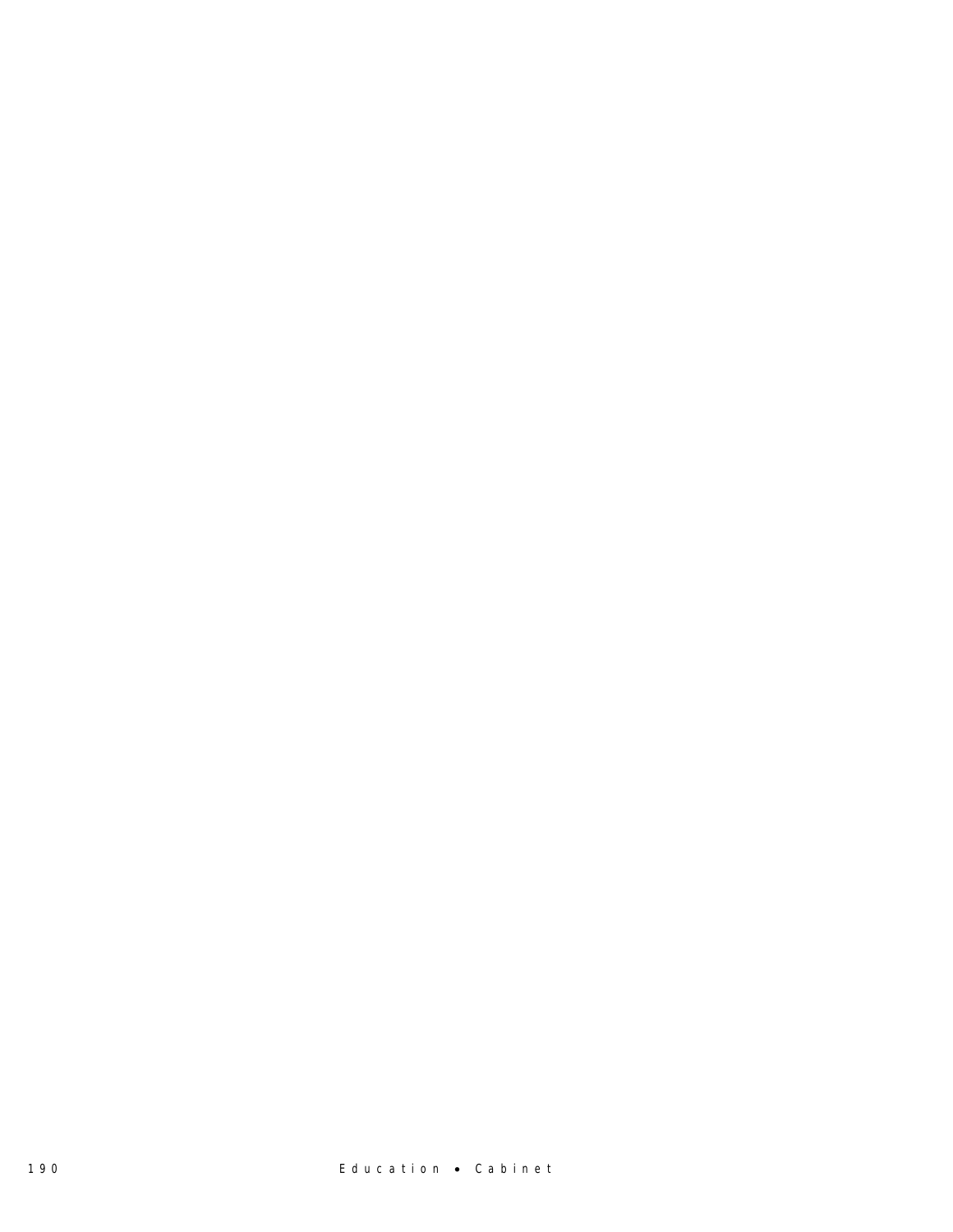# Boston Public Schools Operating Budget

### *Dr. Tommy Chang, Superintendent, Appropriation 101*

### *Department Mission*

We welcome the children of this city into the Boston Public Schools, where effective teaching and learning prepare all of our students to achieve at high levels, and where the entire community works together to focus on children.

### *Selected Performance Strategies*

#### *General School Purposes*

- To ensure all students achieve MCAS proficiency.
- BPS will continue to foster an environment of high expectations combined with targeted interventions and support in order to meet the learning needs of all students.
- BPS will continue to increase school autonomy and support to schools while also strengthening clear systems of accountability for both central office and schools.
- BPS will empower, support and hold accountable school leaders, teachers and staff to effectively engage with families, partners, and the community to foster shared responsibility for student achievement.
- BPS will implement strategies to ensure every school will have highly effective school leaders, teachers, and staff. The workforce will reflect the rich diversity of the students BPS serves.
- BPS will provide equitable access to quality facilities and highly effective programs.
- BPS will provide rigorous, effective, and engaging curriculum, instruction, and enrichment.
- To close the achievement gap.
- To graduate all students from high school prepared for college and career success.

| <b>Operating Budget</b>      | Program Name                                | Total Actual '13 | <b>Total Actual '14</b> | Total Approp '15 | <b>Total Budget '16</b> |
|------------------------------|---------------------------------------------|------------------|-------------------------|------------------|-------------------------|
|                              | <b>General School Purposes</b>              | 881,202,783      | 937,949,085             | 974,928,600      | 1,013,500,003           |
|                              | Total                                       | 881,202,783      | 937,949,085             | 974,928,600      | 1,013,500,003           |
| <b>External Funds Budget</b> | <b>Fund Name</b>                            | Total Actual '13 | <b>Total Actual '14</b> | Total Approp '15 | <b>Total Budget '16</b> |
|                              | 21st Century Community Learn                | 731.124          | 917.844                 | 1.125.105        | 601,672                 |
|                              | Academic Support                            | 677,988          | 609,839                 | 512,185          | 432,000                 |
|                              | <b>Adult Career Pathways EDIC</b>           | 0                | $\Omega$                | 113.253          | 101.774                 |
|                              | <b>Adult Education Fund</b>                 | 203,665          | 179,917                 | 175,000          | 175,001                 |
|                              | <b>Adult Education Learning Center</b>      | $\Omega$         | $\Omega$                | 17,500           | $\left( \right)$        |
|                              | <b>Advanced Placement Incentives</b>        | 44,929           | $-12,992$               |                  |                         |
|                              | <b>AIDS</b> Education                       | 27,945           | 3,528                   |                  |                         |
|                              | <b>American History Scriptures</b>          | 56,583           | 12,328                  |                  |                         |
|                              | <b>ARABIC Summer Academy</b>                | 91,196           | 110,039                 | 90,000           |                         |
|                              | <b>ARRA</b> - Earned Indirect               | 188,406          | 99,803                  |                  |                         |
|                              | <b>ARRA - IDEA</b>                          | 291,051          | 6,983                   |                  |                         |
|                              | ARRA - IDEA Early Childhood                 | 143,365          | 3,255                   |                  |                         |
|                              | <b>ARRA</b> - Obesity Prevention Initiative | 91,932           | 14,389                  |                  |                         |
|                              | ARRA - School Improvement                   | 1,126,934        | 1,647,338               | 2,127,969        | 2,065,292               |
|                              | ARRA - Title I                              | 525,666          | 0                       |                  | $\Omega$                |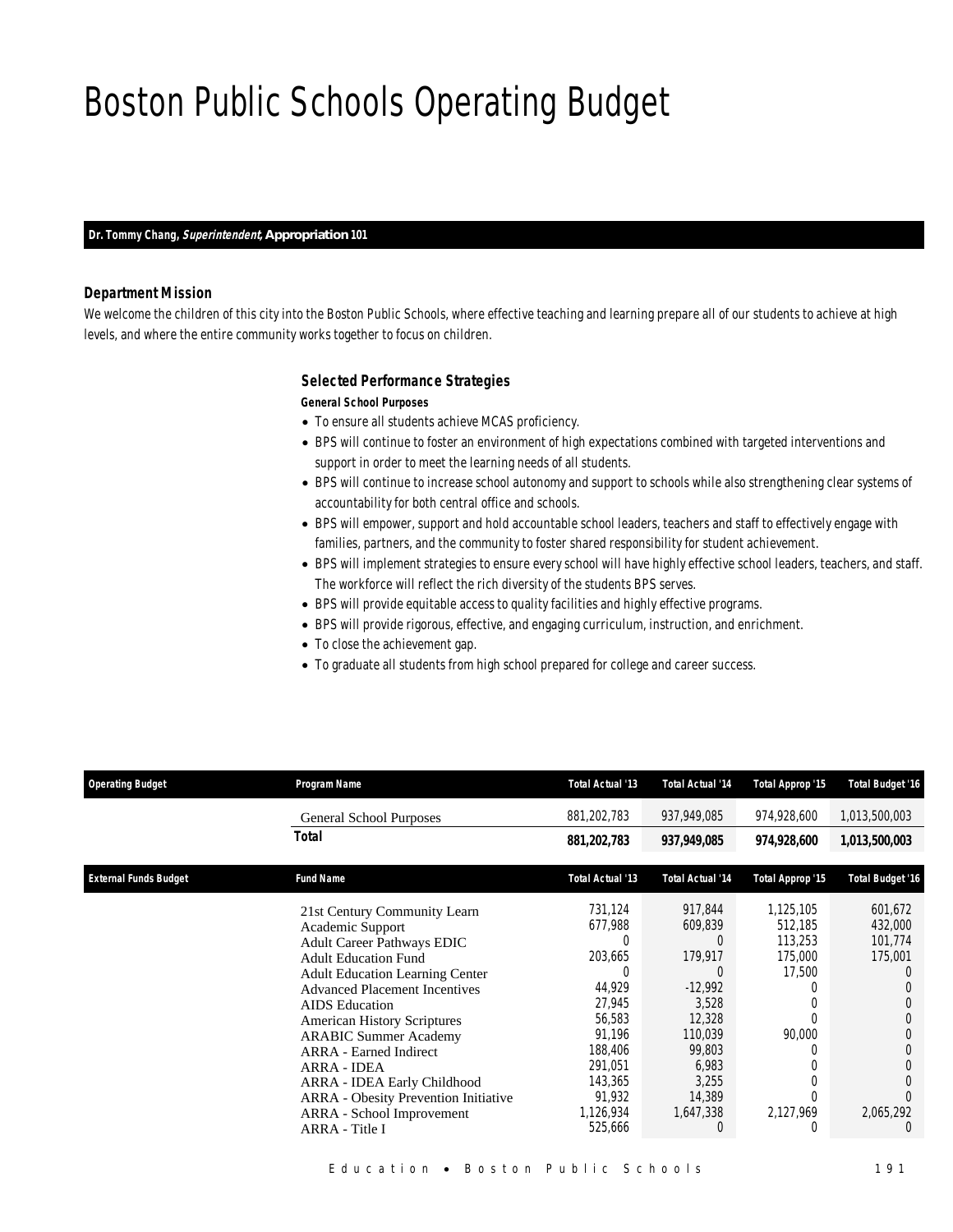| ARRA - Title I School Improvement                      | 7,200,047             | 891,200              | $\boldsymbol{0}$ | 0                            |
|--------------------------------------------------------|-----------------------|----------------------|------------------|------------------------------|
| ARRA - Title II Technology                             | 10,590                | $\overline{0}$       | $\theta$         | 0                            |
| <b>ARRA</b> - Tobacco Prevention Initiative            | 84,378                | $-1,193$             | 0                | $\theta$                     |
| <b>BOKS</b> Grant                                      | 0                     | 0                    | 174,500          | 7,297,378                    |
| Boston Adult High School                               | 16,882                | 11,148               | $\theta$         | $\cup$                       |
| Boston Energy in Science Teaching                      | 149,765               | 149,120              | $\theta$         | $\theta$                     |
| <b>Boston Public School Energy</b>                     | 0                     | 0                    | 400,000          | 400,000                      |
| <b>Boston Science Partnership</b>                      | 22,835                | 0                    | $\bf{0}$<br>0    | $\left( \right)$<br>$\Omega$ |
| Carol M. White Phys Ed Program                         | 459,492<br>0          | 96,605<br>0          | 0                | 289,191                      |
| Children's Pilot Funds                                 | 40,307                | 67,696               | 0                | $\cup$                       |
| Choice Neighborhood Grant                              | 40                    | 25,000               | 10,000           | $\theta$                     |
| Class2003 - Support<br>Commonwealth Technical Alliance | 0                     | 1,236                | $\overline{0}$   | $\Omega$                     |
| Community Partnership Program                          | 1,312,898             | 1,260,319            | 1,236,837        | 1,236,837                    |
| Comprehensive School Reform                            | 318                   | 0                    | 0                | $\cup$                       |
| <b>Construct Trades Voc Equipment</b>                  | 0                     | 0                    | 100,000          | 0                            |
| <b>DOJ</b> Youth Forum Cities                          | 0                     | 0                    | 100,000          | 0                            |
| <b>Dropout Prevention Work Group</b>                   | 247                   | $\mathbf 0$          | 0                | 0                            |
| Drug Free Schools                                      | 12,031                | 260                  | 0                | 0                            |
| Early Education Partnerships                           | 50,000                | 150,000              | 100,000          | $\Omega$                     |
| Early Literacy Intervention                            | 48,442                | 39,608               | 233,993          | 34,930                       |
| Empowering Teens thru Health                           | 0                     | 239,936              | 450,000          | 370,000                      |
| <b>English for New Bostonians</b>                      | 0                     | 0                    | 25,000           | 25,000                       |
| <b>Equity and Diversity</b>                            | 71,878                | 0                    | 0                | $\cup$                       |
| E-Rate Fund                                            | 122,400               | 0                    | $\theta$         | $\Omega$                     |
| <b>Expanded Learning Time</b>                          | 1,268,912             | 1,297,772            | 2,064,700        | 2,099,700                    |
| <b>External Diploma</b>                                | 82,792                | 139,527              | 111,279          | 100,001                      |
| <b>Facilities Fund</b>                                 | 475,174               | 1,861,549            | 1,800,000        | 1,800,000                    |
| Farm to School Initiative                              | 53,935                | 9,108                | $\overline{0}$   | $\cup$                       |
| Foreign Language Assistance Program                    | 119,690               | 2,597                | $\theta$         | $\Omega$                     |
| Fresh Fruit & Vegetable Program                        | 695,527               | 775,451              | 809,875          | 809,875<br>$\Omega$          |
| Full Service Community School                          | 618,735<br>6,417      | 524,034<br>7,175     | 577,487<br>6,284 | 5,000                        |
| <b>GED Test Score</b>                                  | 0                     | 245,000              | 0                | $\cup$                       |
| <b>High Needs Support Grant</b><br>Impact Aid          | 1,227,864             | 0                    | 0                | $\overline{0}$               |
| <b>Improving Teacher Quality</b>                       | 0                     | 0                    | 53,190           | $\Omega$                     |
| Indirect                                               | 2,767,525             | 2,676,725            | 3,601,460        | 2,970,300                    |
| <b>Innovation School Planning</b>                      | 78,820                | 210,269              | 58,748           | $\cup$                       |
| <b>Instrument Rental Account</b>                       | 860                   | 24,468               | 0                | 0                            |
| International Research & Studies                       | 17,675                | 4,344                | 0                | 0                            |
| Juvenile Accountability                                | 0                     | 4,515                | 0                | 0                            |
| Lee Academy Pilot School                               | 71,796                | $-15,210$            | 0                | $\theta$                     |
| LEP - Summer Support                                   | 4,066                 | 14,000               | 121,537          | 0                            |
| Literacy Partnership                                   | 2,180                 | 13                   | 0                | $\mathbf{0}$                 |
| MassGrad Implemenation                                 | 338,329               | 192,690              | 218,750          | $\overline{0}$               |
| Math Science Partnership                               | 582                   | 0                    | $\mathbf 0$      | 0                            |
| McKinney Homeless                                      | 49,084                | 55,560               | 60,000           | 50,000                       |
| Miscrosoft Cy Pres Vouc                                | 68,442                | 0                    | 0                | $\overline{0}$               |
| National Center For Teacher Effectiveness              | 137,578               | 18,516               | 0                | 0                            |
| Nutrition Summer Start Up                              | 36,835                | 30,265               | 52,500           | 0<br>$\theta$                |
| Ocean Communities in Education                         | 38,423                | 23,840               | $\theta$         |                              |
| Partnership to Improve Community Health<br>(PIHC)      | 0                     | 0                    | 0                | 200,001                      |
| Pathway to Support At-Risk Students                    | 0                     | 20,000               | 22,040           | $\cup$                       |
| Perkins Vocational Education                           | 1,397,346             | 1,562,988            | 1,311,745        | 1,193,688                    |
| <b>PICH Safe Routes to School</b>                      | $\cup$                | 0                    | 174,213          |                              |
| Preschool Expansion Grant                              | 0                     | 0                    | 0                | 4,061,250                    |
| Priority Partnership Project                           | 0                     | 100,000              | 0                | $\cup$                       |
| Quality Full-Day Kindergarten                          | 2,492,791             | 2,318,095            | 2,289,600        | 2,289,601                    |
| Race To The Top                                        | 12,061,547            | 15,072,003           | 0                | $\cup$                       |
| <b>Reading First</b>                                   | 16,745                | 17,804               | 37,200           | 0                            |
| ROTC                                                   | 928,394               | 911,344              | 908,000          | 0                            |
| SAELP-Leadership Develop                               | 396                   | 0                    | 0                | $\mathbf 0$                  |
| Safe Schools                                           | 0                     | 10,000               | 0                | $\boldsymbol{0}$             |
| Scale Proj Int Math & Science                          | 0                     | 19,062               | 0                | $\mathbf{0}$                 |
| Scaling Up Diplomas Now                                | $-45,981$             | 0                    | 0                | 0                            |
| School Achievement                                     | 97,639                | 3,613                | 0<br>334,000     | 0<br>$\Omega$                |
| School Improvement                                     | 308,506<br>28,880,306 | 49,222<br>35,159,979 | 37,398,697       | 34,284,766                   |
| School Lunch - Food Services                           |                       |                      |                  |                              |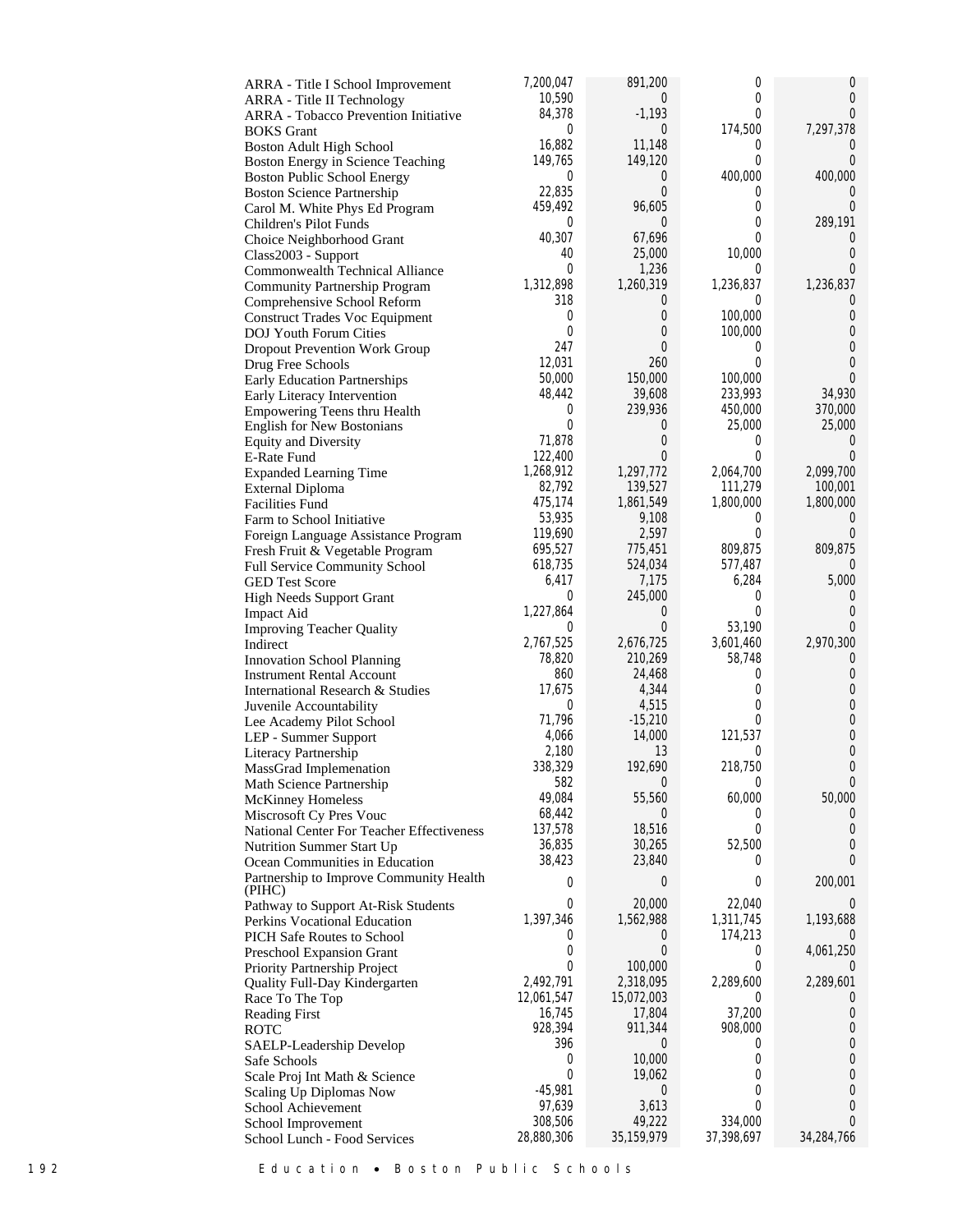|                  | Non Personnel<br><b>Total</b>          | 184,913,551<br>881,202,783 | 204,430,901<br>937,949,085 | 214,634,172<br>974,928,600 | 238,115,025<br>1,013,500,000 |
|------------------|----------------------------------------|----------------------------|----------------------------|----------------------------|------------------------------|
|                  | <b>Personnel Services</b>              | 696,289,232                | 733,518,184                | 760,294,428                | 775,384,975                  |
| Dperating Budget |                                        | Actual '13                 | Actual '14                 | Approp '15                 | <b>Budget '16</b>            |
|                  | <b>Total</b>                           | 151,149,481                | 150,789,192                | 148,099,014                | 135,411,795                  |
|                  | Wallace Leadership Dev SAELP           | 29                         | 0                          | $\theta$                   | 0                            |
|                  | <b>Turnaround Sustainability Grant</b> | $\Omega$                   | 421,175                    | 0                          | 0                            |
|                  | <b>Transportation Fund</b>             | 2,450                      | 102,211                    | 125,000                    | 125,000                      |
|                  | Title V Innovative Programs            | $-14$                      | 0                          | $\Omega$                   | $\Omega$                     |
|                  | Title III - Bilingual Lang Acq         | 3,211,634                  | 2,533,586                  | 2,608,264                  | 2,365,786                    |
|                  | Title II - Teacher Quality             | 7,569,033                  | 6,672,829                  | 5,593,443                  | 5,481,760                    |
|                  | Title I - Supplemental Support         | 68,013                     | 2,634                      | $\Omega$                   | 0                            |
|                  | Title I - School Support               | 0                          | 0                          | 496,050                    | $\Omega$                     |
|                  | Title I - School Redesign Grant        | 1,534                      | $\Omega$                   | 0                          | 0                            |
|                  | Title I - Distribution                 | 6,372,150                  | 894,860                    | 0                          | 0                            |
|                  | Title I - Carry Forward                | 4,826                      | $-130$                     | 0                          | 0                            |
|                  | Title I                                | 27,614,552                 | 34,863,208                 | 40,195,873                 | 28,459,611                   |
|                  | TILT - Turnaround with Inc Learn Time  | 1,068,890                  | 806,097                    | $\Omega$                   | 0                            |
|                  | Teen Pregnancy Prevention              | 70,462                     | 113,444                    | 90,000                     | 90,000                       |
|                  | <b>Technology Fund</b>                 | 6,330                      | 672,727                    | 1,500,000                  | 1,500,000                    |
|                  | <b>Tech Enhancement Options</b>        | 58,896                     | 75,000                     | $\Omega$                   | 0                            |
|                  | <b>Teacher Incentive Fund</b>          | $-59,300$                  | $\Omega$                   | $\Omega$                   | $\Omega$                     |
|                  | Sustainable Materials Recovery         | $\Omega$                   | 9,851                      | 20,590                     | $\Omega$                     |
|                  | <b>Supporting Family Literacy</b>      | 5,000                      | 15                         | 9,334                      | 0                            |
|                  | Support/Under Performance Dist         | 161,488                    | 3,292                      | $\mathbf{0}$               | 0                            |
|                  | Summer Food Program                    | 1,315,948                  | 1,439,093                  | 1,724,584                  | 1,316,529                    |
|                  | Summer Enhancement Program             | $\Omega$                   | 0                          | 20,000                     | 0                            |
|                  | Strategic Support for U/P School       | 0                          | 506,876                    | 0                          | 0                            |
|                  | Strategic Alliance For Health          | 91,183                     | $-22,714$                  | $\Omega$                   | $\Omega$                     |
|                  | STEM - Early College HS                | 50,000                     | $\Omega$                   | 26,000                     | 26,000                       |
|                  | State4Stem                             | 41,760                     | 7,881                      | $\Omega$                   | $\Omega$                     |
|                  | <b>SPED Reimbursement</b>              | 13,739,307                 | 14,055,572                 | 15,065,221                 | 15,065,221                   |
|                  | <b>SPED IDEA</b>                       | 20,781,100                 | 16,729,599                 | 20,953,055                 | 17,604,163                   |
|                  | SPED 188 Early Childhood               | 621,298                    | 735,416                    | 484,467                    | 484,467                      |
|                  | SPED / Professional Dev                | 215,381                    | 297.158                    | 184.484                    | $\Omega$                     |
|                  | Science Ed Fellowship                  | 35,267                     | 0                          | $\theta$                   | 0                            |
|                  |                                        |                            |                            |                            |                              |

 $Operating$  **Budget**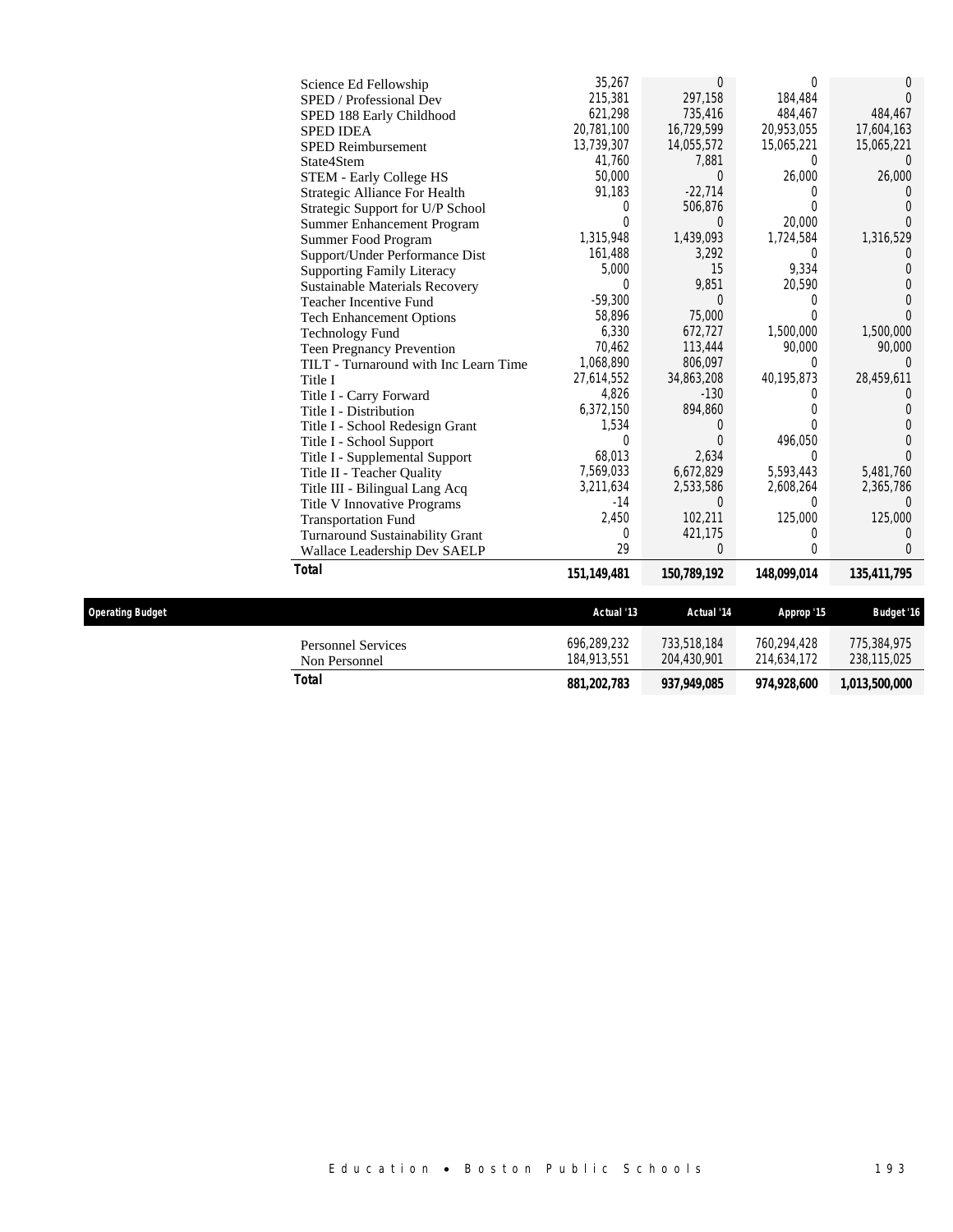## Boston Public Schools Operating Budget

## *Authorizing Statutes*

- Rev. St. 1647, ch. 23, § 10 Rev. St.
- General Laws and Liberties of the Massachusetts Colony (1672).
- Massachusetts Constitution, Mass. Const. part II ch. 5, § 2.
- Boston City Charter, 1821 Mass. Acts ch. 110, §19.
- 1987 Mass. Acts ch. 613.
- 1991 Mass. Acts ch. 108.
- Education Reform Act, 1993 Mass. Acts ch. 71, as amended.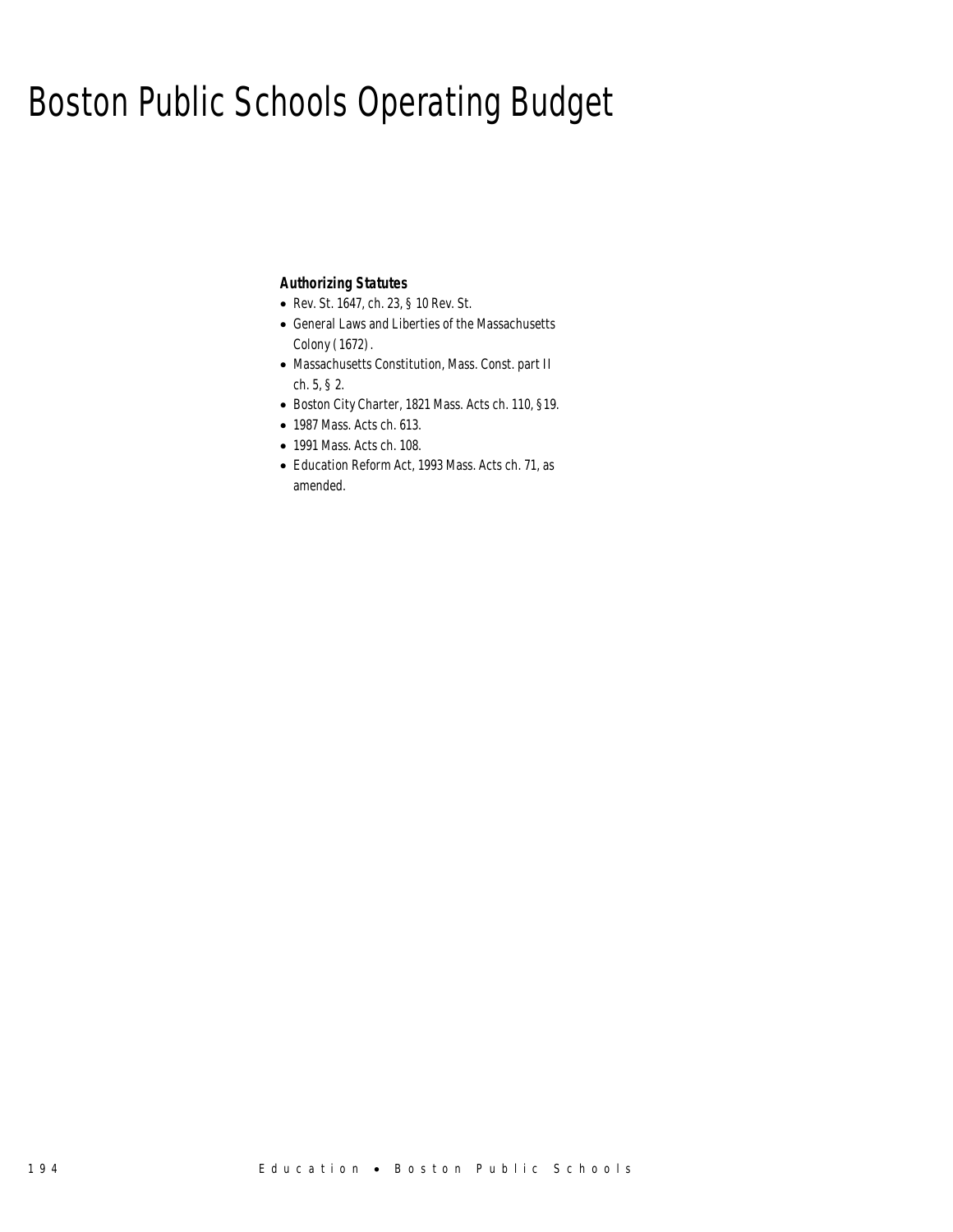# Department History

| <b>Personnel Services</b>       |                                                                     | FY13 Expenditure        | FY14 Expenditure        | FY15 Appropriation      | FY16 Adopted            | Inc/Dec 15 vs 16        |
|---------------------------------|---------------------------------------------------------------------|-------------------------|-------------------------|-------------------------|-------------------------|-------------------------|
|                                 | 51000 Permanent Employees                                           | 545,140,746             | 575,101,922             | 605,494,810             | 607,835,562             | 2,340,752               |
|                                 | 51100 Emergency Employees                                           | 13,778,944              | 18,352,460              | 7,361,244               | 12,046,977              | 4,685,733               |
|                                 | 51200 Overtime                                                      | 6,808,448               | 7,745,960               | 10,200,729              | 10,776,250              | 575,521                 |
|                                 | 51300 Part Time Employees                                           | 10,622,264              | 11,799,588              | 12,934,144              | 12,881,823              | $-52,321$               |
|                                 | 51400 Health Insurance                                              | 94,936,703              | 97,065,124              | 95,779,553              | 102,163,870             | 6,384,317               |
|                                 | 51500 Pension & Annunity<br>51600 Unemployment Compensation         | 11,810,315<br>2,872,273 | 11,203,493<br>2,454,207 | 14,690,517<br>2,623,881 | 14,269,133<br>4,207,349 | $-421,384$<br>1,583,468 |
|                                 | 51700 Workers' Compensation                                         | 3,329,735               | 3, 157, 124             | 3,402,119               | 3,365,012               | $-37,107$               |
|                                 | 51900 Medicare                                                      | 6,989,805               | 6,638,306               | 7,807,443               | 7,839,001               | 31,558                  |
|                                 | <b>Total Personnel Services</b>                                     | 696,289,233             | 733,518,184             | 760,294,440             | 775,384,977             | 15,090,537              |
| <b>Contractual Services</b>     |                                                                     | FY13 Expenditure        | FY14 Expenditure        | FY15 Appropriation      | FY16 Adopted            | Inc/Dec 15 vs 16        |
|                                 |                                                                     |                         |                         |                         |                         |                         |
|                                 | 52100 Communications<br>52200 Utilities                             | 1,034,930<br>21,525,794 | 2,170,861<br>21,313,925 | 1,660,368<br>20,827,213 | 1,301,871<br>20,888,700 | $-358,497$<br>61,487    |
|                                 | 52300 Contracted Ed. Services                                       | 25,434,375              | 24,353,531              | 26,365,170              | 26,309,924              | $-55,246$               |
|                                 | 52400 Snow Removal                                                  | 52,440                  | 0                       | 407,500                 | 0                       | $-407,500$              |
|                                 | 52500 Garbage/Waste Removal                                         | $\overline{0}$          | $\mathbf{0}$            | $\mathbf 0$             | $\mathbf 0$             | $\theta$                |
|                                 | 52600 Repairs Buildings & Structures                                | 14,671,141              | 15,274,606              | 15,757,871              | 14,836,547              | $-921,324$              |
|                                 | 52700 Repairs & Service of Equipment                                | 3,522                   | 9,242                   | 6,500                   | 6,500                   |                         |
|                                 | 52800 Transportation of Persons                                     | 76,309,339              | 94,553,434              | 87,714,665              | 90,757,750              | 3,043,085               |
|                                 | 52900 Contracted Services                                           | 20,450,877              | 21,598,277              | 33,335,651              | 28,960,286              | $-4,375,365$            |
|                                 | <b>Total Contractual Services</b>                                   | 159,482,418             | 179,273,876             | 186,074,938             | 183,061,578             | $-3,013,360$            |
| <b>Supplies &amp; Materials</b> |                                                                     | FY13 Expenditure        | FY14 Expenditure        | FY15 Appropriation      | FY16 Adopted            | Inc/Dec 15 vs 16        |
|                                 | 53000 Auto Energy Supplies                                          | 137,842                 | 186,544                 | 248,727                 | 229,555                 | $-19,172$               |
|                                 | 53200 Food Supplies                                                 | 2,623,891               | 1,894,407               | 186,492                 | 71,946                  | $-114,546$              |
|                                 | 53400 Custodial Supplies                                            | 0                       | 0                       | $\mathbf{0}$            | $\Omega$                | $\mathbf 0$             |
|                                 | 53500 Med, Dental, & Hosp Supply                                    | 26,827                  | 32,654                  | 28,580                  | 28,580                  | $\mathbf{0}$            |
|                                 | 53600 Office Supplies and Materials                                 | 350,361                 | 292,750                 | 385,571                 | 377,021                 | $-8,550$                |
|                                 | 53800 Educational Supplies & Mat<br>53900 Misc Supplies & Materials | 4,698,603<br>1,015,553  | 6,251,415<br>1,215,980  | 4,267,001<br>1,135,987  | 7,126,662<br>1,067,395  | 2,859,661<br>$-68,592$  |
|                                 | <b>Total Supplies &amp; Materials</b>                               | 8,853,077               | 9,873,750               | 6,252,358               | 8,901,159               | 2,648,801               |
| <b>Current Chgs &amp; Oblig</b> |                                                                     | FY13 Expenditure        | FY14 Expenditure        | FY15 Appropriation      | FY16 Adopted            | Inc/Dec 15 vs 16        |
|                                 |                                                                     |                         |                         |                         |                         |                         |
|                                 | 54300 Workers' Comp Medical                                         | 953,569                 | 884,163                 | 761,790                 | 874,903                 | 113,113                 |
|                                 | 54400 Legal Liabilities                                             | 0                       | 0                       | $\mathbf 0$             | 0                       | 0                       |
|                                 | 54600 Current Charges H&I                                           | $\overline{0}$          | $\mathbf{0}$            | $\overline{0}$          | $\mathbf 0$             | $\overline{0}$          |
|                                 | 54800 Reserve Account<br>54900 Other Current Charges                | 0<br>3,633,704          | 0<br>3,918,385          | 5,923,389<br>3,852,191  | 28.200.459<br>4,139,093 | 22,277,070<br>286,902   |
|                                 | Total Current Chgs & Oblig                                          | 4,587,273               | 4,802,548               | 10,537,370              | 33,214,455              | 22,677,085              |
|                                 |                                                                     |                         |                         |                         |                         |                         |
| Equipment                       |                                                                     | FY13 Expenditure        | FY14 Expenditure        | FY15 Appropriation      | FY16 Adopted            | Inc/Dec 15 vs 16        |
|                                 | 55000 Automotive Equipment                                          | 159,418                 | 66,930                  | 31,794                  | 127,594                 | 95,800                  |
|                                 | 55400 Lease/Purchase                                                | 7,717,624               | 7,154,868               | 6,750,000               | 7,057,495               | 307,495                 |
|                                 | 55600 Office Furniture & Equipment                                  | 665,035                 | 833,389                 | 74,635                  | 522,528                 | 447,893                 |
|                                 | 55900 Misc Equipment                                                | 2,683,076               | 2,110,997               | 3,913,073               | 4,280,765               | 367,692                 |
|                                 | <b>Total Equipment</b>                                              | 11,225,153              | 10,166,184              | 10,769,502              | 11,988,382              | 1,218,880               |
| Other                           |                                                                     | FY13 Expenditure        | FY14 Expenditure        | FY15 Appropriation      | FY16 Adopted            | Inc/Dec 15 vs 16        |
|                                 | 56200 Special Appropriation                                         | 765,642                 | 314,543                 | 1,000,000               | 949,452                 | $-50,548$               |
|                                 | 57200 Structures & Improvements                                     | $\boldsymbol{0}$        | $\boldsymbol{0}$        | $\boldsymbol{0}$        | $\boldsymbol{0}$        | $\mathbf 0$             |
|                                 | 58000 Land & Non-Structure                                          | $\boldsymbol{0}$        | $\mathbf 0$             | $\boldsymbol{0}$        | $\boldsymbol{0}$        | $\theta$                |
|                                 | <b>Total Other</b>                                                  | 765,642                 | 314,543                 | 1,000,000               | 949,452                 | $-50,548$               |
|                                 | <b>Grand Total</b>                                                  | 881,202,783             | 937,949,085             | 974,928,600             | 1,013,500,000           | 38,571,400              |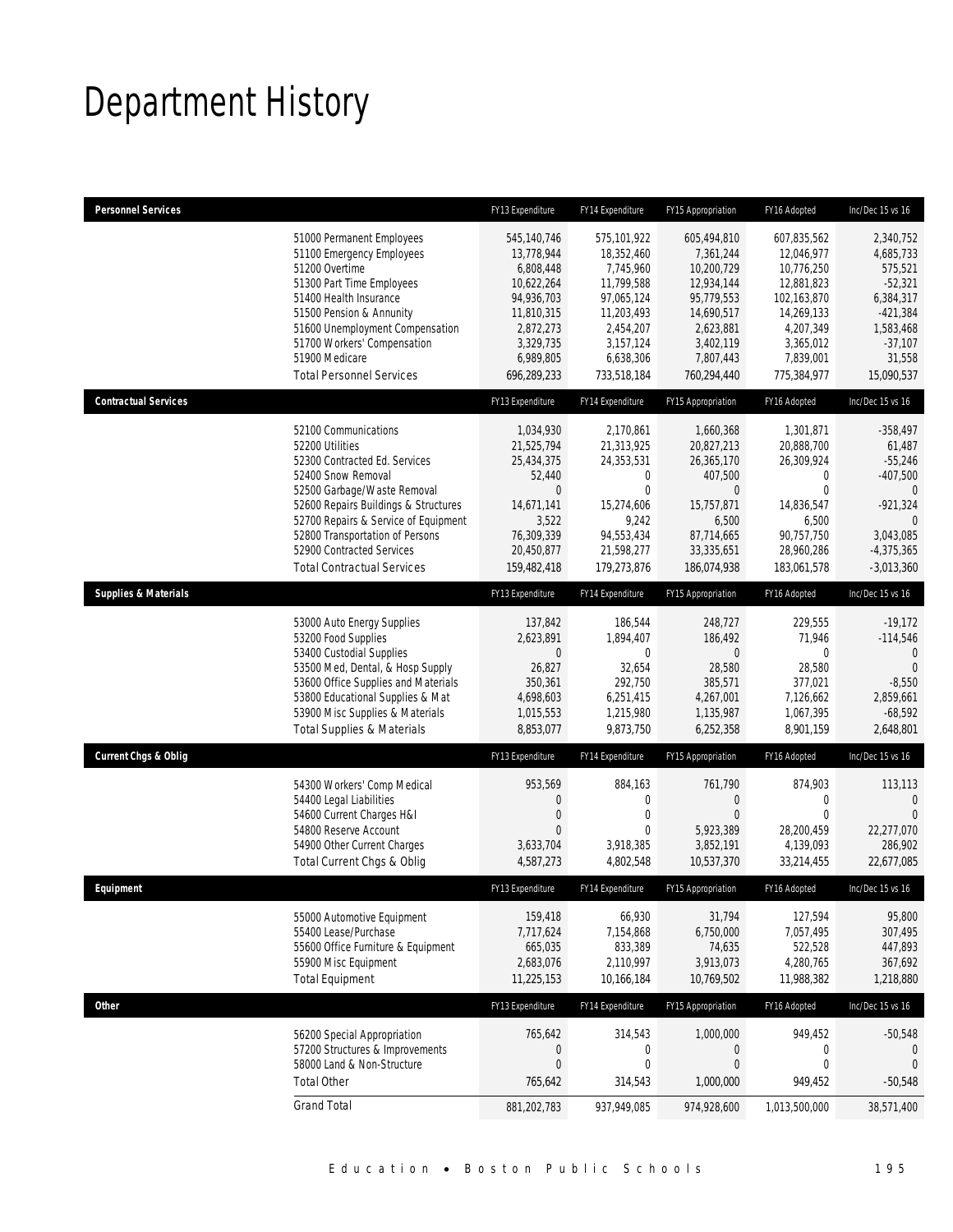# General Fund Employee by Category

|       |                                    | <b>FY12</b> | <b>FY13</b> | <b>FY14</b> | <b>FY15</b> | <b>FY16</b>              |
|-------|------------------------------------|-------------|-------------|-------------|-------------|--------------------------|
| Acct  |                                    | Actual      | Actual      | Actual      |             | <b>Actuals Projected</b> |
| Code  | <b>Expense Title</b>               | 1/1/2012    | 1/1/2013    | 1/1/2014    | 1/1/2015    | 1/1/2016                 |
| 51002 | <b>REG ED TEACHER</b>              | 1,895.3     | 1,873.6     | 1,857.2     | 1917.4      | 1933.3                   |
| 51005 | <b>KDG TEACHER</b>                 | 191.8       | 203.3       | 201.8       | 177.0       | 182.0                    |
| 51006 | <b>OCC TEACHER</b>                 | 39.0        | 39.0        | 38.0        | 44.6        | 44.2                     |
| 51007 | <b>BIL KDG TEACHER</b>             | 71.0        | 76.4        | 78.4        | 72.1        | 60.5                     |
| 51008 | SPED RESOURCE TEACHER              | 289.5       | 276.4       | 257.8       | 230.7       | 238.3                    |
| 51009 | SPED SUB SEP TEACHER               | 759.0       | 768.5       | 805.9       | 889.9       | 897.1                    |
| 51010 | <b>BIL TEACHER</b>                 | 505.3       | 556.6       | 561.7       | 567.8       | 645.1                    |
| 51011 | SPECIALIST TEACHER                 | 327.8       | 340.6       | 344.7       | 339.9       | 363.0                    |
| 51012 | SPED ITIN TEACHER                  | 218.5       | 223.4       | 221.4       | 213.7       | 214.2                    |
|       | <b>TOTAL TEACHERS</b>              | 4,297.2     | 4,357.8     | 4,366.9     | 4,453.1     | 4,577.6                  |
|       |                                    |             |             |             |             |                          |
| 51013 | <b>CENTRAL ADMIN</b>               | 27.0        | 21.8        | 31.8        | 33.8        | 30.9                     |
| 51014 | ELEM SCH ADMIN                     | 108.0       | 109.0       | 111.0       | 120.1       | 120.0                    |
| 51015 | <b>MIDDLE SCH ADMIN</b>            | 44.8        | 49.3        | 48.5        | 42.8        | 34.8                     |
| 51016 | <b>HIGH SCH ADMIN</b>              | 104.2       | 98.7        | 95.5        | 97.7        | 96.4                     |
| 51017 | SPECIAL SCH ADMIN                  | 15.0        | 16.0        | 16.0        | 16.5        | 15.0                     |
| 51019 | PROFESSIONAL SUPPORT               | 184.0       | 188.2       | 218.6       | 290.2       | 260.6                    |
|       | <b>TOTAL ADMINISTRATORS</b>        | 483.0       | 483.0       | 521.4       | 601.1       | 557.7                    |
|       |                                    |             |             |             |             |                          |
| 51020 | <b>ITIN PUPIL SUPPORT</b>          | 58.0        | 62.0        | 66.0        | 66.6        | 66.6                     |
| 51021 | PROGRAM SUPPORT                    | 178.2       | 187.2       | 209.7       | 237.4       | 243.8                    |
| 51022 | SPED-EVALUATION TEAM               | 0.0         | 0.0         | 0.0         | 0.0         | 0.0                      |
| 51023 | <b>LIBRARIAN</b>                   | 19.6        | 23.4        | 21.9        | 24.9        | 22.8                     |
| 51024 | <b>GUIDANCE</b>                    | 91.0        | 90.5        | 87.6        | 91.7        | 89.7                     |
| 51025 | A THLETIC INSTRUCTORS              | 11.0        | 8.0         | 7.6         | 8.6         | 6.3                      |
|       | <b>NURSES</b>                      |             |             |             |             |                          |
| 51026 |                                    | 99.9        | 107.7       | 107.9       | 112.9       | 112.8                    |
| 51045 | <b>INSTRUCTIONAL COACH</b>         | 10.1        | 11.7        | 12.4        | 12.5        | 12.2                     |
|       | <b>TOTAL SUPPORT</b>               | 467.7       | 490.4       | 513.0       | 554.6       | 554.2                    |
| 51039 | <b>INSTRAIDE</b>                   | 233.3       | 250.8       | 237.5       | 231.5       | 292.6                    |
|       |                                    |             |             |             |             |                          |
| 51041 | SPED RESOURCE AIDE                 | 12.8        | 19.0        | 16.0        | 11.0        | 6.0                      |
| 51042 | SPED SUB SEP AIDE                  | 760.5       | 808.5       | 859.0       | 874.3       | 886.5                    |
| 51043 | <b>BILINGUAL AIDE</b>              | 127.6       | 138.6       | 143.0       | 103.5       | 99.9                     |
|       | <b>TOTAL AIDES</b>                 | 1,134.2     | 1,216.9     | 1,255.5     | 1,220.3     | 1,284.9                  |
| 51027 | <b>SEC/CLER</b>                    | 194.0       | 201.6       | 200.5       | 199.1       | 185.6                    |
| 51028 | ETL SECRETARIAL/CLER               | 45.0        | 73.0        | 67.0        | 69.0        | 67.9                     |
| 51029 | <b>GUIDANCE CLERICAL</b>           | 8.0         | 8.0         | 6.8         | 4.8         | 4.0                      |
|       |                                    |             |             |             |             |                          |
|       | <b>TOTAL SECRETARIAL</b>           | 247.0       | 282.6       | 274.3       | 272.9       | 257.5                    |
| 51030 | <b>CUSTODIAL</b>                   | 415.0       | 431.0       | 430.0       | 431.0       | 426.5                    |
| 51032 | FT CAFETERIA WKR                   |             | 0.0         | 0.0         | 0.0         | 0.0                      |
|       |                                    |             |             |             |             |                          |
| 51304 | <b>FOOD SERVICE WKR</b>            | 161.3       | 0.0         | 0.0         | 0.0         | 0.0                      |
| 51033 | <b>TECHNICAL SUPPORT</b>           |             | 192.7       | 246.1       | 236.6       | 220.5                    |
| 51034 | TECHNICAL SUPERVISOR               | 41.0        | 42.0        | 43.0        | 43.0        | 37.3                     |
| 51035 | SCHOOL POLICE OFFICER              | 72.0        | 73.0        | 69.0        | 70.0        | 69.1                     |
| 51036 | COMMUNITY FIELD COORD              | 111.4       | 145.2       | 148.4       | 158.7       | 163.7                    |
| 51038 | <b>HEALTH PARAPROFESS</b>          | 6.0         | 6.0         | 6.0         | 6.0         | 6.0                      |
| 51044 | <b>SECURITY AIDE</b>               | 11.8        | 8.0         | 14.0        | 8.0         | 8.0                      |
| 51307 | <b>BUS MONITOR</b>                 | 195.5       | 229.8       | 264.5       | 257.3       | 256.1                    |
|       | TOTAL CUST/SAFE/TECH               | 1,014.0     | 1,127.7     | 1,221.0     | 1,210.6     | 1,187.2                  |
|       |                                    |             |             |             |             |                          |
| 51303 | SEC/CLER PART-TIME                 | 0.0         | 0.0         | 0.0         | 0.0         | 0.0                      |
| 51305 | NON-ACAD PART-TIME                 | 13.5        | 12.0        | 17.0        | 1.0         | 9.0                      |
| 51306 | <b>LUNCH MONITOR</b>               | 182.0       | 187.0       | 179.0       | 177.5       | 171.6                    |
| 51040 | <b>LIBRARY AIDE</b>                | 24.7        | 30.4        | 29.7        | 25.9        | 25.0                     |
|       | TOTAL PART-TIME                    | 220.2       | 229.4       | 225.7       | 204.4       | 205.6                    |
|       |                                    |             |             |             |             |                          |
|       | TOTAL ACTIVE POSITIONS             | 7,863.3     | 8,187.7     | 8,377.8     | 8,516.9     | 8,624.6                  |
| 51003 | LONG TERM PAID LEAVE               | 105.0       | 119.0       | 215.0       | 197.0       | 197.0                    |
| 51701 | <b>INJURY &amp; WORKMAN'S COMP</b> | 84.0        | 74.0        | 71.0        | 75.0        | 75.0                     |
|       |                                    | 189.0       |             | 286.0       |             |                          |
|       | TOTAL OTHER                        |             | 193.0       |             | 272.0       | 272.0                    |
|       |                                    | 8,052.3     | 8,380.7     | 8,663.8     | 8,788.9     | 8,896.6                  |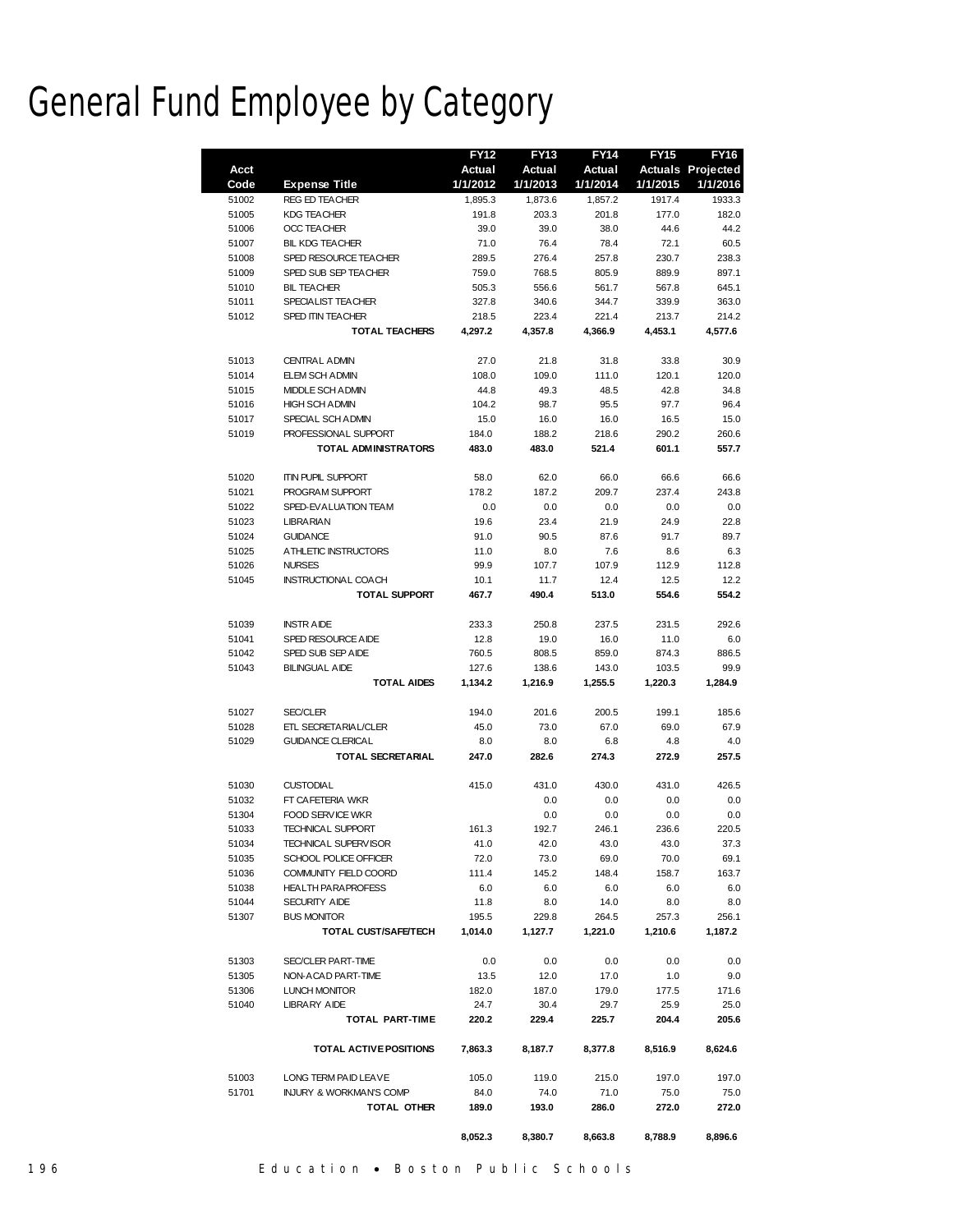# External Funds History

| <b>Personnel Services</b>       |                                                                                                                                                                                                                                                                                                                    | FY13 Expenditure                                                                                                                         | FY14 Expenditure                                                                                                                       | FY15 Appropriation                                                                                                                       | FY16 Adopted                                                                                                                            | Inc/Dec 15 vs 16                                                                                                                               |
|---------------------------------|--------------------------------------------------------------------------------------------------------------------------------------------------------------------------------------------------------------------------------------------------------------------------------------------------------------------|------------------------------------------------------------------------------------------------------------------------------------------|----------------------------------------------------------------------------------------------------------------------------------------|------------------------------------------------------------------------------------------------------------------------------------------|-----------------------------------------------------------------------------------------------------------------------------------------|------------------------------------------------------------------------------------------------------------------------------------------------|
|                                 | 51000 Permanent Employees<br>51100 Emergency Employees<br>51200 Overtime<br>51300 Part Time Employees<br>51400 Health Insurance<br>51500 Pension & Annunity<br>51600 Unemployment Compensation<br>51700 Workers' Compensation<br>51800 Indirect Costs<br>51900 Medicare<br><b>Total Personnel Services</b>         | 45,787,539<br>2,757,134<br>20,190,392<br>6,511,752<br>7,866,626<br>4,311,806<br>285,220<br>185,260<br>2,255,922<br>579,083<br>90,730,734 | 43,953,954<br>864,421<br>15,527,693<br>6,503,449<br>8,025,641<br>4,451,063<br>214,518<br>279,695<br>3,505,952<br>695,340<br>84,021,726 | 34,225,462<br>2,614,301<br>13,761,101<br>3,986,657<br>8,727,985<br>4,321,312<br>174,735<br>168,573<br>2,625,252<br>677,806<br>71,283,184 | 32,438,987<br>2,683,103<br>7,812,575<br>6,316,887<br>7,968,885<br>4,093,222<br>234,901<br>250,490<br>2,515,463<br>615,430<br>64,929,943 | $-1,786,475$<br>68,802<br>$-5,948,526$<br>2,330,230<br>$-759,100$<br>$-228,090$<br>60,166<br>81,917<br>$-109,789$<br>$-62,376$<br>$-6,353,241$ |
| <b>Contractual Services</b>     |                                                                                                                                                                                                                                                                                                                    | FY13 Expenditure                                                                                                                         | FY14 Expenditure                                                                                                                       | FY15 Appropriation                                                                                                                       | FY16 Adopted                                                                                                                            | Inc/Dec 15 vs 16                                                                                                                               |
|                                 | 52100 Communications<br>52200 Utilities<br>52300 Contracted Ed. Services<br>52400 Snow Removal<br>52500 Garbage/Waste Removal<br>52600 Repairs Buildings & Structures<br>52700 Repairs & Service of Equipment<br>52800 Transportation of Persons<br>52900 Contracted Services<br><b>Total Contractual Services</b> | 314<br>395,862<br>13,739,307<br>$\mathbf 0$<br>$\mathbf{0}$<br>1,370,824<br>182,383<br>654,182<br>20,481,361<br>36,824,233               | 14,006<br>309,000<br>14,055,572<br>$\mathbf 0$<br>$\mathbf{0}$<br>2,599,809<br>281,831<br>572,319<br>21,859,453<br>39,691,990          | 50,832<br>330,440<br>16,411,221<br>$\theta$<br>$\overline{0}$<br>3,351,324<br>$\theta$<br>609,150<br>21,393,548<br>42,146,515            | 40,450<br>309,000<br>16,172,859<br>0<br>$\mathbf 0$<br>3,281,720<br>0<br>345,231<br>17,868,600<br>38,017,860                            | $-10,382$<br>$-21,440$<br>$-238,362$<br>$\mathbf{0}$<br>$\theta$<br>$-69,604$<br>$\Omega$<br>$-263,919$<br>$-3,524,950$<br>$-4,128,656$        |
| <b>Supplies &amp; Materials</b> |                                                                                                                                                                                                                                                                                                                    | FY13 Expenditure                                                                                                                         | FY14 Expenditure                                                                                                                       | FY15 Appropriation                                                                                                                       | FY16 Adopted                                                                                                                            | Inc/Dec 15 vs 16                                                                                                                               |
|                                 | 53000 Auto Energy Supplies<br>53200 Food Supplies<br>53400 Custodial Supplies<br>53500 Med, Dental, & Hosp Supply<br>53600 Office Supplies and Materials<br>53800 Educational Supplies & Mat<br>53900 Misc Supplies & Materials<br><b>Total Supplies &amp; Materials</b>                                           | $\mathbf 0$<br>14,767,792<br>0<br>$\overline{0}$<br>95,578<br>5,585,262<br>702,652<br>21,151,284                                         | $\mathbf 0$<br>20,368,090<br>0<br>$\mathbf{0}$<br>3,651<br>3,988,954<br>544,112<br>24,904,807                                          | $\boldsymbol{0}$<br>24,074,091<br>$\theta$<br>$\overline{0}$<br>22,302<br>6,212,922<br>1,841,619<br>32,150,934                           | 0<br>22,513,364<br>0<br>$\mathbf 0$<br>19,640<br>6,377,936<br>1,061,278<br>29,972,218                                                   | $\mathbf 0$<br>$-1,560,727$<br>$\mathbf{0}$<br>$\mathbf{0}$<br>$-2,662$<br>165,014<br>$-780,341$<br>$-2,178,716$                               |
| <b>Current Chgs &amp; Oblig</b> |                                                                                                                                                                                                                                                                                                                    | FY13 Expenditure                                                                                                                         | FY14 Expenditure                                                                                                                       | FY15 Appropriation                                                                                                                       | FY16 Adopted                                                                                                                            | Inc/Dec 15 vs 16                                                                                                                               |
|                                 | 54300 Workers' Comp Medical<br>54400 Legal Liabilities<br>54600 Current Charges H&I<br>54800 Reserve Account<br>54900 Other Current Charges<br>Total Current Chgs & Oblig                                                                                                                                          | $\boldsymbol{0}$<br>$\mathbf 0$<br>$\overline{0}$<br>$\boldsymbol{0}$<br>87,398<br>87,398                                                | $\mathbf 0$<br>$\mathbf{0}$<br>$\theta$<br>27,475<br>89,471<br>116,946                                                                 | $\boldsymbol{0}$<br>$\mathbf 0$<br>$\overline{0}$<br>624,661<br>124,804<br>749,465                                                       | $\boldsymbol{0}$<br>$\boldsymbol{0}$<br>$\theta$<br>758,729<br>41,405<br>800,134                                                        | $\mathbf 0$<br>$\mathbf{0}$<br>$\overline{0}$<br>134,068<br>$-83,399$<br>50,669                                                                |
| Equipment                       |                                                                                                                                                                                                                                                                                                                    | FY13 Expenditure                                                                                                                         | FY14 Expenditure                                                                                                                       | FY15 Appropriation                                                                                                                       | FY16 Adopted                                                                                                                            | Inc/Dec 15 vs 16                                                                                                                               |
|                                 | 55000 Automotive Equipment<br>55400 Lease/Purchase<br>55600 Office Furniture & Equipment<br>55900 Misc Equipment<br><b>Total Equipment</b>                                                                                                                                                                         | 47,626<br>$\mathbf 0$<br>26,487<br>2,281,719<br>2,355,832                                                                                | 204,023<br>$\bf 0$<br>$-822$<br>1,850,534<br>2,053,735                                                                                 | $\boldsymbol{0}$<br>$\mathbf 0$<br>$\theta$<br>1,768,913<br>1,768,913                                                                    | $\boldsymbol{0}$<br>$\boldsymbol{0}$<br>0<br>1,691,635<br>1,691,635                                                                     | 0<br>$\mathbf{0}$<br>$\mathbf 0$<br>$-77,277$<br>$-77,277$                                                                                     |
| Other                           |                                                                                                                                                                                                                                                                                                                    | FY13 Expenditure                                                                                                                         | FY14 Expenditure                                                                                                                       | FY15 Appropriation                                                                                                                       | FY16 Adopted                                                                                                                            | Inc/Dec 15 vs 16                                                                                                                               |
|                                 | 56200 Special Appropriation<br>57200 Structures & Improvements<br>58000 Land & Non-Structure<br><b>Total Other</b>                                                                                                                                                                                                 | $\boldsymbol{0}$<br>$\mathbf 0$<br>0<br>$\bf{0}$                                                                                         | $\pmb{0}$<br>$\mathbf 0$<br>$\boldsymbol{0}$<br>$\pmb{0}$                                                                              | $\boldsymbol{0}$<br>$\mathbf 0$<br>$\boldsymbol{0}$<br>$\bf{0}$                                                                          | $\boldsymbol{0}$<br>$\boldsymbol{0}$<br>0<br>$\pmb{0}$                                                                                  | 0<br>$\boldsymbol{0}$<br>$\mathbf 0$<br>$\bf{0}$                                                                                               |
|                                 | <b>Grand Total</b>                                                                                                                                                                                                                                                                                                 | 151,149,481                                                                                                                              | 150,789,192                                                                                                                            | 148,099,014                                                                                                                              | 135,411,785                                                                                                                             | $-12,687,229$                                                                                                                                  |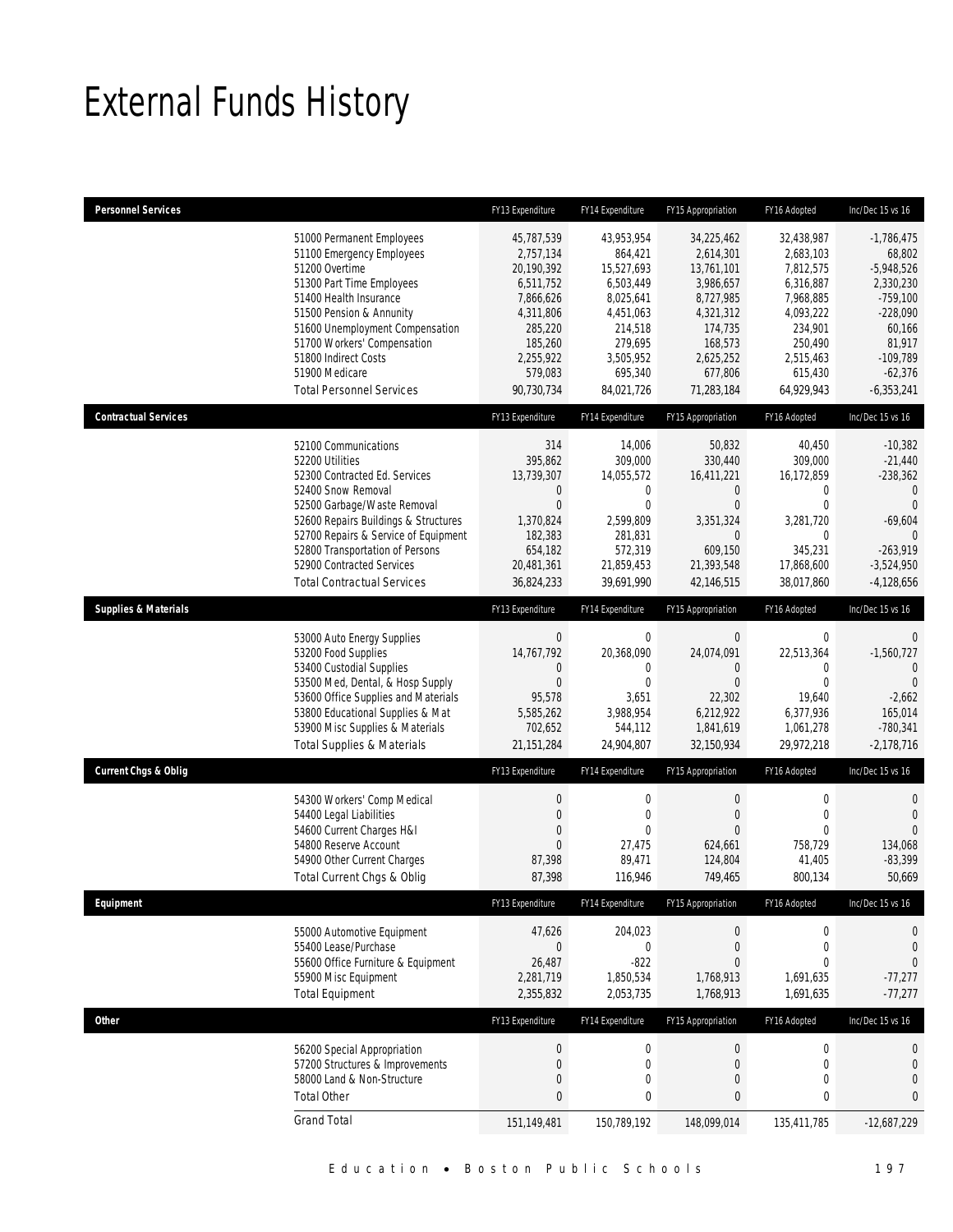# External Funds Employee by Category

|       |                                    | <b>FY12</b>   | <b>FY13</b>              | <b>FY14</b>              | <b>FY15</b> | <b>FY15</b>               |
|-------|------------------------------------|---------------|--------------------------|--------------------------|-------------|---------------------------|
| Acct  |                                    | <b>Actual</b> | <b>Actual</b>            | Actual                   | Actual      | <b>Actual</b>             |
| Code  | <b>Expense Title</b>               | 1/1/2012      | 1/1/2013                 | 1/1/2014                 | 1/1/2015    | 1/1/2015                  |
| 51002 | REG ED TEACHER                     | 35.6          | 38.9                     | 27.4                     | 7.3         | 8.0                       |
| 51005 | <b>KDG TEACHER</b>                 | 0.8           | 0.8                      | 0.7                      | ÷.          | $\overline{\phantom{a}}$  |
| 51006 | <b>OCC TEACHER</b>                 |               | 0.5                      | $\omega$                 | 2.0         | ÷.                        |
| 51007 | <b>BIL KDG TEACHER</b>             | 1.6           | 0.6                      | 0.6                      | 0.9         | 0.3                       |
| 51008 | SPED RESOURCE TEACHER              | 2.5           | 2.5                      | 0.5                      | 0.5         | ٠                         |
| 51009 | SPED SUB SEP TEACHER               | 2.5           | 7.7                      | 1.5                      | 2.5         | 2.5                       |
| 51010 | <b>BILTEACHER</b>                  | 50.8          | 49.8                     | 41.5                     | 35.6        | 14.9                      |
| 51011 | SPECIALIST TEACHER                 | 17.7          | 14.2                     | 6.3                      | 5.4         | 4.5                       |
| 51012 | SPED ITIN TEACHER                  | 1.0           | 1.0                      | 1.0                      | 1.0         | 2.0                       |
|       | <b>TOTAL TEACHERS</b>              | 112.5         | 116.0                    | 79.5                     | 55.2        | 32.2                      |
|       |                                    |               |                          |                          |             |                           |
| 51013 | CENTRAL ADMIN                      | 4.0           | 2.0                      | 2.0                      |             | 1.6                       |
| 51014 | ELEM SCH ADMIN                     | 2.0           | 2.0                      | 1.0                      | 1.0         |                           |
|       |                                    |               | 1.5                      | 1.5                      | 1.0         |                           |
| 51015 | MIDDLE SCH ADMIN                   | 2.0           |                          |                          |             |                           |
| 51016 | HIGH SCH ADMIN                     | 11.0          | 13.0                     | 9.5                      | 9.5         | 5.0                       |
| 51017 | SPECIAL SCH ADMIN                  | 6.0           | 7.0                      | 7.0                      | 6.5         | 6.0                       |
| 51019 | PROFESSIONAL SUPPORT               | 143.3         | 156.1                    | 165.6                    | 108.6       | 88.8                      |
|       | TOTAL ADMINISTRATORS               | 168.3         | 181.6                    | 186.6                    | 126.6       | 101.4                     |
|       |                                    |               |                          |                          |             |                           |
| 51020 | <b>ITIN PUPIL SUPPORT</b>          | 8.0           | 8.0                      | 8.0                      | 9.4         | 10.4                      |
| 51021 | PROGRAM SUPPORT                    | 37.7          | 29.4                     | 23.9                     | 24.4        | 21.1                      |
| 51022 | SPED-EVALUATION TEAM               | 0.0           | $\omega$                 | $\sim$                   | $\sim$      | $\mathbb{Z}^{\mathbb{Z}}$ |
| 51023 | LIBRARIAN                          | 0.0           |                          |                          |             | 0.5                       |
| 51024 | <b>GUIDANCE</b>                    | 3.4           | 3.3                      | 3.2                      | 2.2         | 2.7                       |
| 51025 | ATHLETIC INSTRUCTORS               | 0.0           | ÷,                       | ÷,                       | ÷.          | $\overline{a}$            |
| 51026 | <b>NURSES</b>                      | 3.0           | 3.0                      | 3.0                      | 3.0         | 3.0                       |
| 51045 | INSTRUCTIONAL COACH                | 31.2          | 34.1                     | 22.7                     | 0.4         | 1.0                       |
|       | <b>TOTAL SUPPORT</b>               | 83.3          | 77.8                     | 60.8                     | 39.4        | 38.7                      |
|       |                                    |               |                          |                          |             |                           |
| 51039 | <b>INSTRAIDE</b>                   | 10.3          | 7.2                      | 4.2                      | 1.0         | 21.0                      |
| 51041 | <b>SPED RESOURCE AIDE</b>          |               | $\overline{\phantom{a}}$ | $\overline{\phantom{a}}$ |             |                           |
| 51042 | SPED SUB SEP AIDE                  | 10.5          | 19.5                     | 11.2                     | 15.5        | 18.5                      |
| 51043 | <b>BILINGUAL AIDE</b>              | 16.7          | 15.1                     | 5.7                      | 6.0         | 12.0                      |
|       | <b>TOTAL AIDES</b>                 | 37.5          | 41.8                     | 21.1                     | 22.5        | 51.5                      |
|       |                                    |               |                          |                          |             |                           |
|       |                                    |               |                          |                          |             |                           |
| 51027 | SEC/CLER                           | 29.1          | 23.8                     | 24.3                     | 21.2        | 20.0                      |
| 51028 | ETL SECRETARIAL/CLER               | 0.0           | $\overline{\phantom{a}}$ | $\overline{\phantom{a}}$ | ÷,          |                           |
| 51029 | <b>GUIDANCE CLERICAL</b>           | 0.0           | $\overline{\phantom{a}}$ | $\sim$                   | $\sim$      |                           |
|       | <b>TOTAL SECRETARIAL</b>           | 29.1          | 23.8                     | 24.3                     | 21.2        | 20.0                      |
|       |                                    |               |                          |                          |             |                           |
|       |                                    |               |                          |                          |             |                           |
| 51030 | <b>CUSTODIAL</b>                   | 0.0           | $\overline{a}$           |                          |             |                           |
| 51032 | FT CAFETERIA WKR                   | 59.0          | 71.0                     | 70.0                     | 69.0        | 59.7                      |
| 51304 | <b>FOOD SERVICE WKR</b>            | 176.0         | 191.0                    | 181.8                    | 191.3       | 179.6                     |
| 51033 | <b>TECHNICAL SUPPORT</b>           | 58.0          | 66.9                     | 55.4                     | 53.8        | 42.4                      |
| 51034 | TECHNICAL SUPERVISOR               | 7.0           | 6.0                      | 6.0                      | 6.0         | 4.0                       |
| 51035 | <b>SCHOOL POLICE OFFICER</b>       | 0.0           |                          |                          |             |                           |
|       |                                    |               | 6.8                      | 5.8                      |             | 5.2                       |
|       | 51036 COMMUNITY FIELD COORD        | 8.5           | $\sim$                   | $\sim$                   | 5.4         |                           |
|       | 51038 HEALTH PARAPROFESS           | $0.0\,$       |                          |                          |             |                           |
| 51044 | SECURITY AIDE                      | 2.0           | 1.0                      | 1.0                      | 0.7         | 1.0                       |
| 51307 | <b>BUS MONITOR</b>                 | 0.0           | ÷.                       |                          | $\omega$    |                           |
|       | TOTAL CUST/SAFE/TECH               | 310.5         | 342.7                    | 320.0                    | 326.2       | 291.9                     |
|       |                                    |               |                          |                          |             |                           |
| 51303 | SEC/CLER PART-TIME                 | 8.5           | 7.0                      | 1.0                      | 0.5         | 2.0                       |
| 51305 | NON-ACAD PART-TIME                 | 0.0           | $\sim$                   | $\sim$                   | 6.0         | ÷.                        |
| 51306 | LUNCH MONITOR                      | 0.0           | $\sim$                   | $\sim$                   | a.          | $1.0\,$                   |
| 51040 | LIBRARY AIDE                       | 4.8           | 2.8                      | 1.5                      | $1.1\,$     | 1.1                       |
|       | TOTAL PART-TIME                    | 13.3          | 9.8                      | 2.5                      | 7.6         | 4.1                       |
|       |                                    |               |                          |                          |             |                           |
|       | TOTAL ACTIVE POSITIONS             | 754.5         | 793.5                    | 694.7                    | 598.7       | 539.8                     |
|       |                                    |               |                          |                          |             |                           |
| 51003 | LONG TERM PAID LEAVE               |               | $\blacksquare$           | $\sim$                   | ÷.          |                           |
| 51701 | <b>INJURY &amp; WORKMAN'S COMP</b> | 4.0           | 2.0                      | 3.0                      | 2.0         |                           |
|       | TOTAL OTHER                        | 4.0           | 2.0                      | 3.0                      | 2.0         | 0.0                       |
|       |                                    |               |                          |                          |             |                           |
|       |                                    | 758.5         | 795.5                    | 697.7                    | 600.7       | 539.8                     |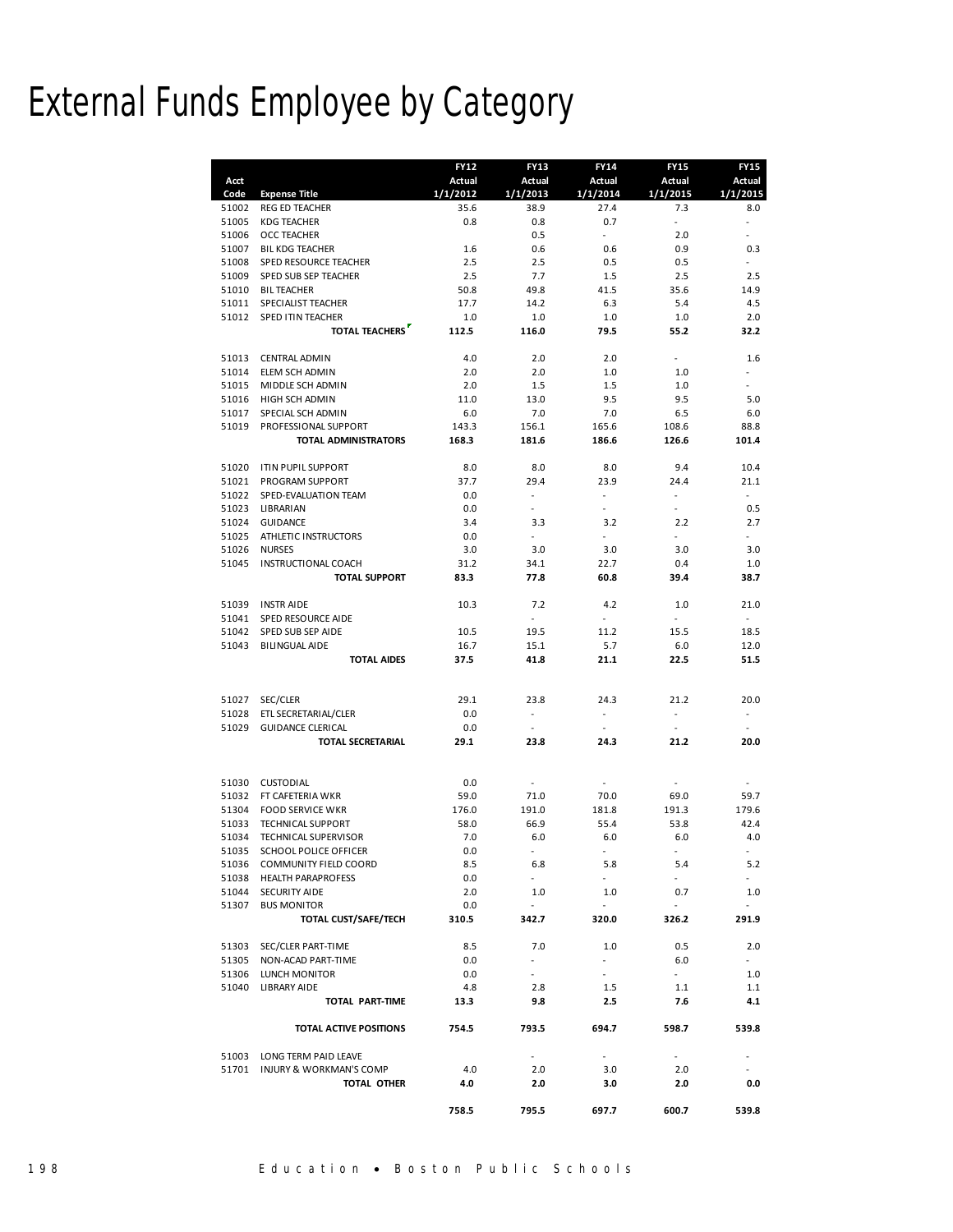# Program 1. General School Purposes

## *Dr. Tommy Chang, Superintendent, Organization 101000*

### *Program Description*

BPS strives to promote ongoing improvement in teaching and learning at each and every Boston Public School and in each and every classroom within these schools.

| <b>Operating Budget</b> |                                     | Actual '13                 | Actual '14                 | Approp '15                 | <b>Budget '16</b>          |
|-------------------------|-------------------------------------|----------------------------|----------------------------|----------------------------|----------------------------|
|                         | Personnel Services<br>Non Personnel | 690,895,130<br>184.902.621 | 724,842,274<br>204.057.895 | 751,693,388<br>213,538,976 | 767,410,336<br>237,035,462 |
|                         | Total                               | 875,797,751                | 928,900,169                | 965,232,364                | 1,004,445,798              |
|                         |                                     |                            |                            |                            |                            |

## *Performance*

### **Strategy:** To ensure all students achieve MCAS proficiency.

| <b>Performance Measures</b>                                                                                  | Actual '13 | Actual '14 | Projected '15 | Target '16 |
|--------------------------------------------------------------------------------------------------------------|------------|------------|---------------|------------|
| % passing Grade 3 ELA MCAS<br>% Proficient and Advanced Grade 3 ELA MCAS                                     | 82%<br>32% | 80%<br>36% | 100%<br>85%   |            |
| % special education students in the "high" or<br>"very high" growth categories for MCAS<br>English           | 32%        | 32%        | 40%           |            |
| % special education students in the "high" or<br>"very high" growth categories for MCAS Math                 | 33%        | 36%        | 40%           |            |
| MCAS ELA Proficiency Gap between highest<br>and lowest student subgroups (in percentage<br>points) - Grade 3 | 38         | 50         |               |            |

### **Strategy:** To close the achievement gap

| <b>Performance Measures</b>                                                                             | Actual '13 | Actual '14 | Projected '15 | Target '16 |
|---------------------------------------------------------------------------------------------------------|------------|------------|---------------|------------|
| % 10th graders passing ELA and Math as part of<br>graduation requirements                               | 78%        | 81%        | 90%           |            |
| $\frac{9}{2}$ 10th graders passing ELA, Math and Science as<br>part of graduation requirement           | 72%        | 75%        | 75%           |            |
| % 1st Graders scoring at or above district<br>benchmark on DIBELS (2013 was first year<br>DIBELS NEXT)  | 62%        | 59%        | 80%           |            |
| % non-exam school students enrolled in Algebra I                                                        | 38%        | 29%        | 40%           |            |
| % of English Language Learners making progress<br>toward acquiring English Language proficiency         | 60%        | 56%        | 90%           |            |
| % students enrolled in at least one AP, IB,<br>Honors, dual enrollment course during high<br>school $*$ | 75%        | 86%        | 100%          |            |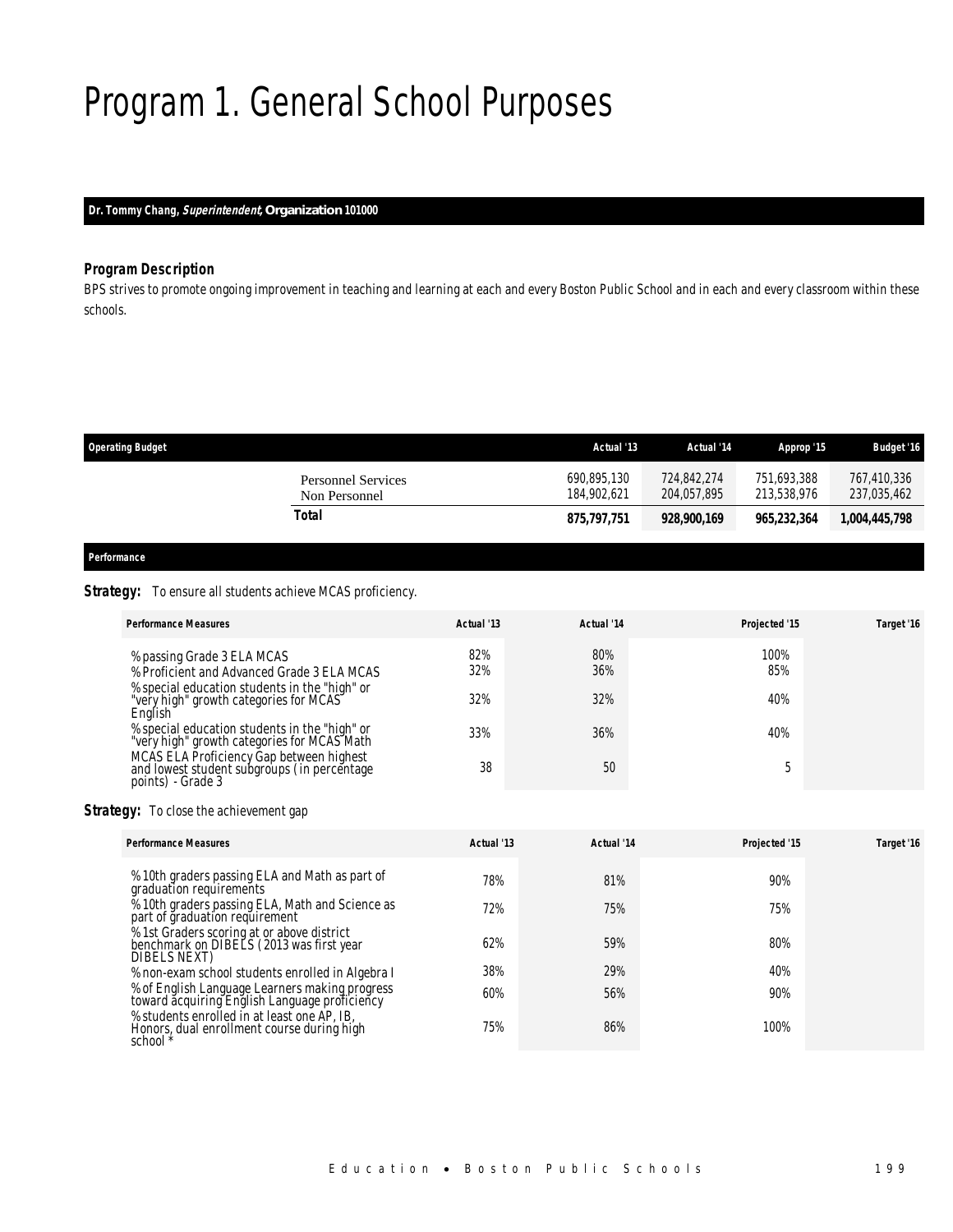**Strategy:** To graduate all students from high school prepared for college and career success.

| <b>Performance Measures</b>                                | Actual '13 | Actual '14 | Projected '15 | Target '16 |
|------------------------------------------------------------|------------|------------|---------------|------------|
| 4-Year Cohort Graduation Rate - All Students               | 65.9%      | $66.7\%$   | 80%           |            |
| 4-Year Cohort Graduation Rate - ELL Students               | $60.1\%$   | 61.4%      | 70%           |            |
| 4-Year Cohort Graduation Rate - Special Education Students | 44.8%      | 41.1%      | 70%           |            |
| 5-Year Cohort Graduation Rate - All Students               | 72.3%      | 72.2%      | 85%           |            |
| 5-Year Cohort Graduation Rate - ELL Students               | 68%        | 68.5%      | 75%           |            |
| 5-Year Cohort Graduation Rate-Special Education Students   | 50.4%      | 53.6%      | 75%           |            |
| Annual dropout rate % - High School                        | 4.5%       | 3.8%       | 3%            |            |
| Average combined SAT I scores                              | 1.322      | 1.325      | 1.650         |            |

\*FY14 actuals now include students who took an International Baccalaureate (IB) course. In previous years, only students in AP and Honors courses were counted, as IB enrollment was not captured in the student database.

Note: The Boston School Committee engaged in a strategic planning process to update the BPS vision, holding a series of open discussions, to set aspirational goals and associated priorities for the district. In parallel with the public engagement efforts, the School Committee and the district developed progress-tracking metrics that align to the BPS strategic vision. These strategies and progress-tracking metrics are included in the tables below and available historical data is provided as well. Over the course of the first 100 Days of the 2015-16 school year, the new Superintendent and staff will review and work to ensure that each metric represents a goal that is transparent, understandable and can be tracked into the future. Benchmarks for new metrics will also be set for FY16 and beyond in order to ensure that progress toward the goals and priorities are measured with regularity.

*Strategy:* BPS will provide rigorous, effective, and engaging curriculum, instruction, and enrichment.

| <b>Performance Measures</b>                                                                | Actual '13 | Actual '14 | Projected '15 | Target '16 |
|--------------------------------------------------------------------------------------------|------------|------------|---------------|------------|
| % of students enrolled in college within 16 months of                                      | 71.2%      |            |               |            |
| graduation                                                                                 | 32%        | 36%        |               |            |
| % of students proficient in 3rd grade reading                                              |            |            |               |            |
| % of students proficient in 8th grade Math                                                 | 37%        | 37%        |               |            |
| 4 year unadjusted graduation rate                                                          | 65.9%      | 66.7%      |               |            |
| Average daily attendance - Grades 1-12                                                     | 93.6%      | 91.7%      | 91.8%         |            |
| Average daily attendance - Grades K0-K2                                                    | 92.6%      | 92.4%      | 92.8%         |            |
| Average student climate survey response on student<br>engagement & enthusiasm for learning |            | 3.3        | 3.3           |            |
| Average teacher climate survey response on student<br>engagement & enthusiasm for learning |            | 2.66       | 2.73          |            |
| Composite Performance Index (CPI) across grades - ELA                                      | 75.1       | 75.7       |               |            |
| Composite Performance Index (CPI) across grades - Math                                     | 69.3       | 69.9       |               |            |
| Composite Performance Index (CPI) across grades - Science                                  | 60.2       | 61.6       |               |            |
| Median student growth percentile (SGP) across grades - ELA                                 | 49         | 47         |               |            |
| Median student growth percentile (SGP) across grades -<br>Math                             | 48         | 50         |               |            |

**Strategy:** BPS will continue to foster an environment of high expectations combined with targeted interventions and support in order to meet the learning needs of all students.

| <b>Performance Measures</b>                                                                            | Actual '13 | Actual '14 | Projected '15 | Target '16 |
|--------------------------------------------------------------------------------------------------------|------------|------------|---------------|------------|
| % of eligible students enrolled in AP classes                                                          |            |            |               |            |
| % of non-exam school students enrolled in 8th grade<br>Algebra I                                       | 49.6%      | 41.8%      | 31.1%         |            |
| % of students enrolled in 8th grade Algebra I                                                          | 36.9%      | 27.3%      | 14.1%         |            |
| Average student climate survey results on whether<br>school demonstrates a culture of high achievement |            | 3.29       | 3.47          |            |
| Average teacher climate survey results on whether<br>school demonstrates a culture of high achievement |            | 3.16       | 3.27          |            |
| Median Student Growth Percentile on the ELL<br>Access test for students that are ELD levels 1, 2, and  | 50         | 45         |               |            |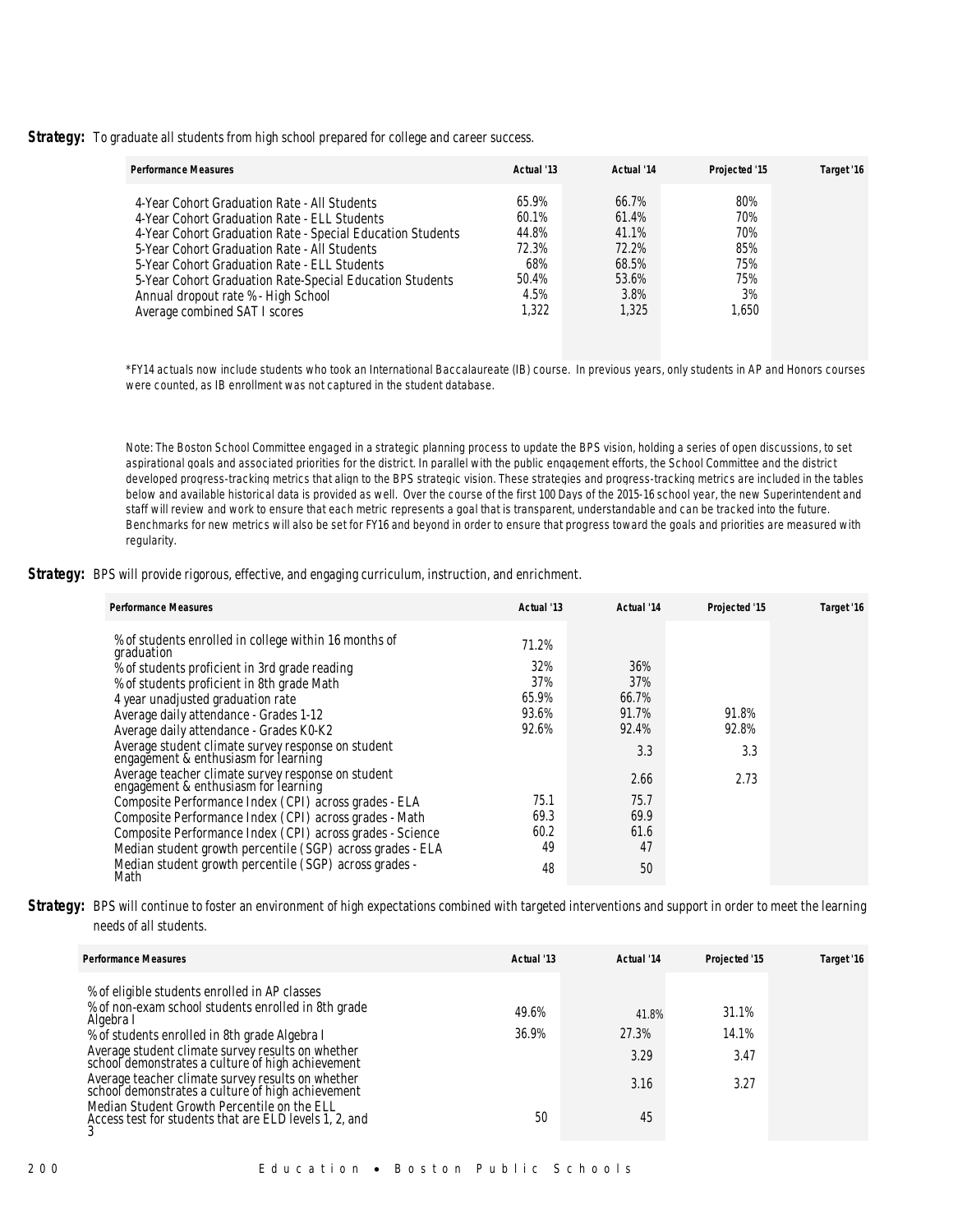| Size of ELA proficiency gap between Black and<br>Hispanic students and their White and Asian Peers<br>across all grades      | 29.9% | 30.1  |  |
|------------------------------------------------------------------------------------------------------------------------------|-------|-------|--|
| Size of ELA proficiency gap between ELL students<br>and their general education peers across all grades                      | 38.6% | 36.8% |  |
| Size of ELA proficiency gap between Special<br>Education students and their General Education<br>Peers across all grades     | 40.7% | 41.1% |  |
| Size of Math proficiency gap between Black and<br>Hispanic students and their White and Asian Peers<br>across all grades     | 37.9% | 36.9% |  |
| Size of Math proficiency gap between ELL students<br>and their general education peers across all grades                     | 24.2% | 20.9% |  |
| Size of Math proficiency gap between Special<br>Education students and their General Education<br>Peers across all grades    | 37.3% | 36.8% |  |
| Size of Science proficiency gap between Black and<br>Hispanic students and their White and Asian Peers<br>across all grades  | 32.6% | 33.1% |  |
| Size of Science proficiency gap between ELL<br>students and their general education peers across all<br>grades               | 26.7% | 28%   |  |
| Size of Science proficiency gap between Special<br>Education students and their General Education<br>Peers across all grades | 24.1% | 25.3% |  |

**Strategy:** BPS will provide equitable access to quality facilities and highly effective programs.

| <b>Performance Measures</b>                                                                                                                                                                 | Actual '13 | Actual '14 | Projected '15 | Target '16 |
|---------------------------------------------------------------------------------------------------------------------------------------------------------------------------------------------|------------|------------|---------------|------------|
| % of families that receive at least one of their top three choices<br>in the Home-based School Choice student assignment process<br>- K1                                                    |            |            | 63.9%         |            |
| % of families that receive at least one of their top three choices<br>in the Home-based School Choice student assignment process<br>- K2<br>Average score on new facilities condition index |            |            | 71.4%         |            |

Strategy: BPS will implement strategies to ensure every school will have highly effective school leaders, teachers, and staff. The workforce will reflect the rich diversity of the students BPS serves.

| <b>Performance Measures</b>                                                                                     | Actual '13     | Actual '14     | Projected '15 | Target '16 |
|-----------------------------------------------------------------------------------------------------------------|----------------|----------------|---------------|------------|
| % teacher rated proficient/exemplary and median SGP above<br>50                                                 |                |                |               |            |
| Demographics of teacher (% of minority teacher and<br>counselors)                                               | 38.78%         | 37.95%         | 38.47%        |            |
| Demographics of workforce (% of minority staff members)                                                         | 48.62%         | 48.95%         | 50.09%        |            |
| Percentage of "proficient or advanced"<br>principals/headmasters based on yearly evaluations                    | 29.77%         | 32.35%         | 82.31%        |            |
| Student climate survey on teacher effectiveness<br>Teacher retention rate for proficient and exemplary teachers | 3.27<br>96.03% | 3.02<br>94.28% | 3.31          |            |

Strategy: BPS will continue to increase school autonomy and support to schools while also strengthening clear systems of accountability for both central office and schools.

| <b>Performance Measures</b>                                                                                                                                                              | Actual '13 | Actual '14 | Projected '15 | Target '16 |
|------------------------------------------------------------------------------------------------------------------------------------------------------------------------------------------|------------|------------|---------------|------------|
| % of school leadership teams that feel they have<br>sufficient autonomy and are empowered to make<br>critical school based decisions<br>School satisfaction with central office services |            |            |               |            |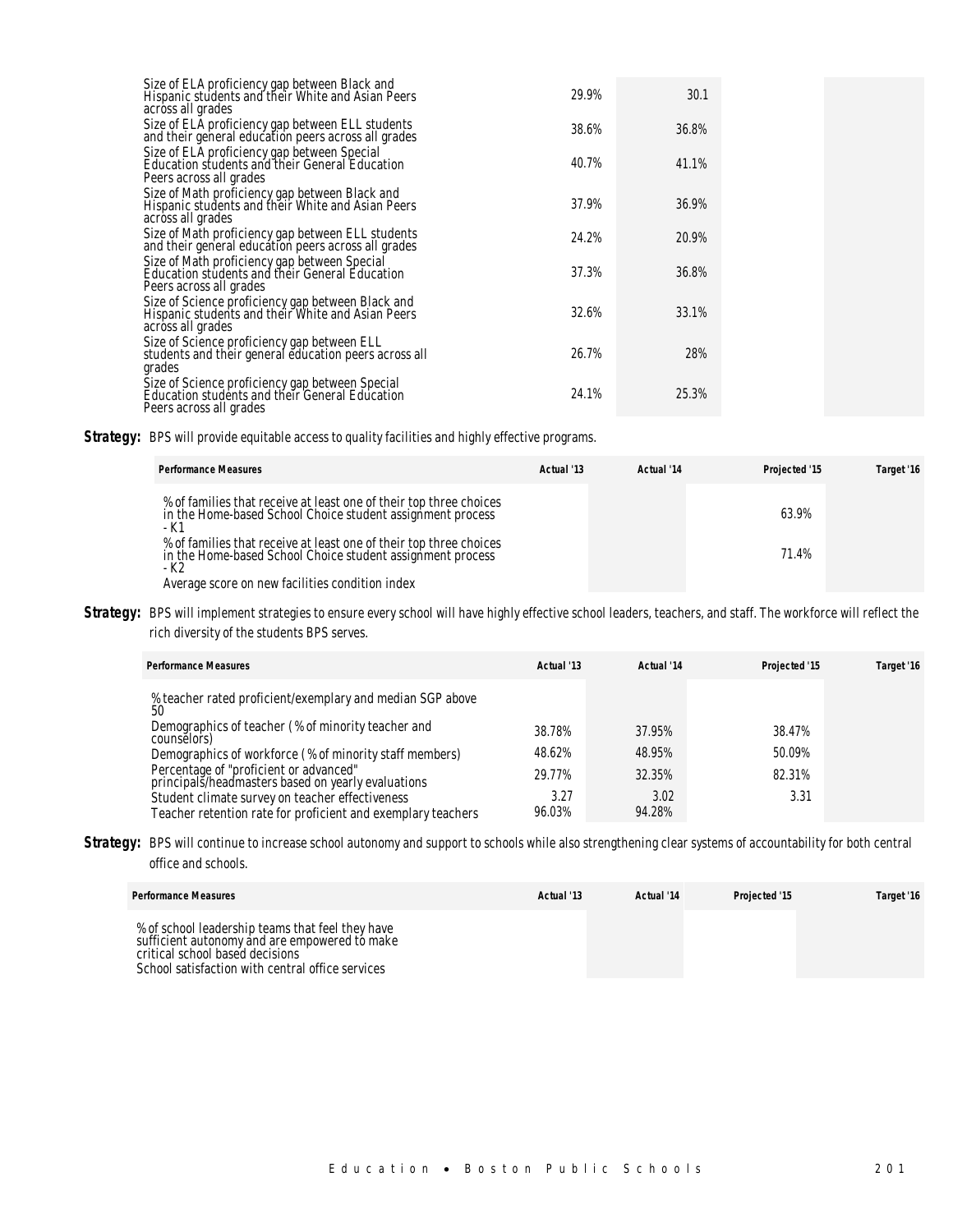Strategy: BPS will empower, support and hold accountable school leaders, teachers and staff to effectively engage with families, partners, and the community to foster shared responsibility for student achievement.

| <b>Performance Measures</b>                                                                                      | Actual '13 | Actual '14      | Projected '15 | Target '16 |
|------------------------------------------------------------------------------------------------------------------|------------|-----------------|---------------|------------|
| Average Family Engagement Index Score                                                                            |            | Z.S             |               |            |
| Parent climate survey results on whether<br>school promotes inclusion of all students.<br>families and community |            | $\sim$<br>ں ، ب |               |            |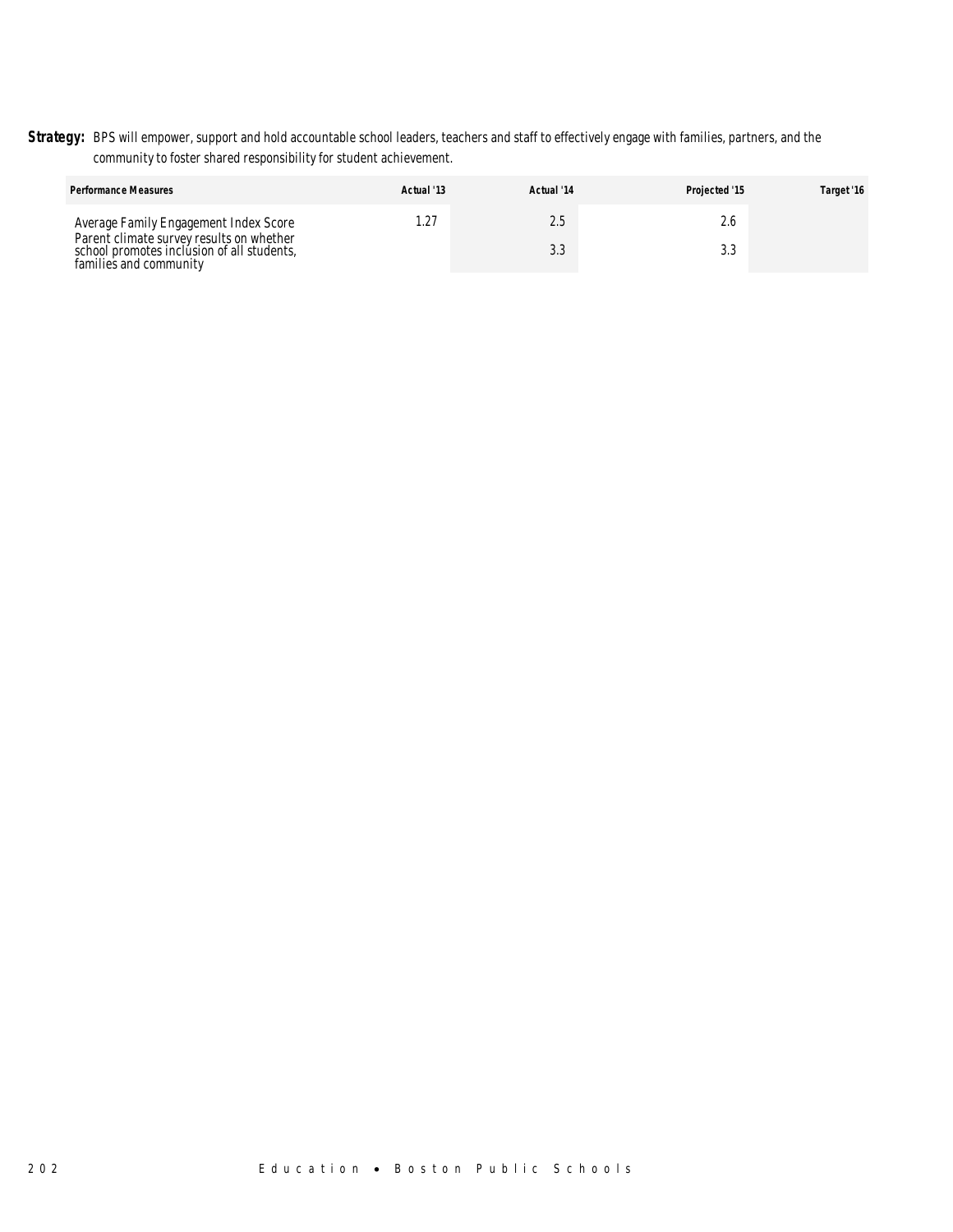# External Funds Projects

*Formula Grants* 

#### *Project Mission*

Formula grants are funds received through federal or state programs that provide assistance for educational services for low income, minority, and special needs students. Levels of funding are established through a predetermined formula that considers the amount of legislative appropriation and the number of students eligible for the program. Federal formula grants include the Title I, Title II, and SPED grants. MCAS support/Academic support is a state formula grant.

*Competitive Grants* 

#### *Project Mission*

Competitive grants are funds received through open competition with other school districts and non-profit organizations. The grant providers establish the levels of funding. The use of these funds is determined through local planning, which typically aims to advance local priorities while meeting the funding requirements.

*Reimbursements* 

#### *Project Mission*

Reimbursement funds are resources received by the local school districts as compensation for costs incurred by certain programs. Reimbursement programs include the Department of Agriculture's School Lunch Program and Summer Food Program.

*Revolving Funds and Other Grants* 

### *Project Mission*

Additional resources are received through revolving funds and other grants. These include funds raised through the Boston Education Development Foundation, and the Homeless Student Initiative.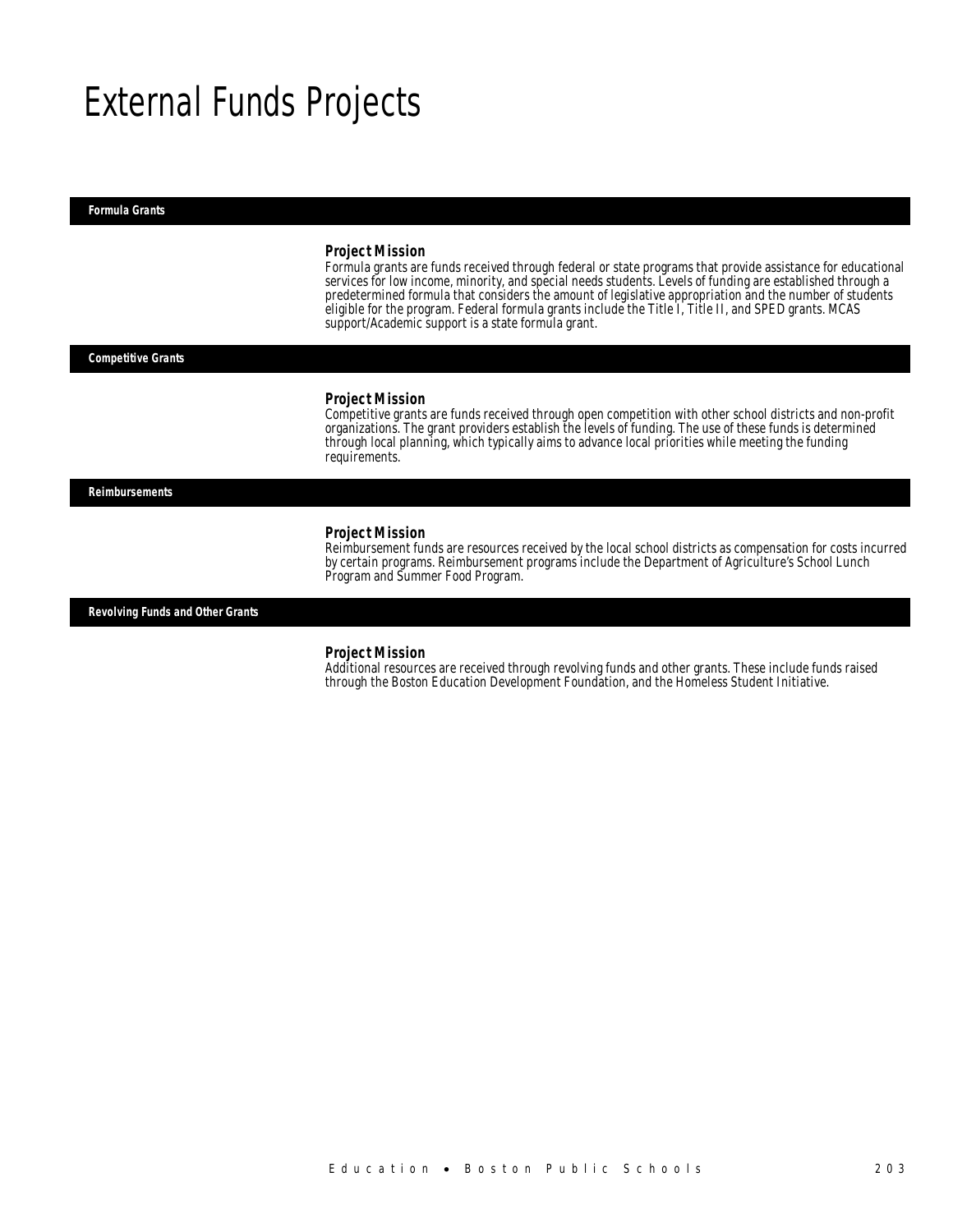# Boston Public Schools Capital Budget

## *Overview*

The City's public schools serve to educate and prepare Boston's youth, families and communities for the challenges of today and the future. The capital plan strives to ensure that a continuum of learning opportunities is available to the families who live and work in Boston.

## *FY16 Major Initiatives*

- Design will begin on upgrades to the Carter Development Center to provide for more varied therapy opportunities including a new pool for the school's population of children with both severe, intensive disabilities and complex health needs.
- Fenway High School will start the school year in a newly renovated and expanded facility on Allegheny Street.
- The Quality Improvement Fund will provide for modular classrooms at the growing Dudley Street Neighborhood School and improvements to the locker rooms at the Mattahunt School gym and pool.
- The planning process to develop a 10-year facilities master plan for BPS will be underway by the start of the fiscal year.
- Asset preservation work will continue through dedicated projects for masonry, HVAC, roof, fire alarm, electrical, plumbing, and more.

| Capital Budget Expenditures | Total Actual '13 | Total Actual '14 |            | <b>Estimated '15 Total Projected '16</b> |
|-----------------------------|------------------|------------------|------------|------------------------------------------|
| Total Department            | 61.673.396       | 35,212,224       | 62.055.000 | 75,148,682                               |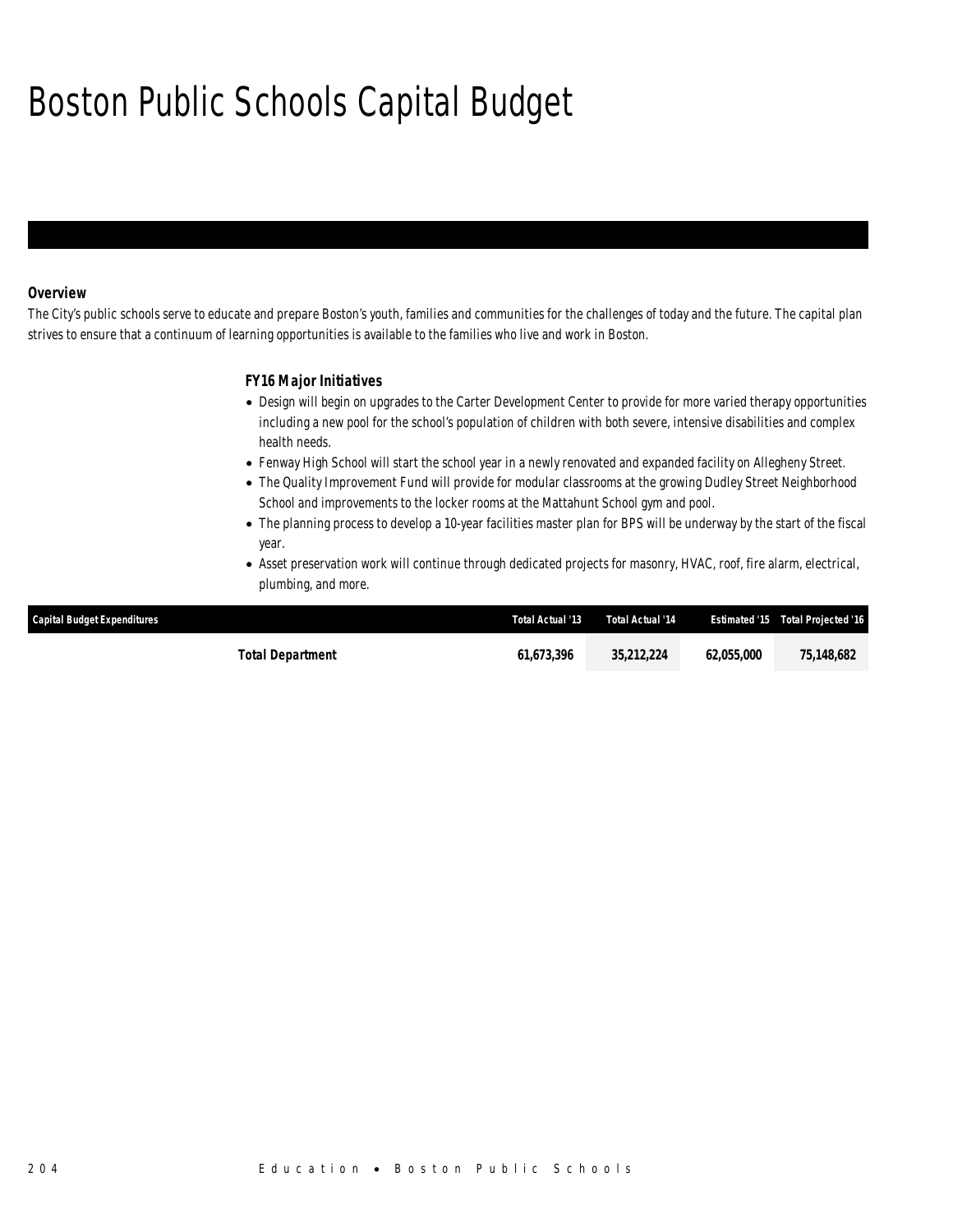## *ACCESS IMPROVEMENTS AT HENDERSON INCLUSION UPPER SCHOOL*

### *Project Mission*

 Accessibility renovations including wheelchair ramps, elevator, and bus turnaround. *Managing Department,* School Department *Status,* In Construction*Location,* Dorchester *Operating Impact,* No

*Authorizations*

|                                          |           |             |             | Non Capital |                  |
|------------------------------------------|-----------|-------------|-------------|-------------|------------------|
| Source                                   | Existing  | <b>FY16</b> | Future      | Fund        | Total            |
| City Capital                             | 1,400,000 | 0           | 0           | 0           | 1,400,000        |
| Grants/Other                             | 0         | 0           | 0           | 0           | 0                |
| Total                                    | 1,400,000 | 0           | 0           | 0           | 1,400,000        |
| <b>Expenditures (Actual and Planned)</b> |           |             |             |             |                  |
|                                          | Thru      |             |             |             |                  |
| Source                                   | 6/30/14   | <b>FY15</b> | <b>FY16</b> | FY17-20     | Total            |
| City Capital                             | 0         | 99.400      | 1,180,000   | 120,600     | 1,400,000        |
| Grants/Other                             | 0         | 0           | 0           | 0           | $\left( \right)$ |
| Total                                    | 0         | 99.400      | 1,180,000   | 120,600     | 1,400,000        |
|                                          |           |             |             |             |                  |

### *ACCESS IMPROVEMENTS AT HENDERSON INCLUSION UPPER SCHOOL PHASE II*

*Project Mission*

 Accessibility improvements including bathroom and fire system upgrades. *Managing Department,* Capital Construction *Status,* To Be Scheduled*Location,* Dorchester *Operating Impact,* No

| <b>Authorizations</b>                    |             |             |             |             |           |
|------------------------------------------|-------------|-------------|-------------|-------------|-----------|
|                                          |             |             |             | Non Capital |           |
| Source                                   | Existing    | <b>FY16</b> | Future      | Fund        | Total     |
| City Capital                             | $\Omega$    | 500,000     | 3.575.000   | $\mathbf 0$ | 4.075.000 |
| Grants/Other                             | 0           |             |             | 0           | 0         |
| Total                                    | 0           | 500,000     | 3,575,000   | 0           | 4,075,000 |
| <b>Expenditures (Actual and Planned)</b> |             |             |             |             |           |
|                                          | Thru        |             |             |             |           |
| Source                                   | 6/30/14     | <b>FY15</b> | <b>FY16</b> | FY17-20     | Total     |
| City Capital                             | 0           | $\Omega$    | 200,000     | 3.875.000   | 4.075.000 |
| Grants/Other                             | 0           | 0           | 0           | 0           | 0         |
| Total                                    | $\mathbf 0$ | $\theta$    | 200,000     | 3,875,000   | 4.075.000 |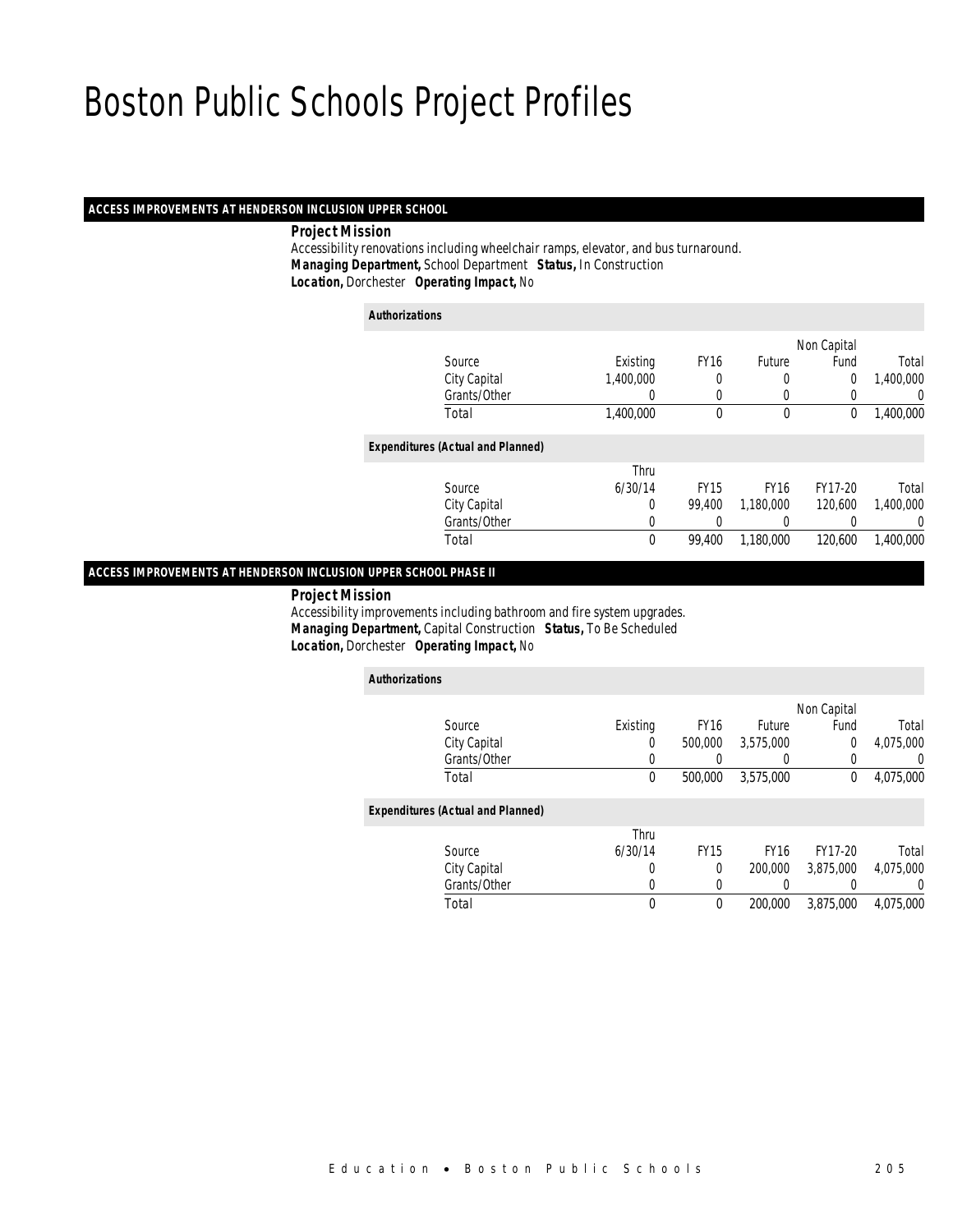### *BOSTON ARTS ACADEMY*

### *Project Mission*

Conduct a feasibility study and develop schematic design plans in conjunction with the Massachusetts School Building Authority that results in the construction or renovation of a facility that supports the requirements of the Boston Arts Academy.

*Managing Department,* Capital Construction *Status,* New Project*Location,* Fenway/Kenmore *Operating Impact,* Yes

| <b>Authorizations</b>                    |             |             |             |             |           |
|------------------------------------------|-------------|-------------|-------------|-------------|-----------|
|                                          |             |             |             | Non Capital |           |
| Source                                   | Existing    | <b>FY16</b> | Future      | Fund        | Total     |
| City Capital                             | 0           | 561.000     | 0           | $\mathbf 0$ | 561,000   |
| Grants/Other                             | 0           | 1,139,000   | 0           | 0           | 1,139,000 |
| Total                                    | $\Omega$    | 1,700,000   | $\mathbf 0$ | 0           | 1,700,000 |
| <b>Expenditures (Actual and Planned)</b> |             |             |             |             |           |
|                                          | Thru        |             |             |             |           |
| Source                                   | 6/30/14     | <b>FY15</b> | <b>FY16</b> | FY17-20     | Total     |
| City Capital                             | 0           | $\Omega$    | 280,500     | 280,500     | 561,000   |
| Grants/Other                             | 0           | $\theta$    | 569,500     | 569,500     | 1,139,000 |
| Total                                    | $\mathbf 0$ | $\theta$    | 850,000     | 850,000     | 1,700,000 |

#### *BOSTON SCHOOL BUILDING AUTHORITY*

*Project Mission* 

A fund for major school building renovation initiatives.

*Managing Department,* School Department *Status,* New Project

*Location,* Various neighborhoods *Operating Impact,* No

| <b>Authorizations</b>                    |          |             |               |             |            |
|------------------------------------------|----------|-------------|---------------|-------------|------------|
|                                          |          |             |               | Non Capital |            |
| Source                                   | Existing | <b>FY16</b> | <b>Future</b> | Fund        | Total      |
| City Capital                             | 0        | 0           | 20,000,000    | $\theta$    | 20,000,000 |
| Grants/Other                             | 0        |             |               |             |            |
| Total                                    | 0        | 0           | 20,000,000    | 0           | 20,000,000 |
| <b>Expenditures (Actual and Planned)</b> |          |             |               |             |            |
|                                          | Thru     |             |               |             |            |
| Source                                   | 6/30/14  | <b>FY15</b> | <b>FY16</b>   | FY17-20     | Total      |
| City Capital                             | 0        | 0           | $\Omega$      | 20,000,000  | 20,000,000 |
| Grants/Other                             | 0        | $\Omega$    |               |             |            |
| Total                                    | 0        | 0           | 0             | 20,000,000  | 20,000,000 |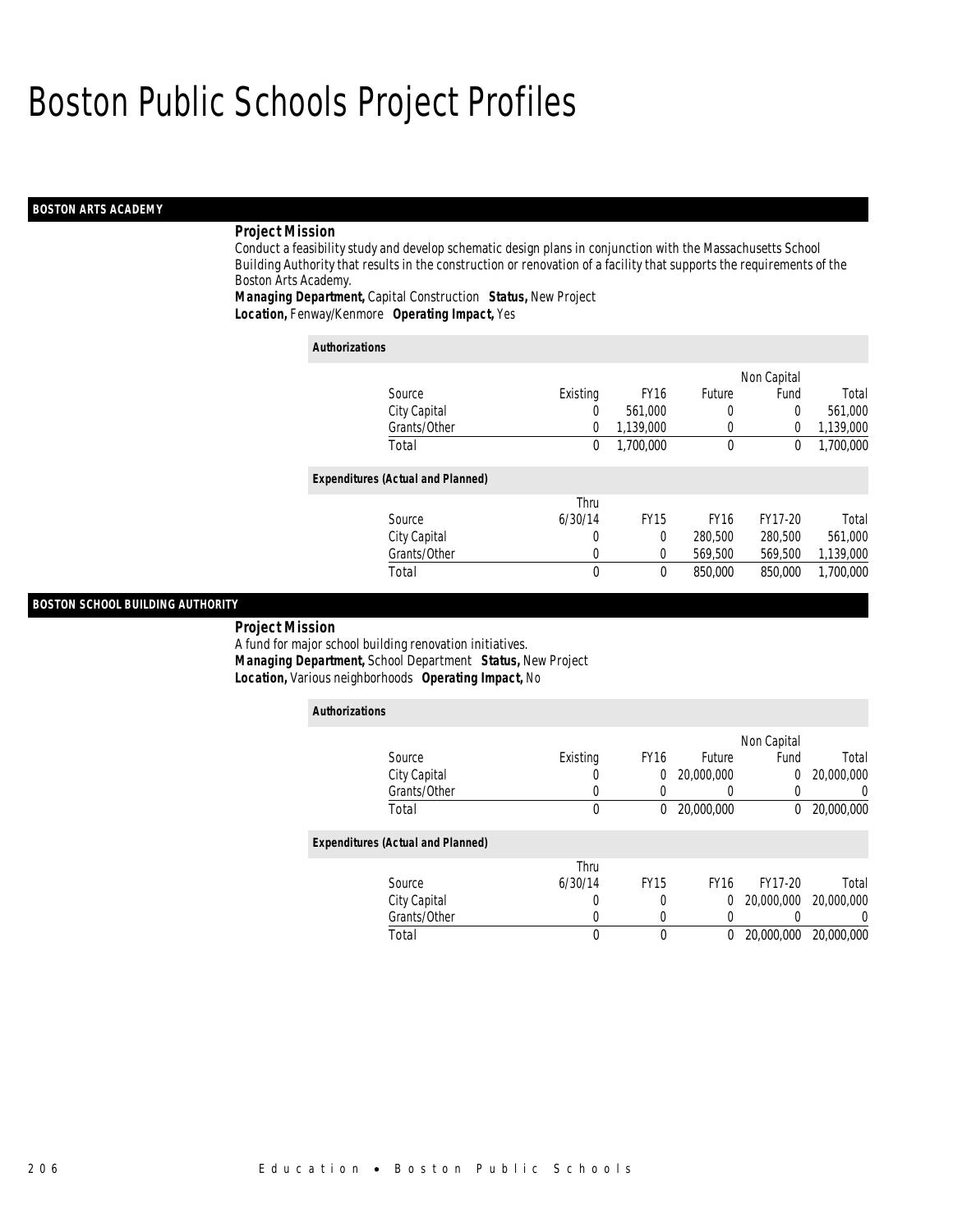### *CARTER DEVELOPMENT CENTER*

## *Project Mission*

 Design and construct a building addition that will include appropriate and dedicated spaces for beneficial and critical instructional activities including aquatic, physical, creative arts and multi-sensory therapies. *Managing Department,* Capital Construction *Status,* New Project*Location,* South End *Operating Impact,* No

#### *Authorizations*

|                                          |          |             |             | Non Capital |           |
|------------------------------------------|----------|-------------|-------------|-------------|-----------|
| Source                                   | Existing | <b>FY16</b> | Future      | Fund        | Total     |
| City Capital                             | 0        | 1,600,000   |             | $\Omega$    | 1,600,000 |
| Grants/Other                             |          |             |             |             | 0         |
| Total                                    | 0        | 1,600,000   | $\mathbf 0$ | 0           | 1,600,000 |
|                                          |          |             |             |             |           |
| <b>Expenditures (Actual and Planned)</b> |          |             |             |             |           |
|                                          | Thru     |             |             |             |           |
| Source                                   | 6/30/14  | <b>FY15</b> | <b>FY16</b> | FY17-20     | Total     |
| City Capital                             | 0        | $\theta$    | 400,000     | 1,200,000   | 1,600,000 |
| Grants/Other                             | 0        |             | 0           |             | 0         |
| Total                                    | 0        | $\theta$    | 400,000     | 1,200,000   | 1,600,000 |
|                                          |          |             |             |             |           |

### *CRITICAL FACILITY REPAIRS*

*Project Mission*

 A critical repair fund for emergency repairs to school facilities including roofs, windows, masonry, electrical and HVAC systems.

*Managing Department,* School Department *Status,* Annual Program*Location,* Various neighborhoods *Operating Impact,* No

| <b>Authorizations</b>                    |                  |                  |             |             |                  |
|------------------------------------------|------------------|------------------|-------------|-------------|------------------|
|                                          |                  |                  |             | Non Capital |                  |
| Source                                   | Existing         | FY <sub>16</sub> | Future      | Fund        | Total            |
| City Capital                             | 962.650          | 0                | 0           | 0           | 962,650          |
| Grants/Other                             | $\left( \right)$ | 0                | 0           |             | $\left( \right)$ |
| Total                                    | 962,650          | 0                | 0           | 0           | 962,650          |
| <b>Expenditures (Actual and Planned)</b> |                  |                  |             |             |                  |
|                                          | Thru             |                  |             |             |                  |
| Source                                   | 6/30/14          | <b>FY15</b>      | <b>FY16</b> | FY17-20     | Total            |
| City Capital                             | 0                | 0                | 500,000     | 462.650     | 962,650          |
| Grants/Other                             | 0                | 0                | 0           |             | 0                |
| Total                                    | 0                | 0                | 500,000     | 462.650     | 962.650          |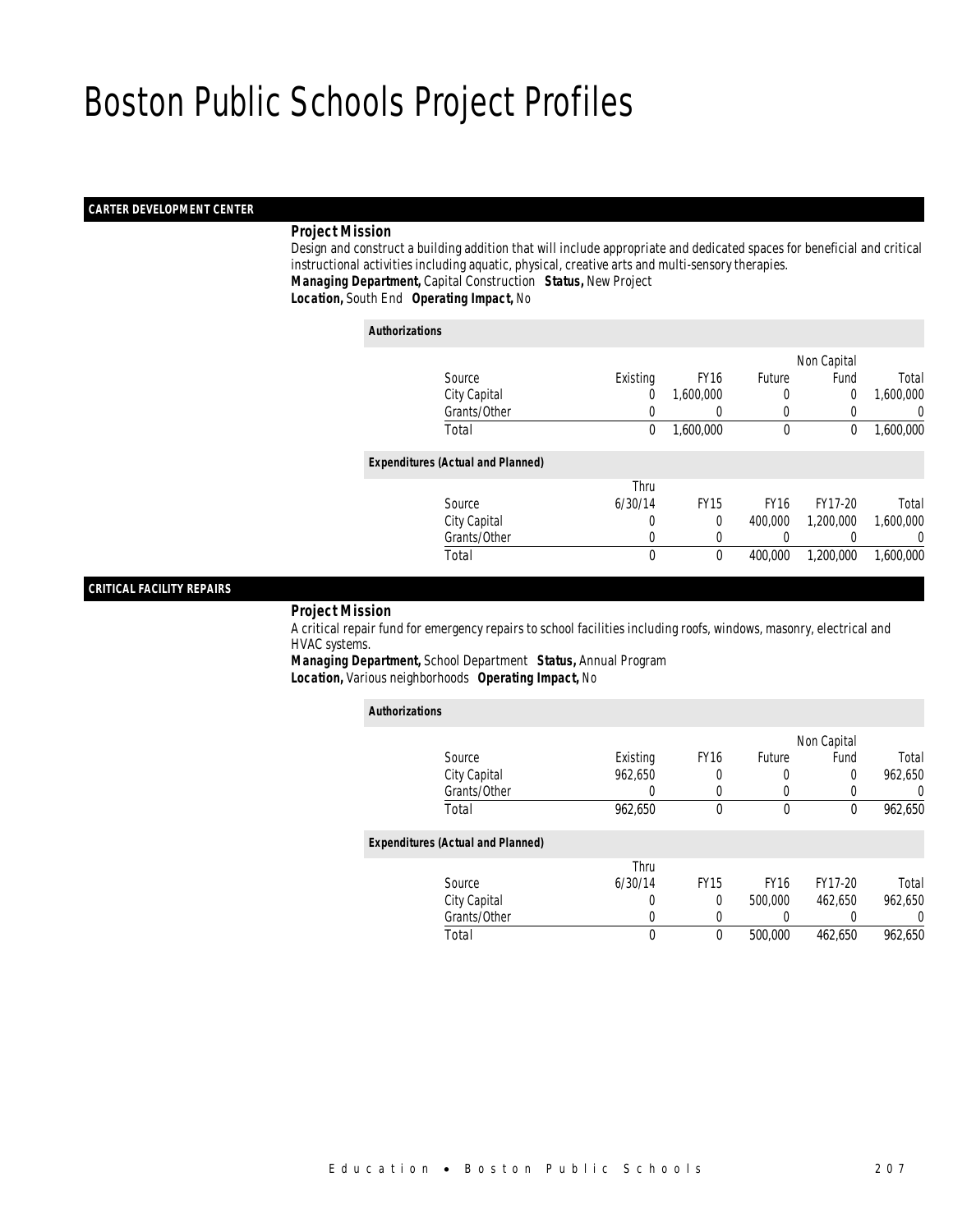### *DEARBORN 6-12 STEM / EARLY COLLEGE ACADEMY*

### *Project Mission*

Design and construct a new STEM (Science, Technology, Engineering and Mathematics) school for grades 6 through 12 on the site of the current Dearborn School. The MSBA will partner with the City in the development and funding of this new school.

*Managing Department,* Capital Construction *Status,* In Design*Location,* Roxbury *Operating Impact,* No

| <b>Authorizations</b>                    |            |              |             |             |            |
|------------------------------------------|------------|--------------|-------------|-------------|------------|
|                                          |            |              |             | Non Capital |            |
| Source                                   | Existing   | <b>FY16</b>  | Future      | Fund        | Total      |
| City Capital                             | 36,127,653 | 0            | 0           | 0           | 36,127,653 |
| Grants/Other                             | 37,370,642 | 0            |             | 0           | 37,370,642 |
| Total                                    | 73.498.295 | $\mathbf{0}$ | $\theta$    | $^{0}$      | 73,498,295 |
| <b>Expenditures (Actual and Planned)</b> |            |              |             |             |            |
|                                          | Thru       |              |             |             |            |
| Source                                   | 6/30/14    | <b>FY15</b>  | <b>FY16</b> | FY17-20     | Total      |
| City Capital                             | 620.090    | 0            | 16,300,000  | 19,207,563  | 36,127,653 |
| Grants/Other                             | 0          | 1.400.000    | 17.050.000  | 18,920,642  | 37,370,642 |
| Total                                    | 620.090    | 1.400.000    | 33,350,000  | 38.128.205  | 73,498,295 |

#### *DOOR REPLACEMENT AT VARIOUS SCHOOLS*

#### *Project Mission*

Replace interior and exterior doors, hardware and classroom partitions at various school locations, including TechBoston Academy, Hale, Otis, and Winship.

*Managing Department,* School Department *Status,* Annual Program

*Location,* Various neighborhoods *Operating Impact,* No

| <b>Authorizations</b>                    |           |             |             |             |                |
|------------------------------------------|-----------|-------------|-------------|-------------|----------------|
|                                          |           |             |             | Non Capital |                |
| Source                                   | Existing  | <b>FY16</b> | Future      | Fund        | Total          |
| City Capital                             | 3.979.037 | 0           | 1,819,290   | $\Omega$    | 5,798,327      |
| Grants/Other                             | U         | 0           |             |             | $\overline{0}$ |
| Total                                    | 3,979,037 | 0           | 1,819,290   | 0           | 5,798,327      |
| <b>Expenditures (Actual and Planned)</b> |           |             |             |             |                |
|                                          | Thru      |             |             |             |                |
| Source                                   | 6/30/14   | <b>FY15</b> | <b>FY16</b> | FY17-20     | Total          |
| City Capital                             | 1.893.327 | 405,000     | 900.000     | 2.600.000   | 5.798.327      |
| Grants/Other                             | 0         | 0           |             |             | $\Omega$       |
| Total                                    | 1.893.327 | 405,000     | 900.000     | 2.600.000   | 5.798.327      |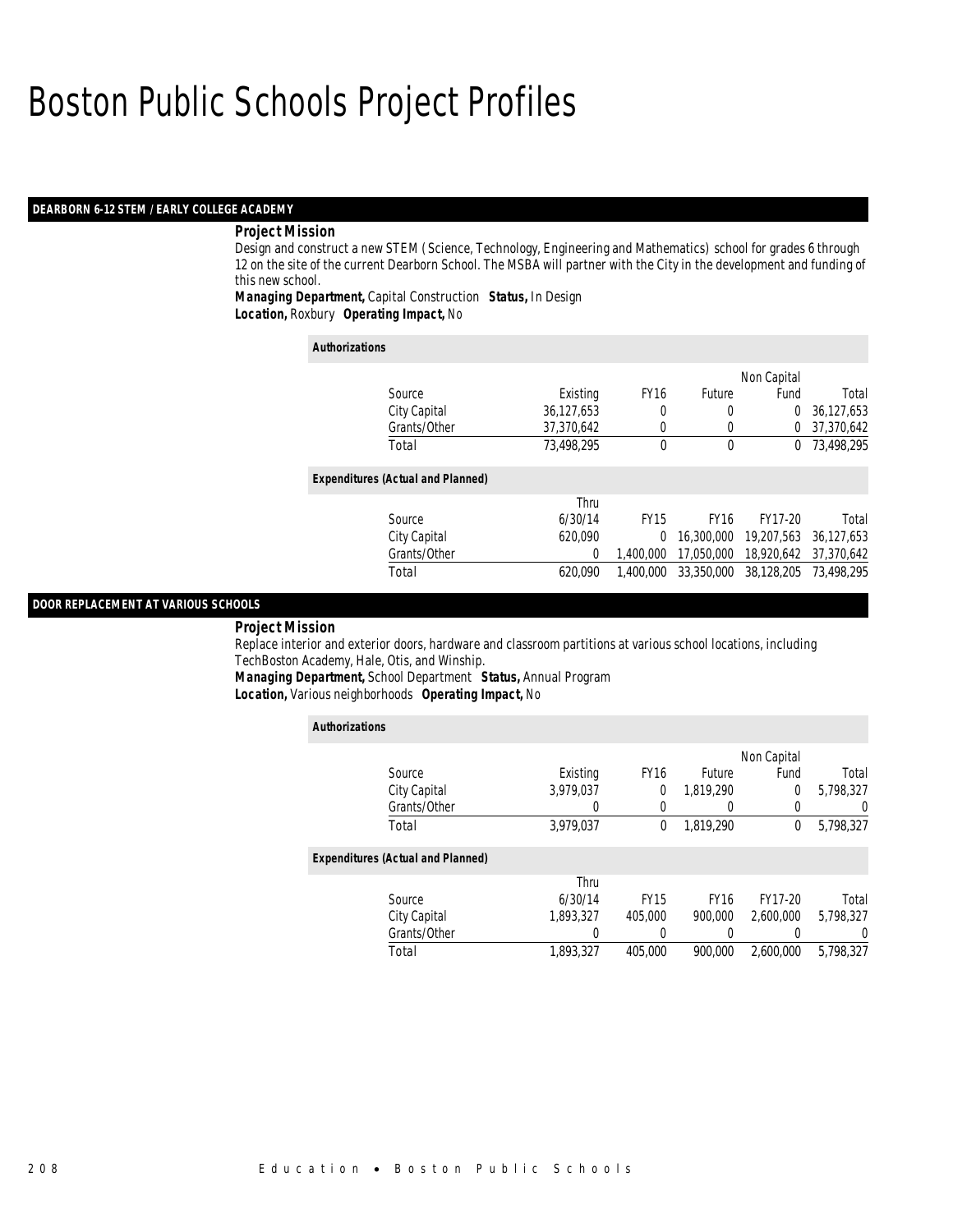### *EAST BOSTON HIGH SCHOOL WINDOWS*

### *Project Mission*

 Replace windows at East Boston High School. *Managing Department,* School Department *Status,* In Design*Location,* East Boston *Operating Impact,* Yes

| <b>Authorizations</b>                    |           |             |             |                |           |
|------------------------------------------|-----------|-------------|-------------|----------------|-----------|
|                                          |           |             |             | Non Capital    |           |
| Source                                   | Existing  | <b>FY16</b> | Future      | Fund           | Total     |
| City Capital                             | 3,450,000 | 0           | 0           | $\overline{0}$ | 3,450,000 |
| Grants/Other                             | 0         | 0           | 0           | 0              | 0         |
| Total                                    | 3,450,000 | $\theta$    | 0           | $\mathbf 0$    | 3,450,000 |
| <b>Expenditures (Actual and Planned)</b> |           |             |             |                |           |
|                                          | Thru      |             |             |                |           |
| Source                                   | 6/30/14   | <b>FY15</b> | <b>FY16</b> | FY17-20        | Total     |
| City Capital                             | 0         | 0           | 3,450,000   | $\Omega$       | 3,450,000 |
| Grants/Other                             | 0         |             |             | 0              | U         |
| Total                                    | 0         | $\mathbf 0$ | 3,450,000   | 0              | 3,450,000 |

## *ELECTRICAL IMPROVEMENTS AT VARIOUS SCHOOLS*

#### *Project Mission*

 Electrical improvements and upgrade egress signage at various schools including the Mason, Chittick, Madison Park, McKay and Condon.

*Managing Department,* School Department *Status,* Annual Program*Location,* Various neighborhoods *Operating Impact,* No

| <b>Authorizations</b>                    |                  |             |               |             |           |
|------------------------------------------|------------------|-------------|---------------|-------------|-----------|
|                                          |                  |             |               | Non Capital |           |
| Source                                   | Existing         | <b>FY16</b> | <b>Future</b> | Fund        | Total     |
| City Capital                             | 3,550,000        | 0           | 0             | 0           | 3,550,000 |
| Grants/Other                             | $\left( \right)$ | $\left($    | 0             | 0           |           |
| Total                                    | 3,550,000        | 0           | 0             | 0           | 3,550,000 |
| <b>Expenditures (Actual and Planned)</b> |                  |             |               |             |           |
|                                          | Thru             |             |               |             |           |
| Source                                   | 6/30/14          | <b>FY15</b> | <b>FY16</b>   | FY17-20     | Total     |
| City Capital                             | 242.136          | 1,216,000   | 875,000       | 1.216.864   | 3,550,000 |
| Grants/Other                             |                  | 0           | 0             | 0           |           |
| Total                                    | 242,136          | 1,216,000   | 875,000       | 1,216,864   | 3,550,000 |
|                                          |                  |             |               |             |           |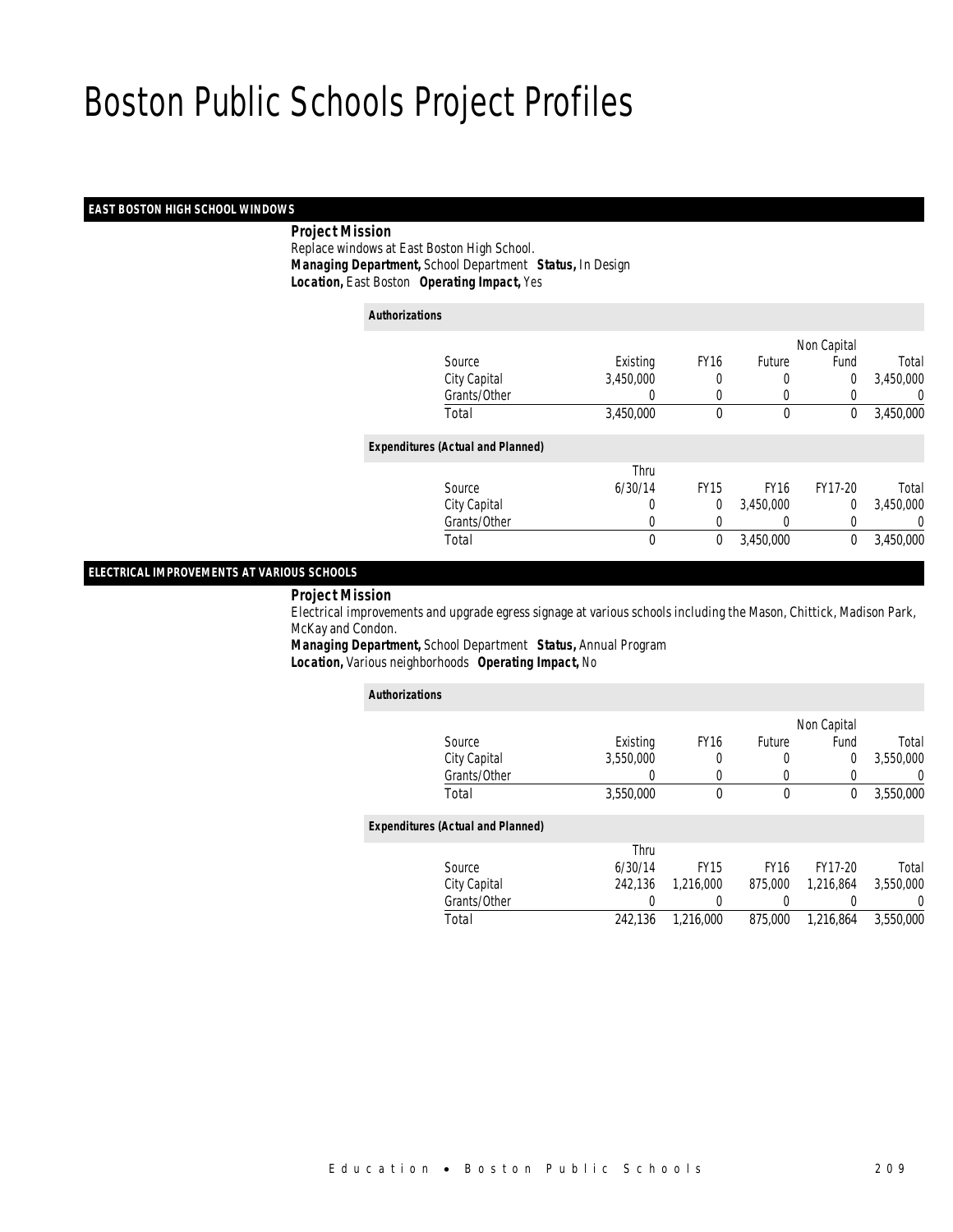### *ELIOT SCHOOL ACCESS IMPROVEMENTS*

### *Project Mission*

New school entrance, accessible bathroom renovations, and sprinkler system at the Charter Street building. *Managing Department,* Capital Construction *Status,* To Be Scheduled*Location,* North End *Operating Impact,* No

| <b>Authorizations</b> |                                          |             |             |             |             |                |
|-----------------------|------------------------------------------|-------------|-------------|-------------|-------------|----------------|
|                       |                                          |             |             |             | Non Capital |                |
|                       | Source                                   | Existing    | <b>FY16</b> | Future      | Fund        | Total          |
|                       | City Capital                             | 0           | 450,000     | 4,050,000   | $\theta$    | 4.500.000      |
|                       | Grants/Other                             | $\left($    |             |             | 0           | $\overline{0}$ |
|                       | Total                                    | 0           | 450.000     | 4,050,000   | 0           | 4,500,000      |
|                       | <b>Expenditures (Actual and Planned)</b> |             |             |             |             |                |
|                       |                                          | Thru        |             |             |             |                |
|                       | Source                                   | 6/30/14     | <b>FY15</b> | <b>FY16</b> | FY17-20     | Total          |
|                       | City Capital                             | 0           | $\Omega$    | 150,000     | 4,350,000   | 4,500,000      |
|                       | Grants/Other                             | $\left($    | $\left($    |             |             | 0              |
|                       | Total                                    | $\mathbf 0$ | $\mathbf 0$ | 150,000     | 4.350.000   | 4.500.000      |

## *ELIOT SCHOOL AT 585 COMMERCIAL STREET*

#### *Project Mission*

Phase III: Design and construction to include building envelope, fire safety and retrofit of third floor of 585 Commercial Street.

*Managing Department,* Capital Construction *Status,* In Construction*Location,* North End *Operating Impact,* No

| <b>Authorizations</b>                    |            |             |             |             |            |
|------------------------------------------|------------|-------------|-------------|-------------|------------|
|                                          |            |             |             | Non Capital |            |
| Source                                   | Existing   | <b>FY16</b> | Future      | Fund        | Total      |
| City Capital                             | 20,450,000 | 0           | 0           | 0           | 20,450,000 |
| Grants/Other                             | 15,800,000 | 0           | 0           | 0           | 15,800,000 |
| Total                                    | 36.250.000 | 0           | 0           | 0           | 36,250,000 |
| <b>Expenditures (Actual and Planned)</b> |            |             |             |             |            |
|                                          | Thru       |             |             |             |            |
| Source                                   | 6/30/14    | <b>FY15</b> | <b>FY16</b> | FY17-20     | Total      |
| City Capital                             | 0          | 1,300,000   | 1,300,000   | 17,850,000  | 20.450.000 |
| Grants/Other                             | 14,952,332 | 847,668     | 0           | 0           | 15,800,000 |
| Total                                    | 14,952,332 | 2.147.668   | 1,300,000   | 17,850,000  | 36.250.000 |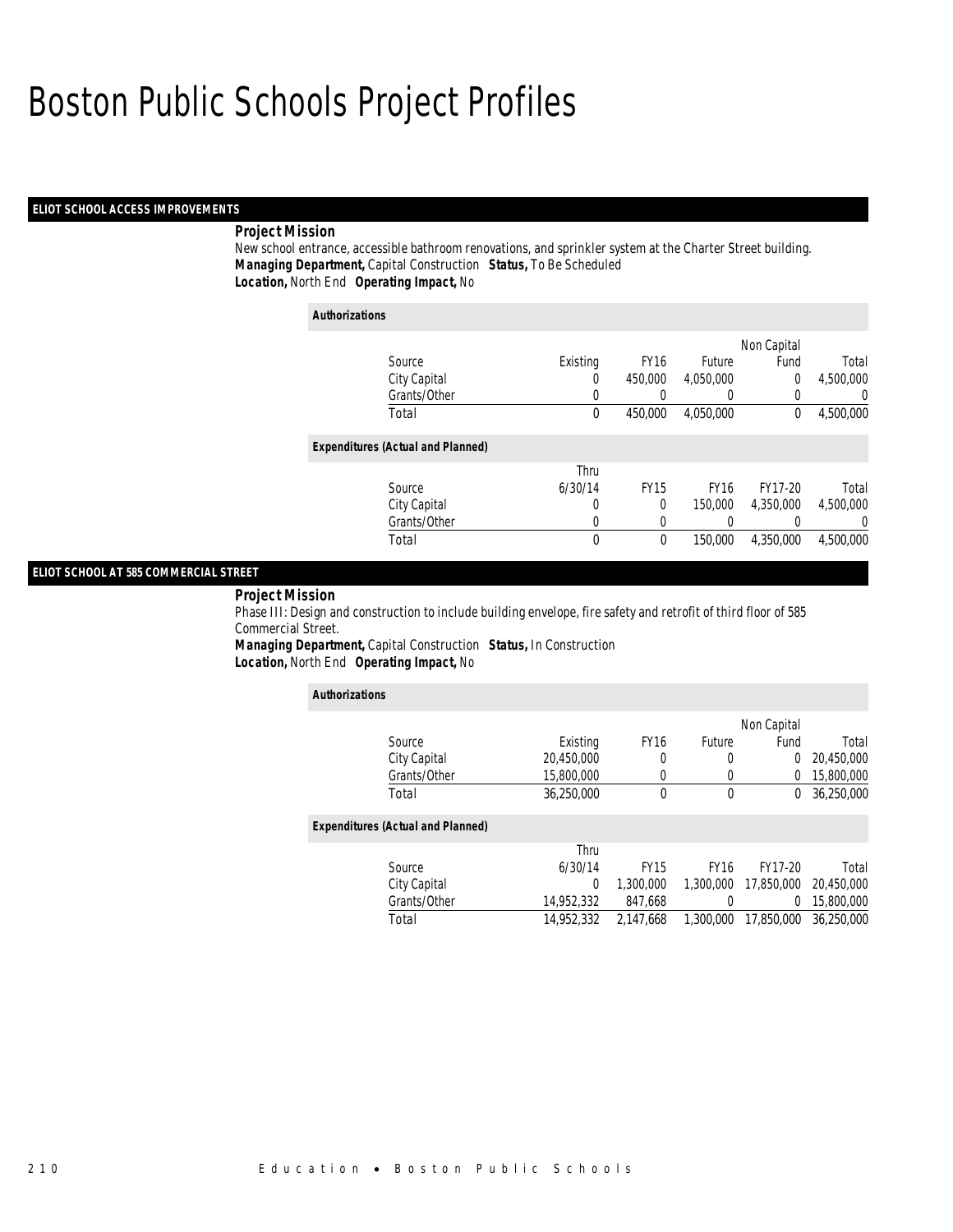### *ELIOT SCHOOL AT NORTH BENNET STREET*

### *Project Mission*

 Renovate North Bennet Street buildings which will provide additional classrooms to support the Eliot School's expansion as a K to 8 school. *Managing Department,* Capital Construction *Status,* In Construction

*Location,* North End *Operating Impact,* Yes

#### *Authorizations*

|                                          |            |             |             | Non Capital    |            |
|------------------------------------------|------------|-------------|-------------|----------------|------------|
| Source                                   | Existing   | <b>FY16</b> | Future      | Fund           | Total      |
| City Capital                             | 18,628,867 | 0           | 0           | $\overline{0}$ | 18,628,867 |
| Grants/Other                             | 4,390,000  |             |             | 0              | 4,390,000  |
| Total                                    | 23,018,867 | 0           | 0           | 0              | 23,018,867 |
| <b>Expenditures (Actual and Planned)</b> |            |             |             |                |            |
|                                          | Thru       |             |             |                |            |
| Source                                   | 6/30/14    | <b>FY15</b> | <b>FY16</b> | FY17-20        | Total      |
| City Capital                             | $\Omega$   | 5,000,000   | 8,018,867   | 5.610.000      | 18,628,867 |
| Grants/Other                             | 1,581,942  | 1,135,000   | 1,673,058   | $\Omega$       | 4,390,000  |
| Total                                    | 1,581,942  | 6,135,000   | 9,691,925   | 5,610,000      | 23,018,867 |
|                                          |            |             |             |                |            |

### *ENGLISH HIGH SCHOOL BUILDING ENVELOPE*

*Project Mission*

 Roof and window replacement, selective masonry repointing and curtain wall window replacement to attain greater energy efficiency.

*Managing Department,* Capital Construction *Status,* New Project*Location,* Jamaica Plain *Operating Impact,* Yes

| <b>Authorizations</b>                    |          |             |             |             |            |
|------------------------------------------|----------|-------------|-------------|-------------|------------|
|                                          |          |             |             | Non Capital |            |
| Source                                   | Existing | <b>FY16</b> | Future      | Fund        | Total      |
| City Capital                             | 0        | 2,000,000   | 12.975.000  | 0           | 14,975,000 |
| Grants/Other                             | 0        | 0           | 0           | 0           | $\Omega$   |
| Total                                    | 0        | 2.000.000   | 12,975,000  | 0           | 14,975,000 |
| <b>Expenditures (Actual and Planned)</b> |          |             |             |             |            |
|                                          | Thru     |             |             |             |            |
| Source                                   | 6/30/14  | <b>FY15</b> | <b>FY16</b> | FY17-20     | Total      |
| City Capital                             | 0        | 0           | 1,000,000   | 13,975,000  | 14,975,000 |
| Grants/Other                             | 0        | 0           | 0           |             | $\Omega$   |
| Total                                    | 0        | 0           | 1.000.000   | 13.975.000  | 14.975.000 |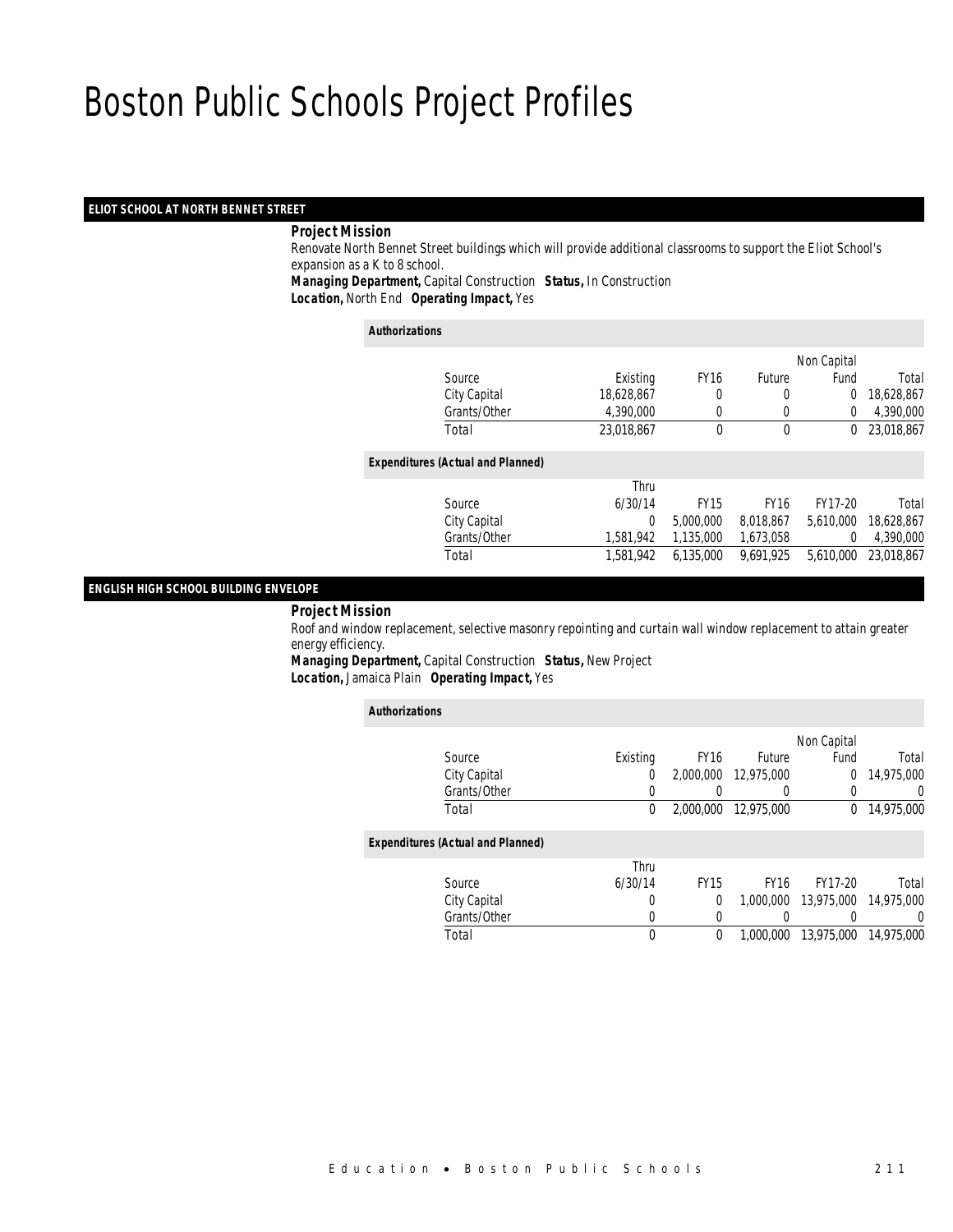### *ENVIRONMENTAL AND SUSTAINABILITY IMPROVEMENTS AT VARIOUS SCHOOLS*

### *Project Mission*

School site remediation at various schools including the Alighieri, Frederick, Mildred Avenue, and Trotter schools. *Managing Department,* School Department *Status,* New Project*Location,* Various neighborhoods *Operating Impact,* No

| <b>Authorizations</b>                    |                |             |             |             |                |
|------------------------------------------|----------------|-------------|-------------|-------------|----------------|
|                                          |                |             |             | Non Capital |                |
| Source                                   | Existing       | <b>FY16</b> | Future      | Fund        | Total          |
| City Capital                             | $\overline{0}$ | 1.095.000   | 1.930.000   | 0           | 3.025.000      |
| Grants/Other                             | 0              |             | 0           | 0           | $\overline{0}$ |
| Total                                    | 0              | 1.095.000   | 1.930.000   | 0           | 3,025,000      |
| <b>Expenditures (Actual and Planned)</b> |                |             |             |             |                |
|                                          | Thru           |             |             |             |                |
| Source                                   | 6/30/14        | <b>FY15</b> | <b>FY16</b> | FY17-20     | Total          |
| City Capital                             | 0              | $\Omega$    | 1.095.000   | 1,930,000   | 3,025,000      |
| Grants/Other                             | 0              | 0           | 0           | 0           | $\overline{0}$ |
| Total                                    | $\mathbf 0$    | $\mathbf 0$ | 1.095.000   | 1.930.000   | 3.025.000      |

## *EXTERIOR RENOVATIONS AT VARIOUS SCHOOLS*

#### *Project Mission*

Repair and replace exterior components including doors, lighting, or exterior site components such as stairs, walkways, and retaining walls at various schools including Adams, Dever, Harvard/Kent, Holmes, and Irving. *Managing Department,* School Department *Status,* Annual Program*Location,* Various neighborhoods *Operating Impact,* No

| <b>Authorizations</b>                    |           |             |             |                |           |
|------------------------------------------|-----------|-------------|-------------|----------------|-----------|
|                                          |           |             |             | Non Capital    |           |
| Source                                   | Existing  | <b>FY16</b> | Future      | Fund           | Total     |
| City Capital                             | 2.816.039 | 500,000     | 2,940,885   | $\overline{0}$ | 6,256,924 |
| Grants/Other                             | 0         |             | 0           | 0              | 0         |
| Total                                    | 2,816,039 | 500,000     | 2.940.885   | 0              | 6,256,924 |
| <b>Expenditures (Actual and Planned)</b> |           |             |             |                |           |
|                                          | Thru      |             |             |                |           |
| Source                                   | 6/30/14   | <b>FY15</b> | <b>FY16</b> | FY17-20        | Total     |
| City Capital                             | 1.583.874 | 198.050     | 875,000     | 3.600.000      | 6.256.924 |
| Grants/Other                             | 0         | 0           | 0           |                | 0         |
| Total                                    | 1,583,874 | 198.050     | 875,000     | 3.600.000      | 6,256,924 |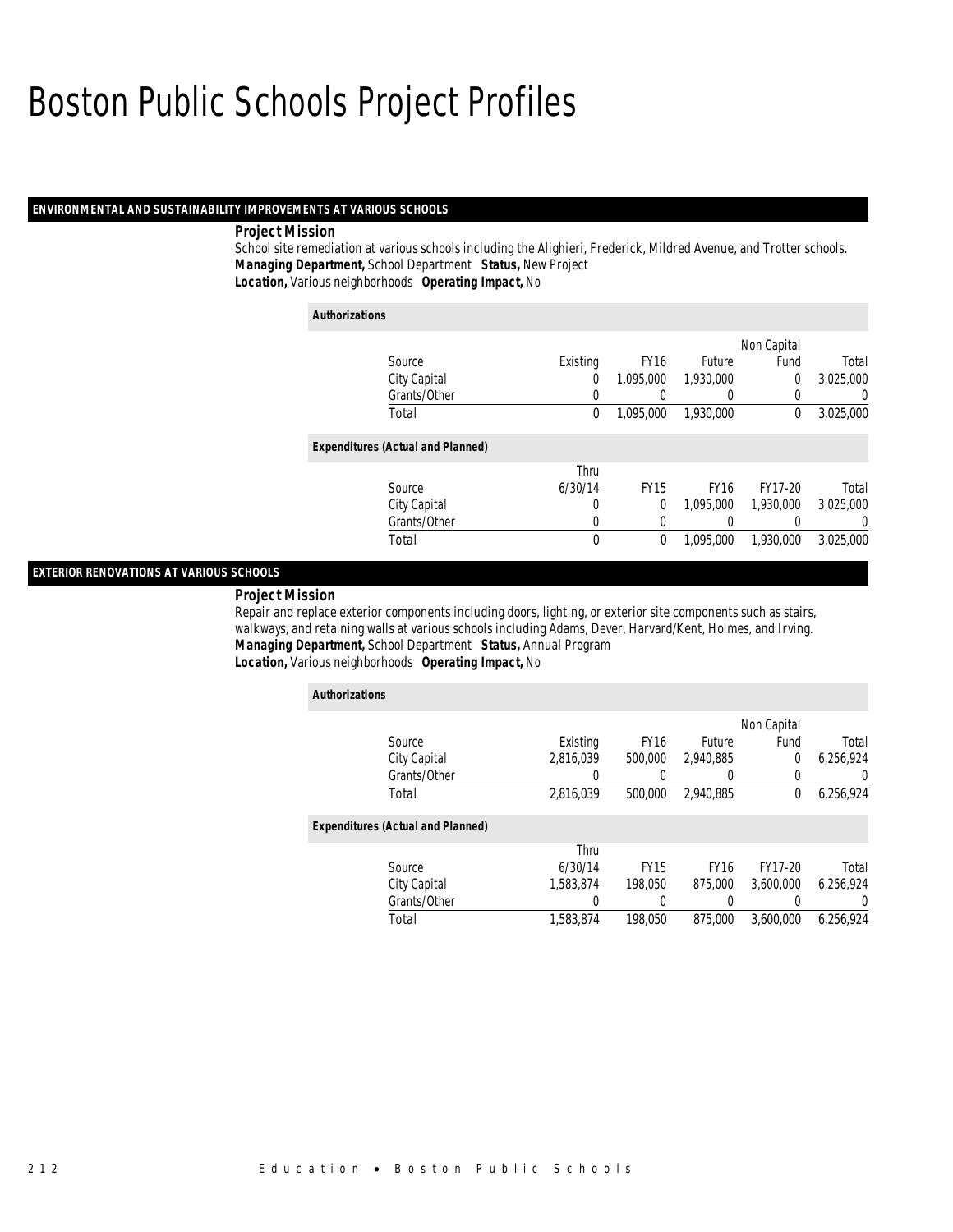## *FENWAY HIGH SCHOOL*

### *Project Mission*

 Renovate existing building including new fire safety systems and construction of an addition to support cafeteria/auditorium. *Managing Department,* Capital Construction *Status,* In Construction

*Location,* Mission Hill *Operating Impact,* No

#### *Authorizations*

|                                          |            |             |               | Non Capital    |            |
|------------------------------------------|------------|-------------|---------------|----------------|------------|
| Source                                   | Existing   | <b>FY16</b> | <b>Future</b> | Fund           | Total      |
| City Capital                             | 12,000,000 | 0           |               | $\overline{0}$ | 12,000,000 |
| Grants/Other                             | 0          |             |               |                | 0          |
| Total                                    | 12,000,000 | 0           | 0             | $\Omega$       | 12,000,000 |
| <b>Expenditures (Actual and Planned)</b> |            |             |               |                |            |
|                                          | Thru       |             |               |                |            |
| Source                                   | 6/30/14    | <b>FY15</b> | <b>FY16</b>   | FY17-20        | Total      |
| City Capital                             | 846,243    | 9,400,000   | 1,753,757     | $\Omega$       | 12,000,000 |
| Grants/Other                             | 0          |             | 0             |                | 0          |
| Total                                    | 846,243    | 9,400,000   | 1,753,757     | 0              | 12,000,000 |
|                                          |            |             |               |                |            |

### *FIRE SYSTEMS AT VARIOUS SCHOOLS*

*Project Mission*

 Upgrade or replacement of the fire alarm and/or fire protection system at various school buildings including the Barron Center and McKay.

*Managing Department,* School Department *Status,* Annual Program*Location,* Various neighborhoods *Operating Impact,* No

| <b>Authorizations</b>                    |           |             |                  |             |                |
|------------------------------------------|-----------|-------------|------------------|-------------|----------------|
|                                          |           |             |                  | Non Capital |                |
| Source                                   | Existing  | <b>FY16</b> | Future           | Fund        | Total          |
| City Capital                             | 2.500.000 | 0           | 2.000.000        | 0           | 4.500.000      |
| Grants/Other                             | 0         | 0           | $\left( \right)$ | $\Omega$    | $\Omega$       |
| Total                                    | 2,500,000 | 0           | 2,000,000        | $\Omega$    | 4,500,000      |
| <b>Expenditures (Actual and Planned)</b> |           |             |                  |             |                |
|                                          | Thru      |             |                  |             |                |
| Source                                   | 6/30/14   | <b>FY15</b> | <b>FY16</b>      | FY17-20     | Total          |
| City Capital                             | 0         | 0           | 1.600.000        | 2.900.000   | 4,500,000      |
| Grants/Other                             | 0         | 0           |                  |             | $\overline{0}$ |
| Total                                    | 0         | 0           | 1.600.000        | 2.900.000   | 4,500,000      |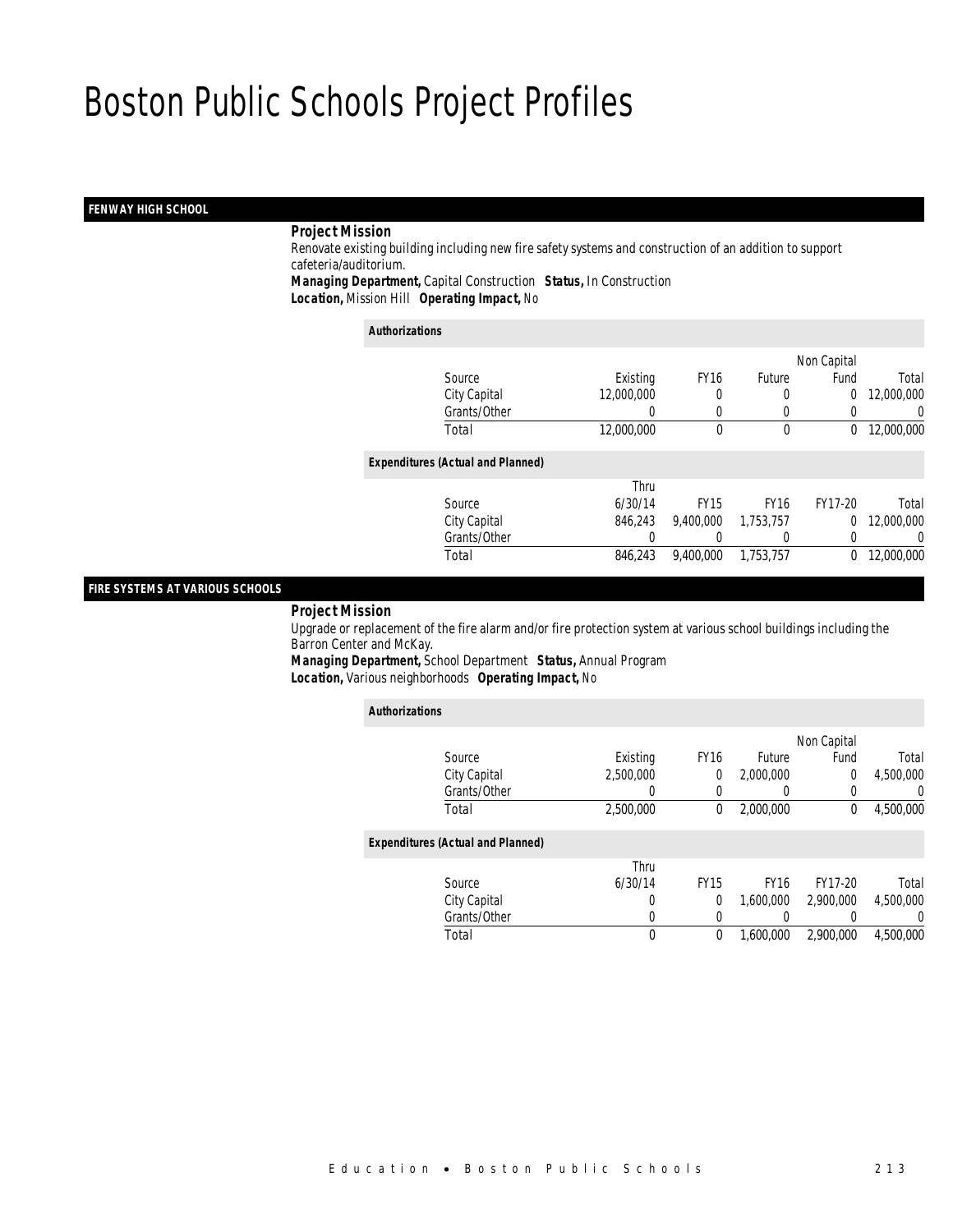### *HVAC IMPROVEMENTS AT DORCHESTER ACADEMY*

### *Project Mission*

Install new roof top HVAC units at the former Cleveland building. *Managing Department,* School Department *Status,* To Be Scheduled*Location,* Dorchester *Operating Impact,* No

| <b>Authorizations</b>                    |          |                  |               |             |          |
|------------------------------------------|----------|------------------|---------------|-------------|----------|
|                                          |          |                  |               | Non Capital |          |
| Source                                   | Existing | <b>FY16</b>      | <b>Future</b> | Fund        | Total    |
| City Capital                             | 450,000  | 0                | 0             | 0           | 450,000  |
| Grants/Other                             | 0        | 0                | 0             | 0           | $\Omega$ |
| Total                                    | 450,000  | 0                | $\mathbf 0$   | $\theta$    | 450,000  |
| <b>Expenditures (Actual and Planned)</b> |          |                  |               |             |          |
|                                          | Thru     |                  |               |             |          |
| Source                                   | 6/30/14  | FY <sub>15</sub> | <b>FY16</b>   | FY17-20     | Total    |
| City Capital                             | 0        | 450,000          | 0             | 0           | 450,000  |
| Grants/Other                             | 0        | 0                | 0             | 0           | 0        |
| Total                                    | 0        | 450.000          | $\mathbf 0$   | $\theta$    | 450,000  |

## *HVAC IMPROVEMENTS AT VARIOUS SCHOOLS*

*Project Mission* 

Replace the DDC controls and HVAC units at various schools including the James Curley, Harvard/Kent, and Irving. *Managing Department,* School Department *Status,* Annual Program*Location,* Various neighborhoods *Operating Impact,* No

| <b>Authorizations</b>                    |           |             |               |                |            |
|------------------------------------------|-----------|-------------|---------------|----------------|------------|
|                                          |           |             |               | Non Capital    |            |
| Source                                   | Existing  | <b>FY16</b> | <b>Future</b> | Fund           | Total      |
| City Capital                             | 5,215,586 | 0           | 5,484,133     | $\overline{0}$ | 10.699.719 |
| Grants/Other                             | O         |             |               | 0              | 0          |
| Total                                    | 5,215,586 | $\theta$    | 5,484,133     | 0              | 10,699,719 |
| <b>Expenditures (Actual and Planned)</b> |           |             |               |                |            |
|                                          | Thru      |             |               |                |            |
| Source                                   | 6/30/14   | <b>FY15</b> | <b>FY16</b>   | FY17-20        | Total      |
| City Capital                             | 549.719   | 1.550.000   | 2,250,000     | 6.350.000      | 10.699.719 |
| Grants/Other                             | 0         |             |               | 0              | 0          |
| Total                                    | 549.719   | 1,550,000   | 2,250,000     | 6.350.000      | 10.699.719 |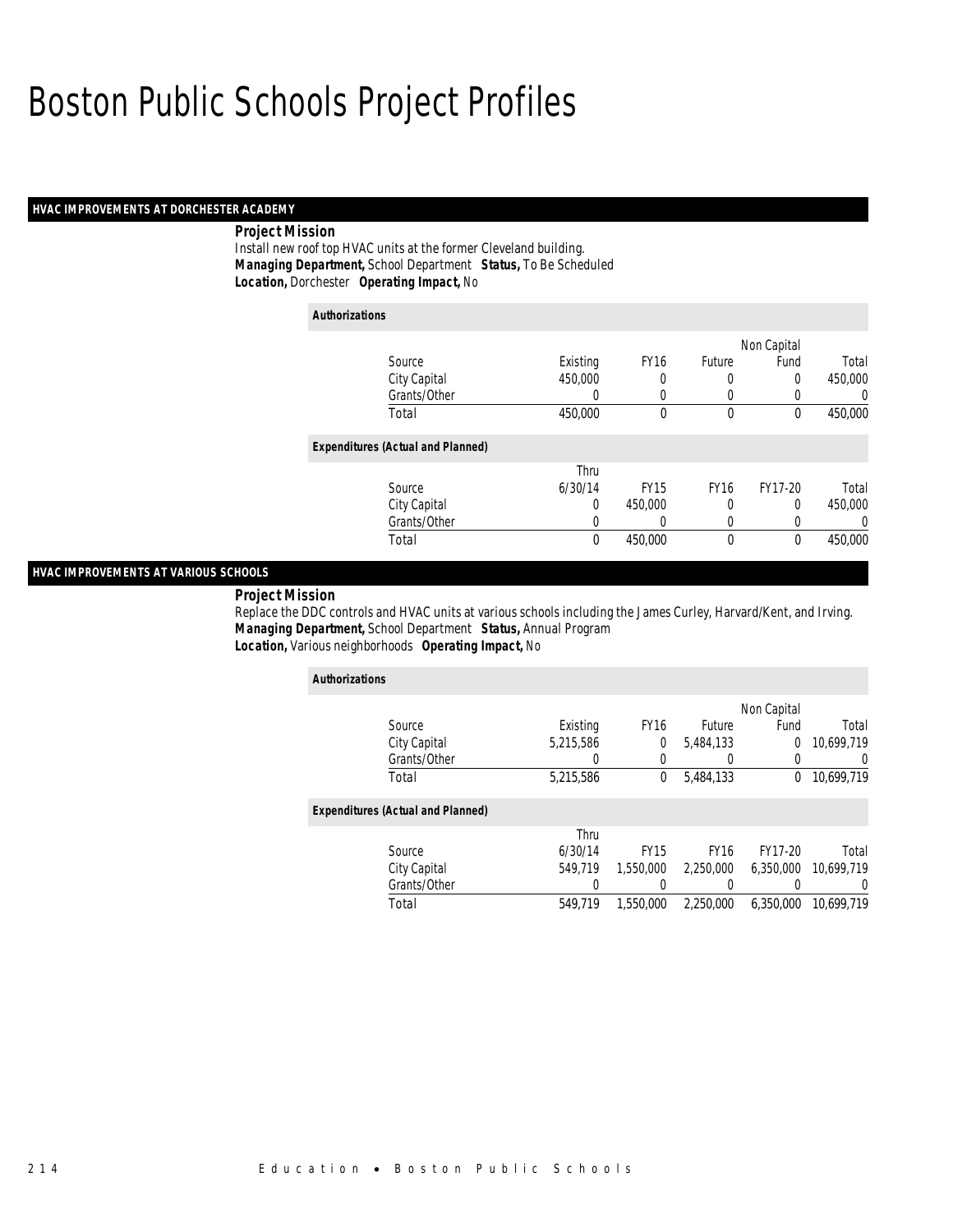### *INTERIOR REFURBISHMENTS AT VARIOUS SCHOOLS*

### *Project Mission*

 Interior improvements at various schools including the Edwards, Bradley, Gavin, Mary Lyon, TechBoston Academy, and McKay.

*Managing Department,* School Department *Status,* Annual Program

*Location,* Various neighborhoods *Operating Impact,* No

*Authorizations*

|                                          |           |             |                  | Non Capital    |           |
|------------------------------------------|-----------|-------------|------------------|----------------|-----------|
| Source                                   | Existing  | <b>FY16</b> | <b>Future</b>    | Fund           | Total     |
| City Capital                             | 2,921,120 | 0           | 1.597.654        | $\overline{0}$ | 4,518,774 |
| Grants/Other                             | 0         |             | $\left( \right)$ |                | 0         |
| Total                                    | 2,921,120 | $\Omega$    | 1,597,654        | $\Omega$       | 4,518,774 |
| <b>Expenditures (Actual and Planned)</b> |           |             |                  |                |           |
|                                          | Thru      |             |                  |                |           |
| Source                                   | 6/30/14   | <b>FY15</b> | <b>FY16</b>      | FY17-20        | Total     |
| City Capital                             | 1,743,773 | $\theta$    | 550,000          | 2.225.001      | 4,518,774 |
| Grants/Other                             | 0         |             |                  |                | 0         |
| Total                                    | 1,743,773 | $\theta$    | 550,000          | 2,225,001      | 4,518,774 |
|                                          |           |             |                  |                |           |

### *MASONRY REPAIRS AT VARIOUS SCHOOLS*

*Project Mission*

 Exterior masonry restoration at various schools including the Mary Lyon, Dever, Lyndon, Russell, and Otis. *Managing Department,* School Department *Status,* Annual Program*Location,* Various neighborhoods *Operating Impact,* No

| <b>Authorizations</b>                    |            |             |             |             |                      |
|------------------------------------------|------------|-------------|-------------|-------------|----------------------|
|                                          |            |             |             | Non Capital |                      |
| Source                                   | Existing   | <b>FY16</b> | Future      | Fund        | Total                |
| City Capital                             | 11,918,380 |             |             | 0           | 11,918,380           |
| Grants/Other                             |            |             |             |             | 0                    |
| Total                                    | 11,918,380 | $\Omega$    | $\theta$    | $\Omega$    | 11,918,380           |
| <b>Expenditures (Actual and Planned)</b> |            |             |             |             |                      |
|                                          | Thru       |             |             |             |                      |
| Source                                   | 6/30/14    | <b>FY15</b> | <b>FY16</b> | FY17-20     | Total                |
| City Capital                             | 1.451.197  | 320,000     | 1,900,000   |             | 8,247,183 11,918,380 |
| Grants/Other                             |            |             |             |             | 0                    |
| Total                                    | 1,451,197  | 320,000     | 1,900,000   | 8.247.183   | 11,918,380           |
|                                          |            |             |             |             |                      |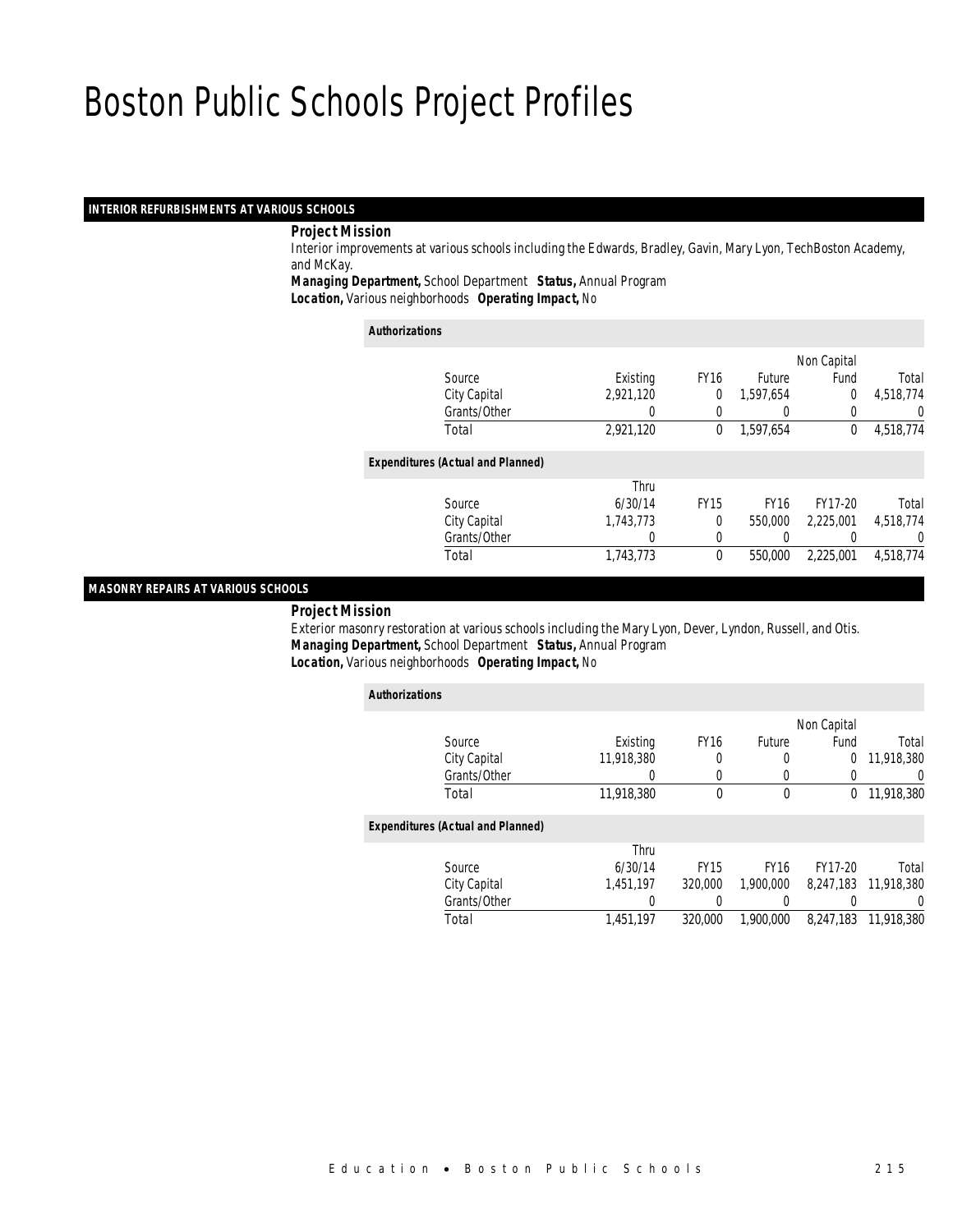### *PLUMBING IMPROVEMENTS AT VARIOUS SCHOOLS*

### *Project Mission*

Bathroom and other plumbing improvements at various schools including the Winship and Sumner. *Managing Department,* School Department *Status,* Annual Program*Location,* Various neighborhoods *Operating Impact,* No

| <b>Authorizations</b> |                                          |           |             |             |             |                |
|-----------------------|------------------------------------------|-----------|-------------|-------------|-------------|----------------|
|                       |                                          |           |             |             | Non Capital |                |
|                       | Source                                   | Existing  | <b>FY16</b> | Future      | Fund        | Total          |
|                       | City Capital                             | 1.400.000 | 0           | 3.213.946   | 0           | 4,613,946      |
|                       | Grants/Other                             | 0         | 0           | 0           |             | $\theta$       |
|                       | Total                                    | 1,400,000 | 0           | 3,213,946   | $\theta$    | 4,613,946      |
|                       | <b>Expenditures (Actual and Planned)</b> |           |             |             |             |                |
|                       |                                          | Thru      |             |             |             |                |
|                       | Source                                   | 6/30/14   | <b>FY15</b> | <b>FY16</b> | FY17-20     | Total          |
|                       | City Capital                             | 283.946   | 0           | 450,000     | 3.880.000   | 4.613.946      |
|                       | Grants/Other                             | 0         | 0           | 0           |             | $\overline{0}$ |
|                       | Total                                    | 283,946   | 0           | 450,000     | 3,880,000   | 4,613,946      |

## *QUALITY IMPROVEMENT FUND FOR SCHOOLS*

#### *Project Mission*

Capital investment program targeting facility improvements at the Dudley Street Neighborhood School and the Mattahunt School in FY16.

*Managing Department,* School Department *Status,* Annual Program*Location,* Various neighborhoods *Operating Impact,* No

| <b>Authorizations</b>                    |            |             |             |             |            |
|------------------------------------------|------------|-------------|-------------|-------------|------------|
|                                          |            |             |             | Non Capital |            |
| Source                                   | Existing   | <b>FY16</b> | Future      | Fund        | Total      |
| City Capital                             | 15,000,000 | 0           | 0           | 0           | 15,000,000 |
| Grants/Other                             |            | 0           | 0           | 0           |            |
| Total                                    | 15,000,000 | 0           | 0           | 0           | 15,000,000 |
| <b>Expenditures (Actual and Planned)</b> |            |             |             |             |            |
|                                          | Thru       |             |             |             |            |
| Source                                   | 6/30/14    | <b>FY15</b> | <b>FY16</b> | FY17-20     | Total      |
| City Capital                             | 1.803.919  | 8.748.840   | 2,128,000   | 2.319.241   | 15,000,000 |
| Grants/Other                             |            |             | 0           |             |            |
| Total                                    | 1,803,919  | 8,748,840   | 2,128,000   | 2,319,241   | 15,000,000 |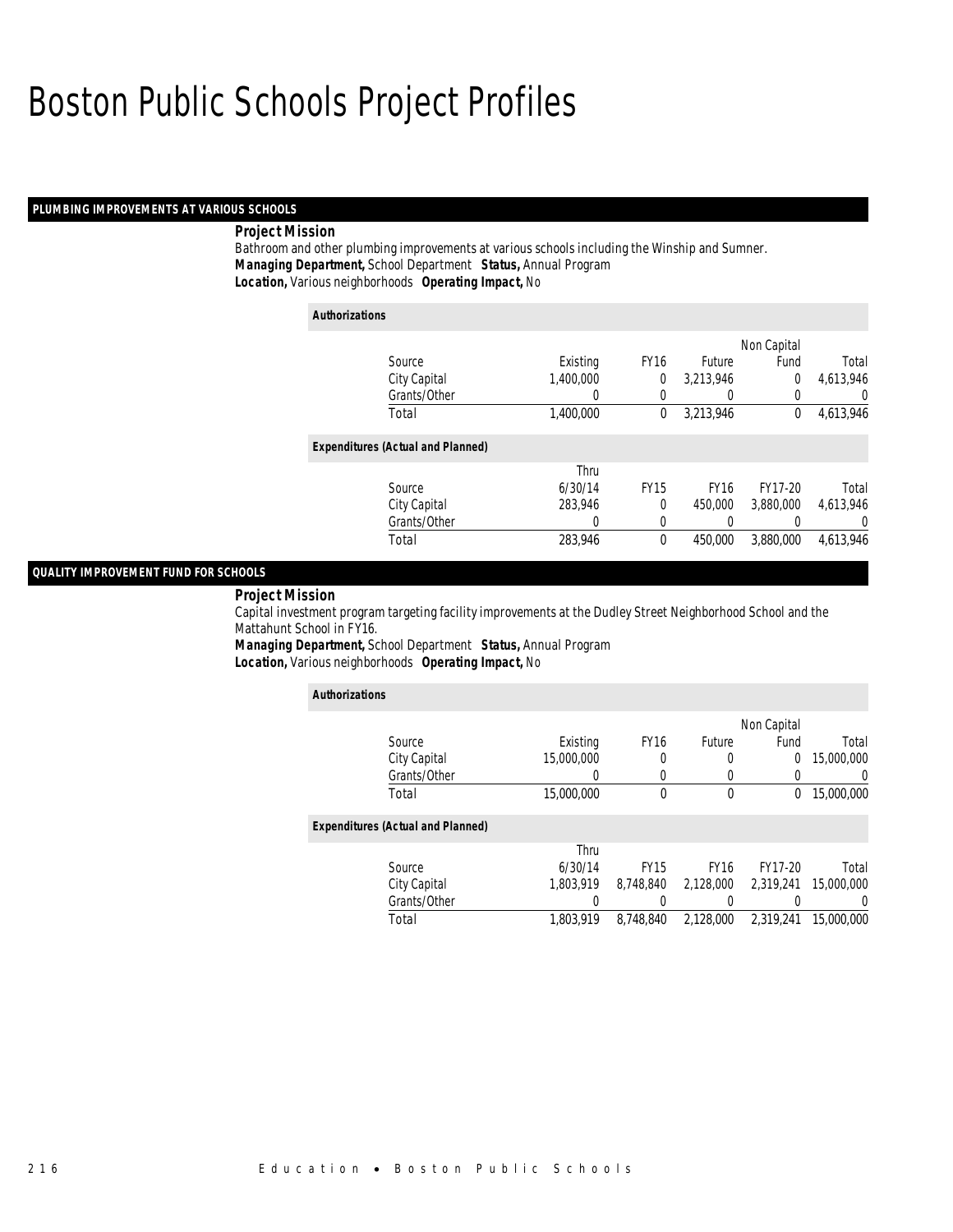### *QUINCY UPPER PILOT SCHOOL*

### *Project Mission*

 Conduct a feasibility study and develop schematic design plans in conjunction with the Massachusetts School Building Authority that results in the construction or renovation of a facility that supports the requirements of the Josiah Quincy Upper School.

*Managing Department,* Capital Construction *Status,* Study Underway*Location,* Bay Village *Operating Impact,* No

| <b>Authorizations</b>                    |           |             |             |             |           |
|------------------------------------------|-----------|-------------|-------------|-------------|-----------|
|                                          |           |             |             | Non Capital |           |
| Source                                   | Existing  | <b>FY16</b> | Future      | Fund        | Total     |
| City Capital                             |           | 0           | 0           | 0           | $\Omega$  |
| Grants/Other                             | 1,700,000 | $\left($    | 0           | 0           | 1,700,000 |
| Total                                    | 1,700,000 | $\Omega$    | $\theta$    | 0           | 1,700,000 |
| <b>Expenditures (Actual and Planned)</b> |           |             |             |             |           |
|                                          | Thru      |             |             |             |           |
| Source                                   | 6/30/14   | <b>FY15</b> | <b>FY16</b> | FY17-20     | Total     |
| City Capital                             | 0         | 0           | 0           | 0           | $\Omega$  |
| Grants/Other                             | 0         | 0           | 850,000     | 850,000     | 1,700,000 |
| Total                                    | 0         | $\Omega$    | 850,000     | 850,000     | 1.700.000 |

#### *ROOF REPLACEMENT AT BURKE HIGH SCHOOL*

 *Project Mission* Replace roof at Burke High School. *Managing Department,* School Department *Status,* New Project*Location,* Roxbury *Operating Impact,* No

| <b>Authorizations</b>                    |          |             |             |                  |         |
|------------------------------------------|----------|-------------|-------------|------------------|---------|
|                                          |          |             |             | Non Capital      |         |
| Source                                   | Existing | <b>FY16</b> | Future      | Fund             | Total   |
| City Capital                             | 0        | 900.000     | 0           | 0                | 900,000 |
| Grants/Other                             | 0        | 0           | 0           | $\left( \right)$ | 0       |
| Total                                    | 0        | 900,000     | 0           | 0                | 900,000 |
| <b>Expenditures (Actual and Planned)</b> |          |             |             |                  |         |
|                                          | Thru     |             |             |                  |         |
| Source                                   | 6/30/14  | <b>FY15</b> | <b>FY16</b> | FY17-20          | Total   |
| City Capital                             | 0        | 0           | 900.000     | 0                | 900,000 |
| Grants/Other                             | 0        | 0           | 0           | 0                | 0       |
| Total                                    | 0        | 0           | 900.000     | 0                | 900,000 |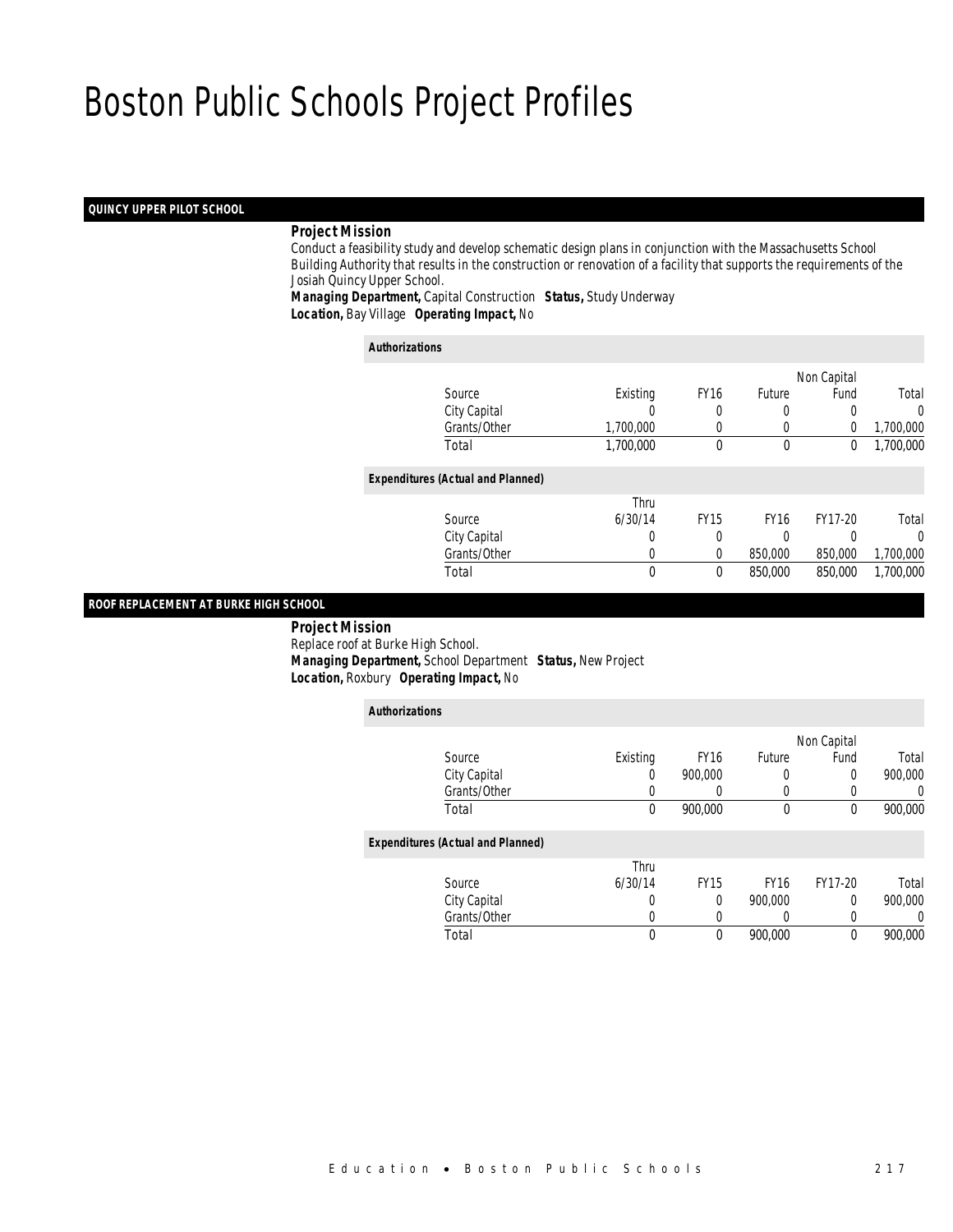## *ROOF REPLACEMENT AT DUDLEY STREET NEIGHBORHOOD SCHOOL*

 *Project Mission* Install new roof. *Managing Department,* School Department *Status,* In Design*Location,* Roxbury *Operating Impact,* No

| <b>Authorizations</b>                    |             |             |             |             |             |
|------------------------------------------|-------------|-------------|-------------|-------------|-------------|
|                                          |             |             |             | Non Capital |             |
| Source                                   | Existing    | <b>FY16</b> | Future      | Fund        | Total       |
| City Capital                             | 400,000     | 0           | 0           | 0           | 400,000     |
| Grants/Other                             | 0           | 0           | 0           | 0           | $\mathbf 0$ |
| Total                                    | 400,000     | 0           | $\mathbf 0$ | $\theta$    | 400,000     |
| <b>Expenditures (Actual and Planned)</b> |             |             |             |             |             |
|                                          | Thru        |             |             |             |             |
| Source                                   | 6/30/14     | <b>FY15</b> | <b>FY16</b> | FY17-20     | Total       |
| City Capital                             | 0           | 0           | 400,000     | 0           | 400,000     |
| Grants/Other                             | 0           | 0           | 0           | 0           | $\Omega$    |
| Total                                    | $\mathbf 0$ | 0           | 400,000     | $\theta$    | 400,000     |

## *ROOF REPLACEMENT AT VARIOUS SCHOOLS*

*Project Mission* 

Replace roofs at various school locations including the Community Academy, Curley, Dever, Garfield, and McKay. *Managing Department,* School Department *Status,* Annual Program*Location,* Various neighborhoods *Operating Impact,* No

| <b>Authorizations</b>                    |           |                  |             |             |                  |
|------------------------------------------|-----------|------------------|-------------|-------------|------------------|
|                                          |           |                  |             | Non Capital |                  |
| Source                                   | Existing  | FY <sub>16</sub> | Future      | Fund        | Total            |
| City Capital                             | 7.023.918 | 0                | 0           | 0           | 7,023,918        |
| Grants/Other                             | 0         | 0                | 0           | 0           | $\left( \right)$ |
| Total                                    | 7,023,918 | $\theta$         | 0           | 0           | 7,023,918        |
| <b>Expenditures (Actual and Planned)</b> |           |                  |             |             |                  |
|                                          | Thru      |                  |             |             |                  |
| Source                                   | 6/30/14   | <b>FY15</b>      | <b>FY16</b> | FY17-20     | Total            |
| City Capital                             | 2.814.636 | 1,803,300        | 800,000     | 1,605,982   | 7,023,918        |
| Grants/Other                             |           |                  |             |             | $\left( \right)$ |
| Total                                    | 2,814,636 | 1,803,300        | 800,000     | 1,605,982   | 7,023,918        |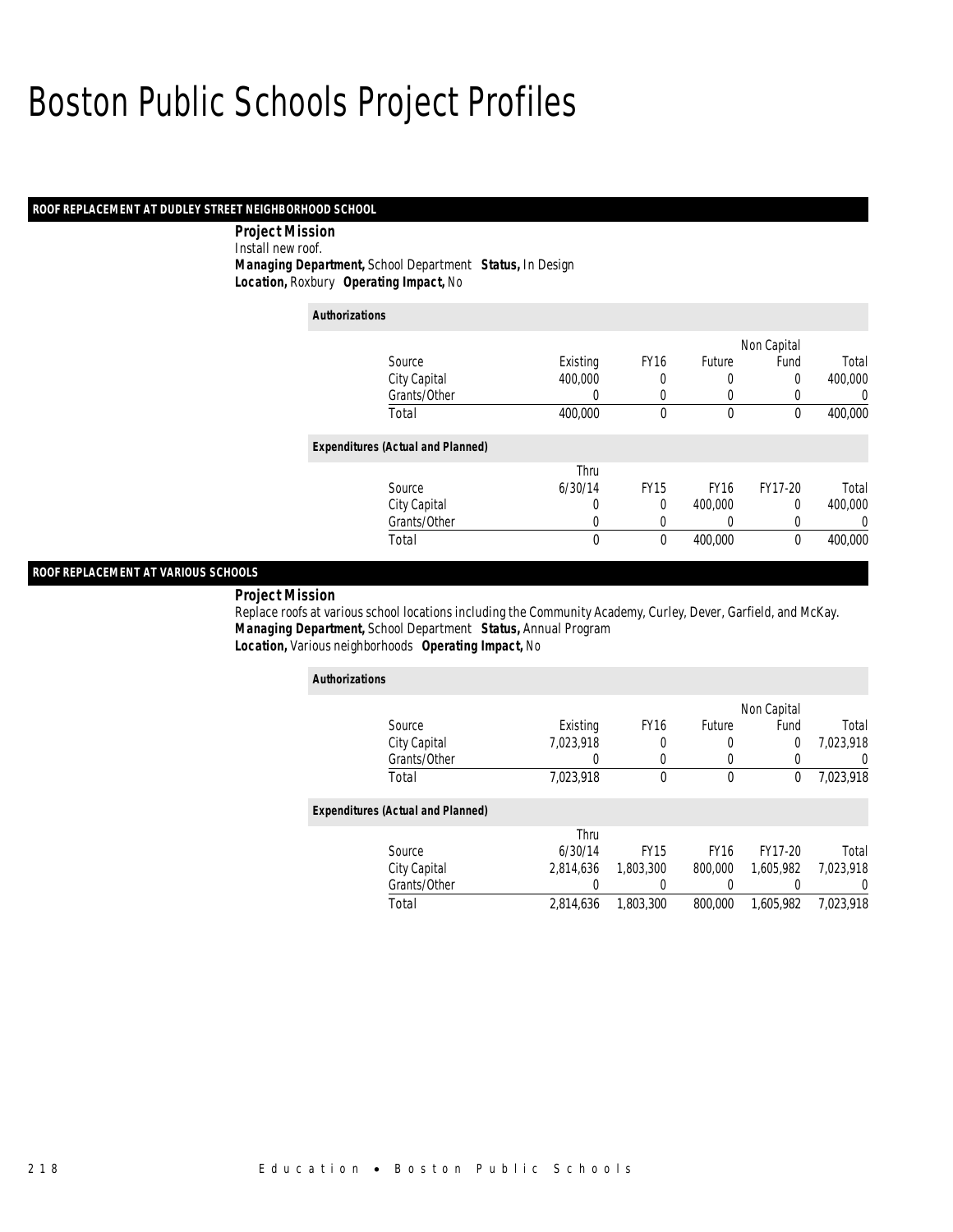### *SCHOOL FACILITIES MASTER PLAN*

## *Project Mission*

 Develop a comprehensive, strategic long-range facilities master plan for Boston Public Schools that is cognizant of needs across all neighborhoods and anticipates shifts in the student population. *Managing Department,* Capital Construction *Status,* Study Underway*Location,* Various neighborhoods *Operating Impact,* No

#### *Authorizations*

|                                          |           |             |               | Non Capital |           |
|------------------------------------------|-----------|-------------|---------------|-------------|-----------|
| Source                                   | Existing  | <b>FY16</b> | <b>Future</b> | Fund        | Total     |
| City Capital                             | 1,600,000 |             | 0             | 0           | 1,600,000 |
| Grants/Other                             | 0         |             |               |             | 0         |
| Total                                    | 1,600,000 | $\theta$    | $\mathbf 0$   | 0           | 1,600,000 |
| <b>Expenditures (Actual and Planned)</b> |           |             |               |             |           |
|                                          | Thru      |             |               |             |           |
| Source                                   | 6/30/14   | <b>FY15</b> | <b>FY16</b>   | FY17-20     | Total     |
| City Capital                             | 0         | 200,000     | 1,200,000     | 200,000     | 1,600,000 |
| Grants/Other                             | 0         |             | 0             |             | 0         |
| Total                                    | 0         | 200,000     | 1,200,000     | 200,000     | 1,600,000 |
|                                          |           |             |               |             |           |

## *SCHOOL YARD IMPROVEMENTS AT MURPHY SCHOOL*

*Project Mission*

 Design and construction of school yard improvements at the Murphy School. *Managing Department,* Capital Construction *Status,* Annual Program*Location,* Dorchester *Operating Impact,* No

| <b>Authorizations</b>                    |              |          |             |             |             |         |
|------------------------------------------|--------------|----------|-------------|-------------|-------------|---------|
|                                          |              |          |             |             | Non Capital |         |
|                                          | Source       | Existing | <b>FY16</b> | Future      | Fund        | Total   |
|                                          | City Capital | 50,000   | 450.000     | 0           | 0           | 500,000 |
|                                          | Grants/Other | $\left($ | 0           | 0           | 0           | 0       |
|                                          | Total        | 50,000   | 450,000     | 0           | 0           | 500,000 |
| <b>Expenditures (Actual and Planned)</b> |              |          |             |             |             |         |
|                                          |              | Thru     |             |             |             |         |
|                                          | Source       | 6/30/14  | <b>FY15</b> | <b>FY16</b> | FY17-20     | Total   |
|                                          | City Capital | 0        | 0           | 50,000      | 450,000     | 500,000 |
|                                          | Grants/Other | 0        | 0           |             |             | 0       |
|                                          | Total        | 0        | 0           | 50,000      | 450,000     | 500,000 |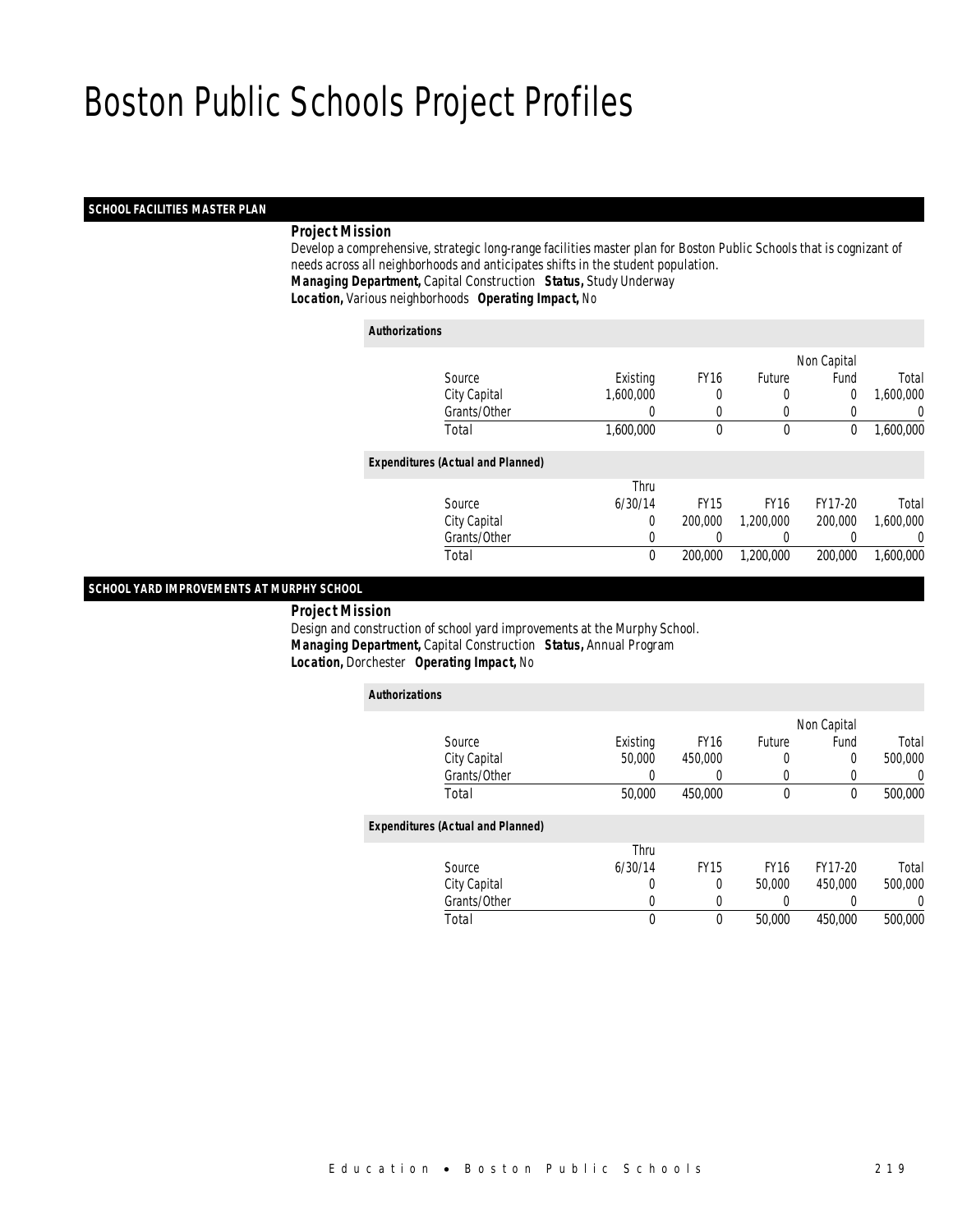### *SCHOOL YARD REPAIRS*

## *Project Mission*

Repairs and refurbishment of previously completed Boston Schoolyard Initiative sites. *Managing Department,* School Department *Status,* Annual Program*Location,* Various neighborhoods *Operating Impact,* No

| <b>Authorizations</b>                    |           |             |             |                |           |
|------------------------------------------|-----------|-------------|-------------|----------------|-----------|
|                                          |           |             |             | Non Capital    |           |
| Source                                   | Existing  | <b>FY16</b> | Future      | Fund           | Total     |
| City Capital                             | 1,200,000 | 100,000     | 355,500     | $\overline{0}$ | 1.655.500 |
| Grants/Other                             | 0         | 0           | 0           | 0              | 0         |
| Total                                    | 1,200,000 | 100,000     | 355,500     | 0              | 1,655,500 |
| <b>Expenditures (Actual and Planned)</b> |           |             |             |                |           |
|                                          | Thru      |             |             |                |           |
| Source                                   | 6/30/14   | <b>FY15</b> | <b>FY16</b> | FY17-20        | Total     |
| City Capital                             | 725.501   | 30,000      | 100,000     | 799.999        | 1.655.500 |
| Grants/Other                             | 0         | 0           | 0           |                | 0         |
| Total                                    | 725,501   | 30,000      | 100,000     | 799.999        | 1.655.500 |

## *SECURITY RELATED IMPROVEMENTS AT VARIOUS SCHOOLS*

#### *Project Mission*

Install intercom and clock systems, re-key doors, expand card access, replace exterior and various smoke doors, install motion detectors and other security related improvements.

*Managing Department,* School Department *Status,* Annual Program

*Location,* Various neighborhoods *Operating Impact,* No

| <b>Authorizations</b>                    |           |                  |             |             |                |
|------------------------------------------|-----------|------------------|-------------|-------------|----------------|
|                                          |           |                  |             | Non Capital |                |
| Source                                   | Existing  | <b>FY16</b>      | Future      | Fund        | Total          |
| City Capital                             | 2.000.000 | 1,000,000        | 500,000     | 0           | 3,500,000      |
| Grants/Other                             | 0         | 0                | 0           | 0           | $\overline{0}$ |
| Total                                    | 2,000,000 | 1,000,000        | 500,000     | $^{0}$      | 3,500,000      |
| <b>Expenditures (Actual and Planned)</b> |           |                  |             |             |                |
|                                          | Thru      |                  |             |             |                |
| Source                                   | 6/30/14   | <b>FY15</b>      | <b>FY16</b> | FY17-20     | Total          |
| City Capital                             | 964.125   | 1,000,000        | 500,000     | 1.035.875   | 3.500.000      |
| Grants/Other                             |           | $\left( \right)$ | 0           |             | $\Omega$       |
| Total                                    | 964,125   | 1.000.000        | 500,000     | 1.035.875   | 3,500,000      |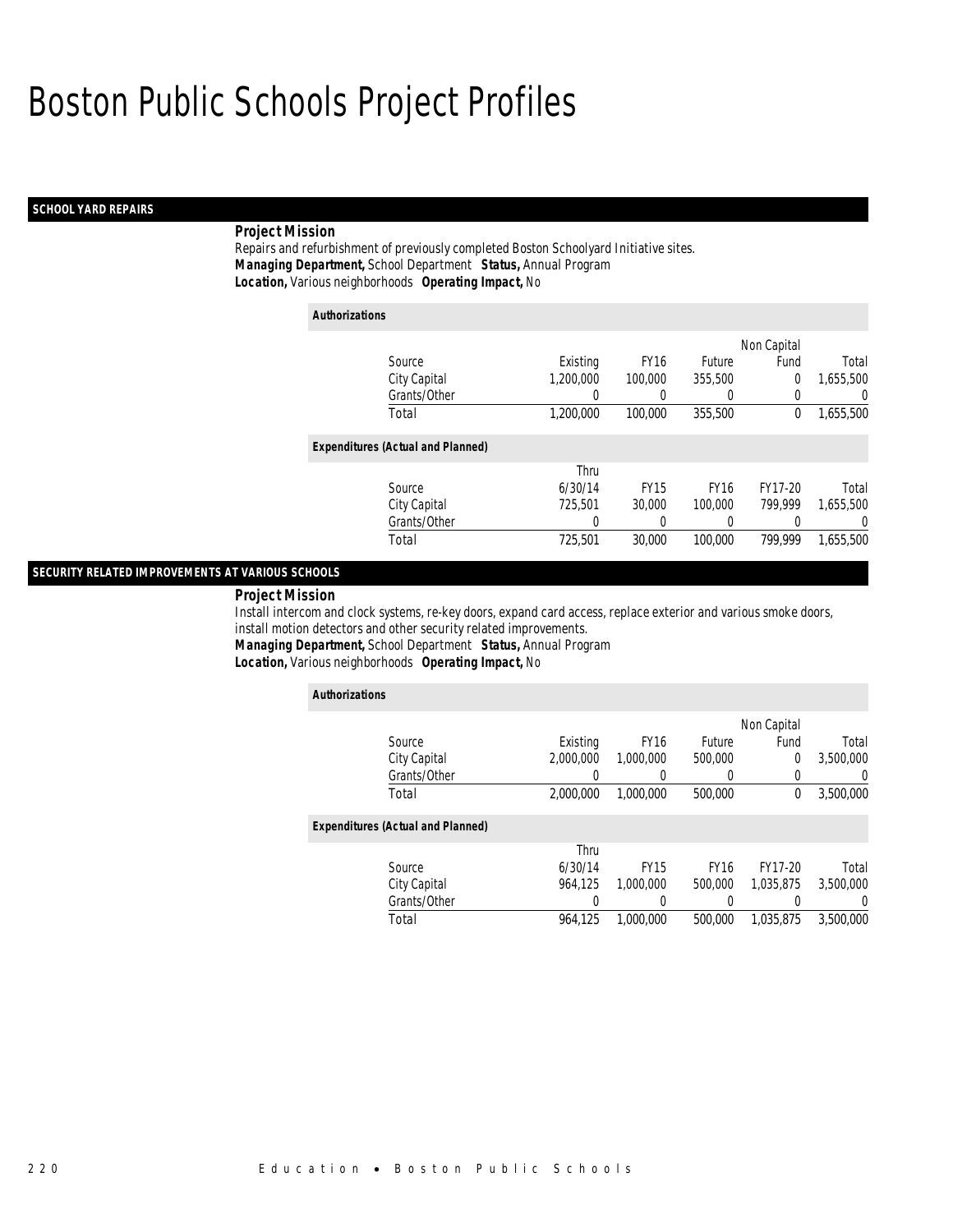### *TECHNOLOGY INFRASTRUCTURE II*

## *Project Mission*

 Upgrades to technology infrastructure in support of PARCC testing. *Managing Department,* School Department *Status,* Annual Program*Location,* Various neighborhoods *Operating Impact,* No

| <b>Authorizations</b>                    |          |             |             |             |            |
|------------------------------------------|----------|-------------|-------------|-------------|------------|
|                                          |          |             |             | Non Capital |            |
| Source                                   | Existing | <b>FY16</b> | Future      | Fund        | Total      |
| City Capital                             | 0        | 3,000,000   | 12,000,000  | 0           | 15,000,000 |
| Grants/Other                             | 0        |             | 0           | 0           | 0          |
| Total                                    | 0        | 3,000,000   | 12,000,000  | $\mathbf 0$ | 15,000,000 |
| <b>Expenditures (Actual and Planned)</b> |          |             |             |             |            |
|                                          | Thru     |             |             |             |            |
| Source                                   | 6/30/14  | <b>FY15</b> | <b>FY16</b> | FY17-20     | Total      |
| City Capital                             | 0        | 0           | 3,000,000   | 12,000,000  | 15,000,000 |
| Grants/Other                             | 0        | 0           | 0           | 0           | 0          |
| Total                                    | 0        | 0           | 3.000.000   | 12,000,000  | 15,000,000 |

## *WINDOW REPLACEMENT AT VARIOUS SCHOOLS*

*Project Mission*

 Replace atrium window at English High and window balances at various other schools citywide. *Managing Department,* School Department *Status,* Annual Program*Location,* Various neighborhoods *Operating Impact,* No

| <b>Authorizations</b>                    |           |             |             |             |           |
|------------------------------------------|-----------|-------------|-------------|-------------|-----------|
|                                          |           |             |             | Non Capital |           |
| Source                                   | Existing  | <b>FY16</b> | Future      | Fund        | Total     |
| City Capital                             | 2.500.000 | 0           | 4,400,000   | 0           | 6.900.000 |
| Grants/Other                             | 0         | 0           |             | 0           | 0         |
| Total                                    | 2,500,000 | 0           | 4,400,000   | 0           | 6,900,000 |
| <b>Expenditures (Actual and Planned)</b> |           |             |             |             |           |
|                                          | Thru      |             |             |             |           |
| Source                                   | 6/30/14   | <b>FY15</b> | <b>FY16</b> | FY17-20     | Total     |
| City Capital                             | 0         | $\Omega$    | 300,000     | 6.600.000   | 6.900.000 |
| Grants/Other                             | 0         | 0           |             |             | 0         |
| Total                                    | 0         | $\theta$    | 300,000     | 6,600,000   | 6.900.000 |